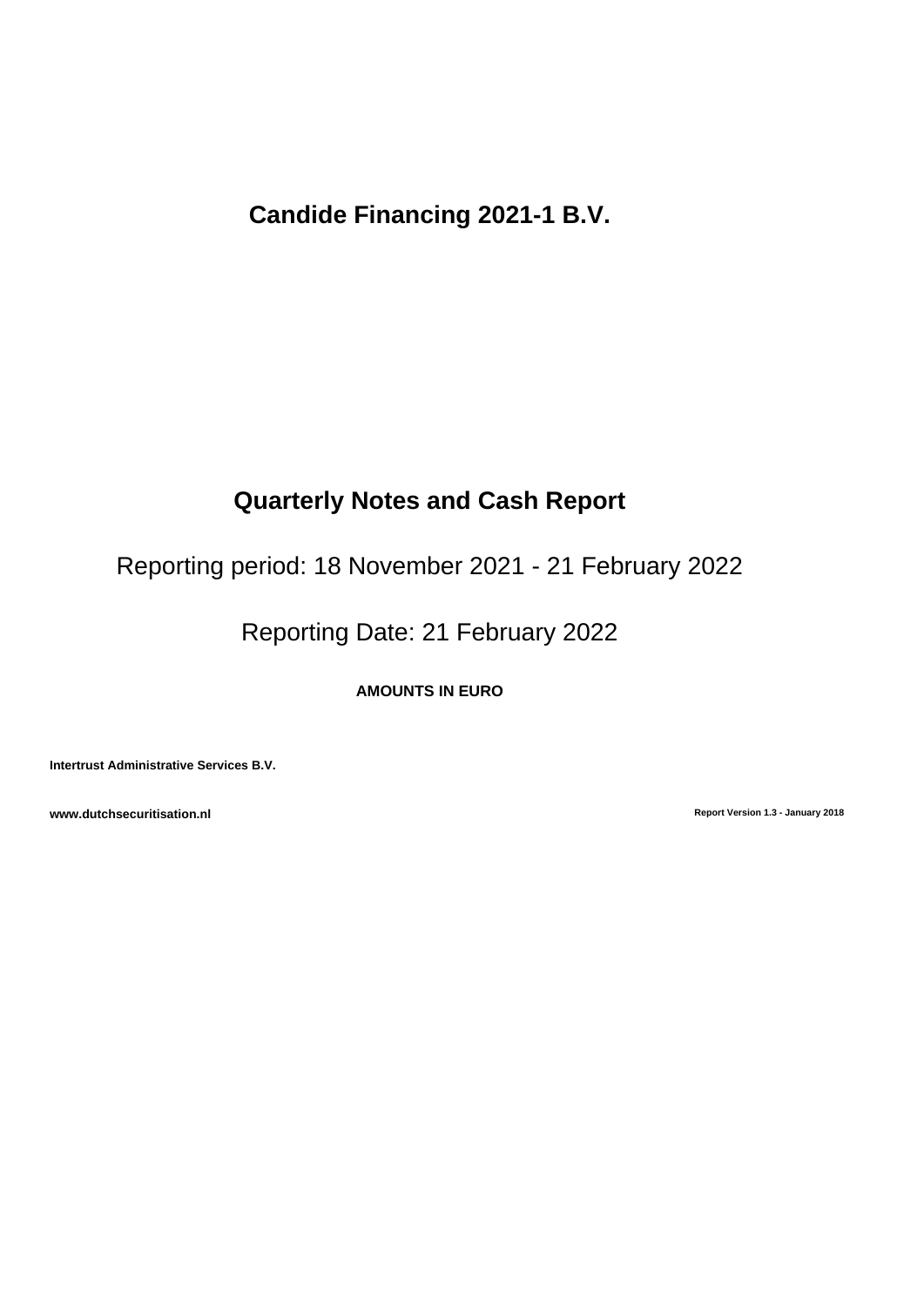# **Table of Contents**

|                                                   | Page            |
|---------------------------------------------------|-----------------|
| <b>Key Dates</b>                                  | 3               |
| <b>Bond Report</b>                                | $\overline{4}$  |
| Revenue Priority of Payments                      | 6               |
| <b>Redemption Priority of Payments</b>            | 8               |
| <b>Issuer Accounts</b>                            | 9               |
| Additional Information                            | 10              |
| <b>Triggers and Portfolio Limits</b>              | 11              |
| <b>Counterparty Credit Ratings &amp; Triggers</b> | 12 <sup>°</sup> |
| Glossary                                          | 13              |
| <b>Contact Information</b>                        | 25              |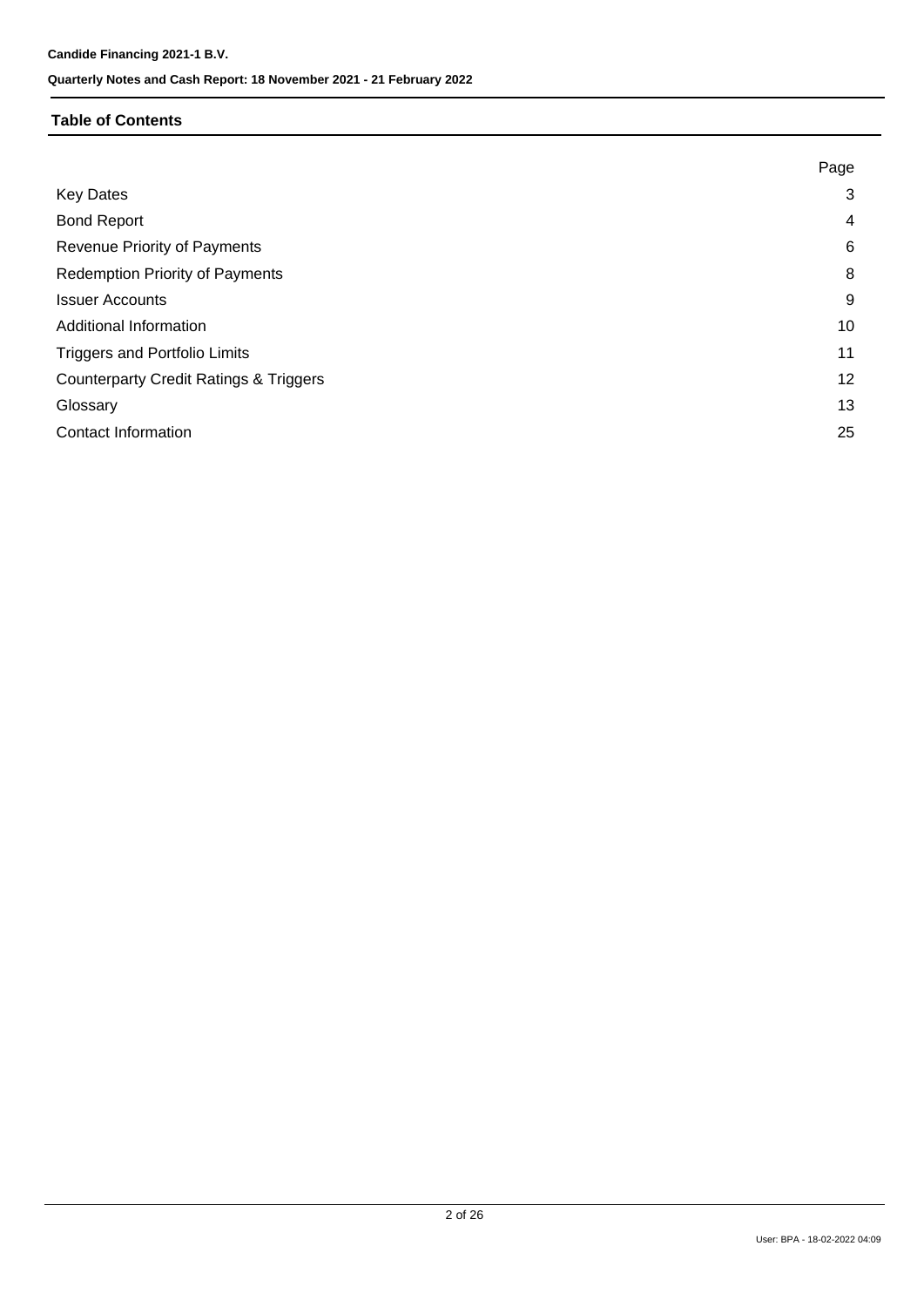## **Key Dates**

| <b>Note Class</b>                            | Class A                      | <b>Class B</b>               | Class C                      |
|----------------------------------------------|------------------------------|------------------------------|------------------------------|
|                                              |                              |                              |                              |
| <b>Key Dates</b>                             |                              |                              |                              |
| <b>Closing Date</b>                          | 18 Nov 2021                  | 18 Nov 2021                  | 18 Nov 2021                  |
| <b>First Optional Redemption</b><br>Date     | 18 May 2028                  | 18 May 2028                  | N/A                          |
| Step Up Date                                 | 18 May 2028                  | N/A                          | N/A                          |
| Original Weighted Average<br>Life (expected) | N/A                          | N/A                          | N/A                          |
| <b>Final Maturity Date</b>                   | 18 Nov 2060                  | 18 Nov 2060                  | 18 Nov 2060                  |
|                                              |                              |                              |                              |
| Portfolio Date                               | 31 Jan 2022                  | 31 Jan 2022                  | 31 Jan 2022                  |
| <b>Determination Date</b>                    | 16 Feb 2022                  | 16 Feb 2022                  | 16 Feb 2022                  |
| Interest Payment Date                        | 21 Feb 2022                  | N/A                          | N/A                          |
| Principal Payment Date                       | 21 Feb 2022                  | 21 Feb 2022                  | 21 Feb 2022                  |
| <b>Current Reporting Period</b>              | 18 Nov 2021 -<br>21 Feb 2022 | 18 Nov 2021 -<br>21 Feb 2022 | 18 Nov 2021 -<br>21 Feb 2022 |
| Previous Reporting Period                    | N/A                          | N/A                          | N/A                          |
|                                              |                              |                              |                              |
| <b>Accrual Start Date</b>                    | 18 Nov 2021                  | N/A                          | N/A                          |
| <b>Accrual End Date</b>                      | 21 Feb 2022                  | N/A                          | N/A                          |
| Accrual Period (in days)                     | 95                           | N/A                          | N/A                          |
| Fixing Date Reference Rate                   | 18 Nov 2021                  | N/A                          | N/A                          |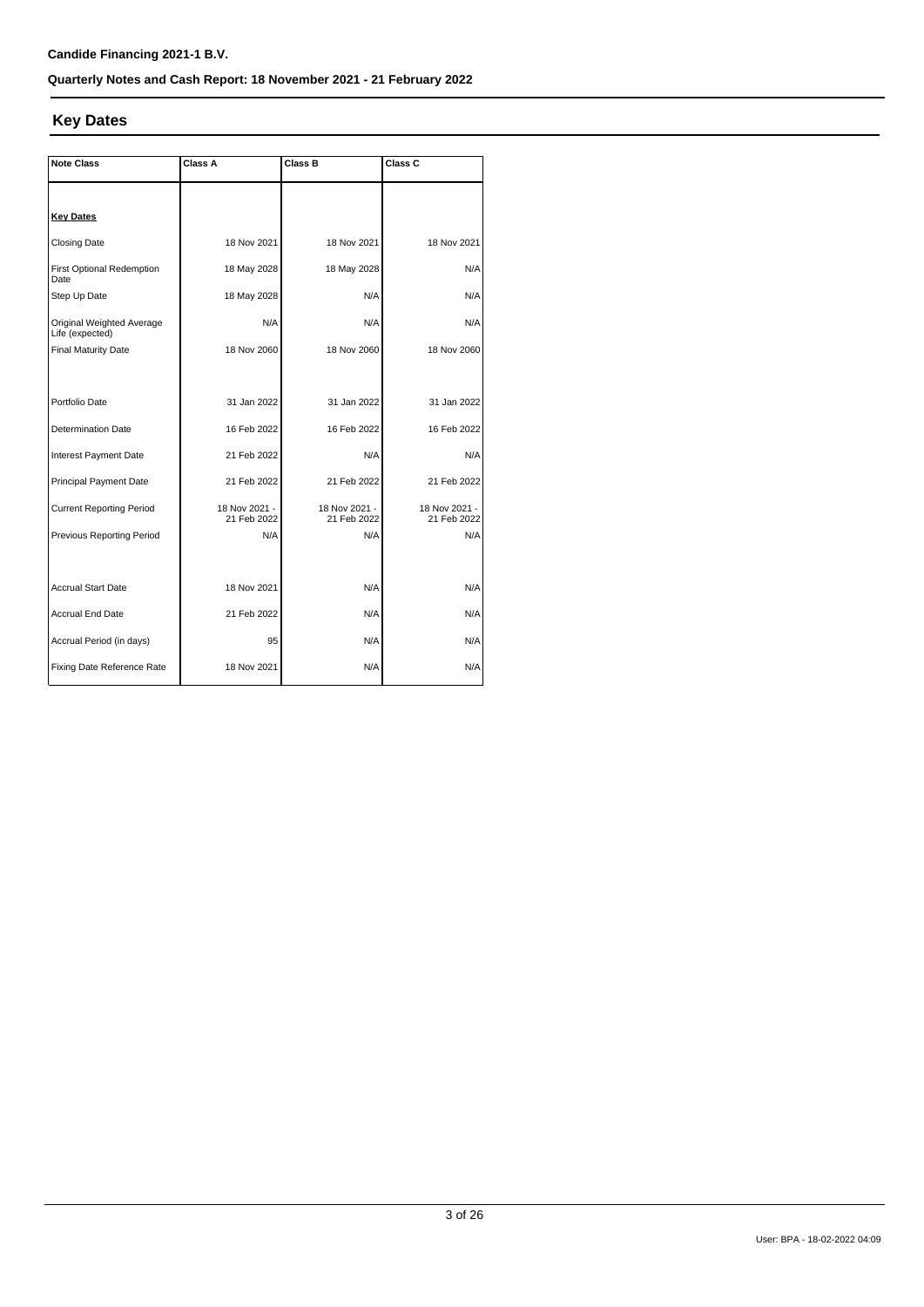#### **Bond Report**

| <b>Note Class</b>                                     | Class A                            | Class B                          | Class C                          |
|-------------------------------------------------------|------------------------------------|----------------------------------|----------------------------------|
|                                                       |                                    |                                  |                                  |
| <b>General information</b>                            |                                    |                                  |                                  |
| Issuer                                                | Candide Financing<br>2021-1 B.V.   | Candide Financing<br>2021-1 B.V. | Candide Financing<br>2021-1 B.V. |
| Legal Entity Identifier (LEI)                         | 724500C61H6CWQCN006                | 724500C61H6CWQCN006              | 724500C61H6CWQCN006              |
| <b>ISIN Code</b>                                      | XS2389061057                       | XS2389089066                     | XS2389109278                     |
| Common code                                           | 238906105                          | 238908906                        | 238910927                        |
| Security code                                         |                                    |                                  |                                  |
| Stock Exchange Listing(s)                             | Euronext Exchange                  | Not Listed                       | Not Listed                       |
| Currency                                              | <b>EUR</b>                         | <b>EUR</b>                       | <b>EUR</b>                       |
| Applicable exchange rate                              | Not Applicable                     | Not Applicable                   | Not Applicable                   |
| Number of Notes                                       | 5000.00                            | 225.00                           | 39.00                            |
| Bond structure                                        | Soft Bullet                        | Soft Bullet                      | Soft Bullet                      |
| Mortgage backed (yes / no)                            | Yes                                | Yes                              | No                               |
| Original Credit Rating(s)<br>(S&P/Moody's/Fitch/DBRS) | -/-/AAA (sf) / AAA<br>(sf)         | $-/-/n.r.$ (sf) / n.r. (sf)      | $-/-/$ n.r. (sf) / n.r. (sf)     |
| Current Credit Rating(s)<br>(S&P/Moody's/Fitch/DBRS)  | $-$ / $-$ / AAA (sf) / AAA<br>(sf) | -/-/n.r. (sf)/n.r. (sf)          | -/-/ n.r. (sf) / n.r. (sf)       |
| Credit enhancement                                    |                                    |                                  |                                  |
| -Through reserve fund                                 | 3,920,000.00                       | 3,920,000.00                     | 3,920,000.00                     |
| -Through subordination                                | 22,521,000.00                      | 0.00                             | 0.00                             |
| Total                                                 | 26,441,000.00                      | 3,920,000.00                     | 3,920,000.00                     |
| Liquidity support                                     |                                    |                                  |                                  |
| -Through cash advance<br>facility                     | 5,000,000.00                       | N/A                              | N/A                              |
| -Through reserve fund                                 | 3,920,000.00                       | N/A                              | N/A                              |
| Total                                                 | 8,920,000.00                       | N/A                              | N/A                              |
|                                                       |                                    |                                  |                                  |

Transaction compliant with retention requirements\*

Yes \*

| Percentage retained at<br><b>Closing Date</b>                         | 0.00%   | 100.00%  | 100.00%  |
|-----------------------------------------------------------------------|---------|----------|----------|
| Percentage placed at Closing<br>Date (privately and/or publicly)      | 100.00% | 0.00%    | $0.00\%$ |
| Total                                                                 | 100.00% | 100.00%  | 100.00%  |
| Percentage retained at<br><b>Reporting Date</b>                       | 0.00%   | 100.00%  | 100.00%  |
| Percentage placed at<br>Reporting Date (privately<br>and/or publicly) | 100.00% | $0.00\%$ | $0.00\%$ |
| Total                                                                 | 100.00% | 100.00%  | 100.00%  |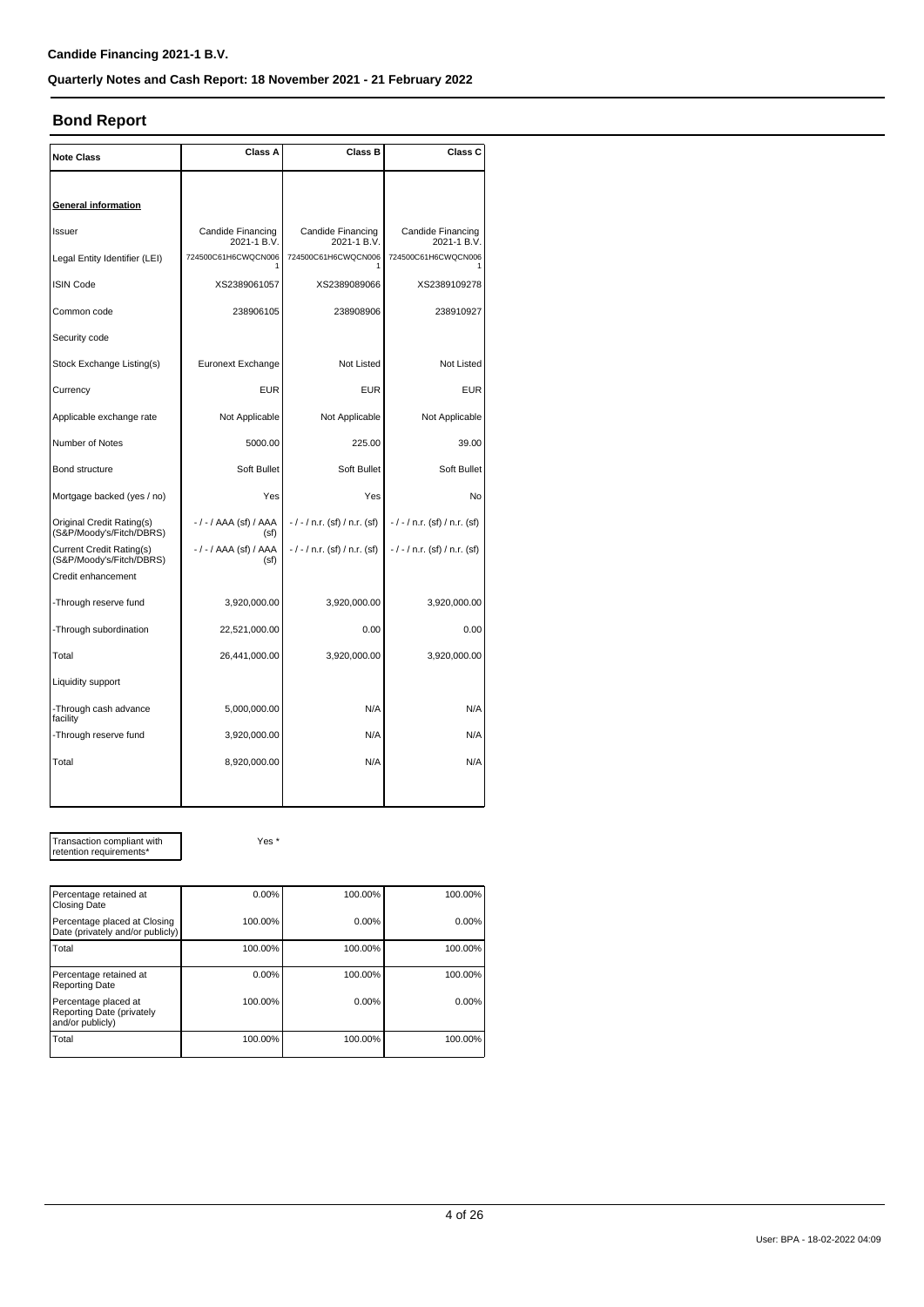# **Bond Report (2)**

| <b>Note Class</b>                                | Class A        | Class B       | Class C      |
|--------------------------------------------------|----------------|---------------|--------------|
| <b>Principal information</b>                     |                |               |              |
| Original Principal Balance                       | 500,000,000.00 | 22,521,000.00 | 3,920,000.00 |
| Principal Balance before                         | 500,000,000.00 | 22,521,000.00 | 3,920,000.00 |
| Payment<br><b>Total Principal Payments</b>       | 18,635,000.00  | 0.00          | 0.00         |
| Principal Balance after                          | 481,365,000.00 | 22,521,000.00 | 3,920,000.00 |
| Payment<br>Principal Balance per Note            | 100,000.00     | 100,093.33    | 100,512.82   |
| before Payment<br>Previous Factor                | 1.00000        | 1.00000       | 1.00000      |
| Principal Payments per Note                      | 3,727.00       | 0.00          | 0.00         |
| Balance after Payment per                        | 96,273.00      | 100,093.33    | 100,512.82   |
| Note<br><b>Current Factor</b>                    | 0.96273        | 1.00000       | 1.00000      |
|                                                  |                |               |              |
| <b>Principal Deficiency Ledger</b>               |                |               |              |
| PDL Balance Previous<br>Interest Payment Date    | N/A            | N/A           | N/A          |
| Additions to PDL in current<br>reporting period  | 0.00           | 0.00          | N/A          |
| Releases from PDL in current<br>reporting period | 0.00           | 0.00          | N/A          |
| PDL Balance Current Interest<br>Payment Date     | 0.00           | 0.00          | N/A          |
| Cumulative Additions to PDL                      | 0.00           | 0.00          | N/A          |
| Cumulative Releases from<br><b>PDL</b>           | 0.00           | 0.00          | N/A          |
| <b>Interest information</b>                      |                |               |              |
| <b>Accrual Start Date</b>                        | 18 Nov 21      | N/A           | N/A          |
| <b>Accrual End Date</b>                          | 21 Feb 22      | N/A           | N/A          |
| Accrual Period (in days)                         | 95             | N/A           | N/A          |
| Fixing Date Reference Rate                       | 18 Nov 21      | N/A           | N/A          |
| Reference Rate                                   | Interpolated   | N/A           | N/A          |
| Coupon Reference Rate (in<br>%)                  | $-0.55706$     | N/A           | N/A          |
| Margin (in bps)                                  | 70.00          | N/A           | N/A          |
| Step Up Margin (in bps)                          | 35.00          | N/A           | N/A          |
| Current Coupon (in bps)                          | 14.294         | N/A           | N/A          |
| Day Count Convention                             | act/360        | N/A           | N/A          |
| <b>Total Interest Payments</b>                   | 188,601.39     | N/A           | N/A          |
| Interest Payments Per Note                       | 37.72          | N/A           | N/A          |
| Scheduled Interest Payment                       | 188,601.39     | N/A           | N/A          |
| <b>Current Interest Shortfall</b>                | 0.00           | N/A           | N/A          |
| <b>Cumulative Interest Shortfall</b>             | 0.00           | N/A           | N/A          |
| Total Principal + Interest<br>Payments           | 18,823,601.39  | 0.00          | 0.00         |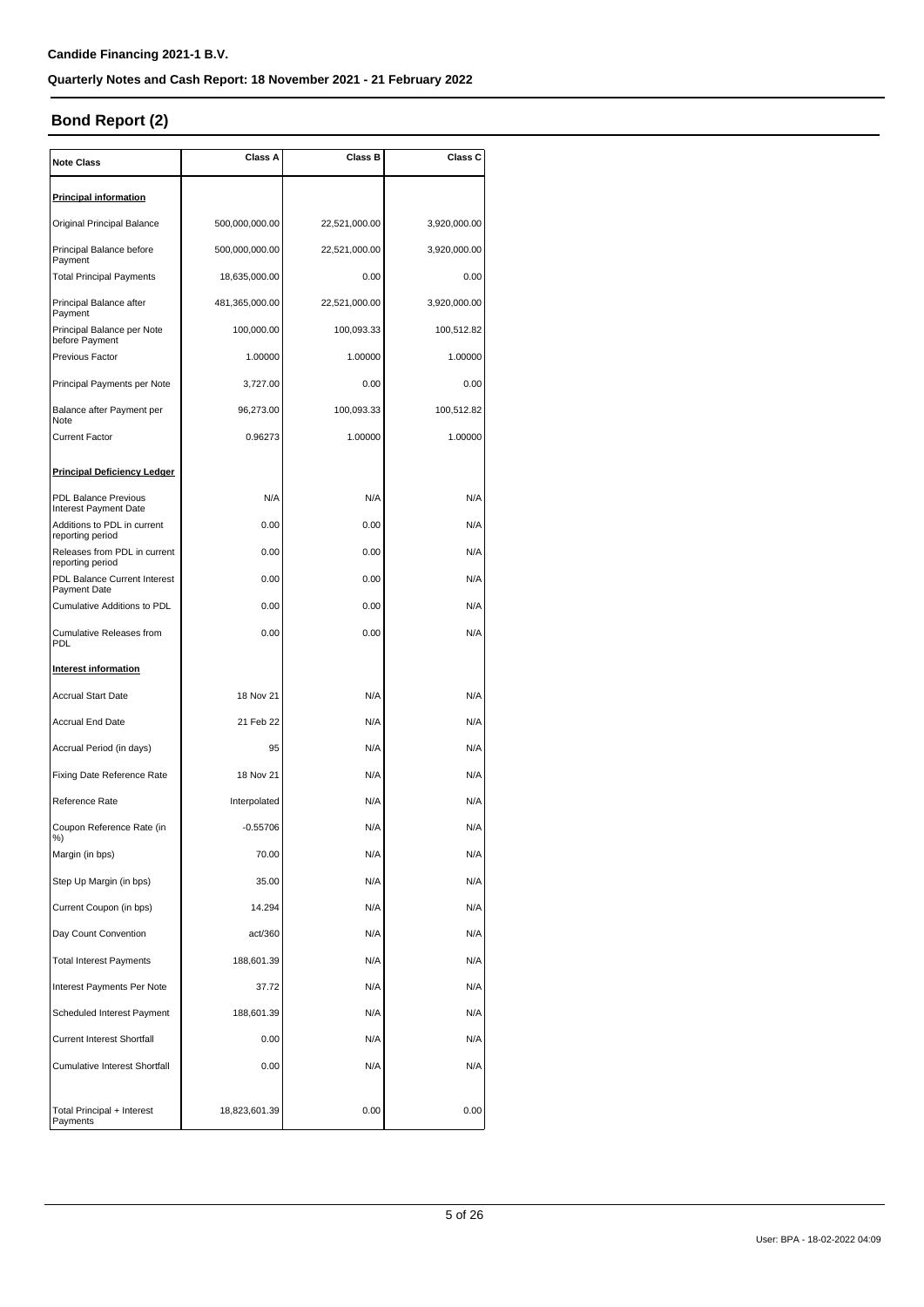#### **Revenue Priority of Payments**

|                                                                                                                                                                                                                                                                                                                                                                                                                                                                                                                                                                                                                                                                                                                                                                                                                                                                                                                                                                                                                                                                                                                                                                                                                                                                                           |       | <b>Previous Period</b> | <b>Current Period</b> |
|-------------------------------------------------------------------------------------------------------------------------------------------------------------------------------------------------------------------------------------------------------------------------------------------------------------------------------------------------------------------------------------------------------------------------------------------------------------------------------------------------------------------------------------------------------------------------------------------------------------------------------------------------------------------------------------------------------------------------------------------------------------------------------------------------------------------------------------------------------------------------------------------------------------------------------------------------------------------------------------------------------------------------------------------------------------------------------------------------------------------------------------------------------------------------------------------------------------------------------------------------------------------------------------------|-------|------------------------|-----------------------|
| <b>Available Revenue Funds</b>                                                                                                                                                                                                                                                                                                                                                                                                                                                                                                                                                                                                                                                                                                                                                                                                                                                                                                                                                                                                                                                                                                                                                                                                                                                            |       |                        |                       |
| (i) interest on the Mortgage Receivables;                                                                                                                                                                                                                                                                                                                                                                                                                                                                                                                                                                                                                                                                                                                                                                                                                                                                                                                                                                                                                                                                                                                                                                                                                                                 |       |                        | 2,783,624.71          |
| (ii) interest accrued and received on the Issuer Accounts (other than the Swap Collateral Accounts);                                                                                                                                                                                                                                                                                                                                                                                                                                                                                                                                                                                                                                                                                                                                                                                                                                                                                                                                                                                                                                                                                                                                                                                      |       |                        | 0.00                  |
| (iii) Prepayment Penalties and interest penalties under the Mortgage Receivables;                                                                                                                                                                                                                                                                                                                                                                                                                                                                                                                                                                                                                                                                                                                                                                                                                                                                                                                                                                                                                                                                                                                                                                                                         |       |                        | 612,001.61            |
| (iv) Net Foreclosure Proceeds, to the extent such proceeds do not relate to principal;                                                                                                                                                                                                                                                                                                                                                                                                                                                                                                                                                                                                                                                                                                                                                                                                                                                                                                                                                                                                                                                                                                                                                                                                    |       |                        | 0.00                  |
| (v) amounts to be drawn under the Cash Advance Facility (other than a Cash Advance Facility Stand-by<br>Drawing or from the Cash Advance Facility Stand-by Ledger on the immediately succeeding Notes Payment<br>Date);                                                                                                                                                                                                                                                                                                                                                                                                                                                                                                                                                                                                                                                                                                                                                                                                                                                                                                                                                                                                                                                                   |       |                        | 0.00                  |
| (vi) any amounts to be received by the Issuer under the Swap Agreement excluding, for the avoidance of<br>doubt, (a) any Swap Termination Payment received by the Issuer under the Swap Agreement to the extent it<br>is to be applied in acquiring a replacement swap transaction, (b)any Excess Swap Collateral or Swap<br>Collateral (for the avoidance of doubt, unless such collateral is available for inclusion in the Available<br>Revenue Funds in accordance with the Trust Deed in connection with the termination of the Swap<br>Transaction), except to the extent that the value of Swap Collateral has been applied, pursuant to the<br>provisions of the Swap Agreement, to reduce the amount that would otherwise be payable by the Swap<br>Counterparty to the Issuer on early termination of the Swap Transaction and, to the extent so applied in<br>reduction of the amount otherwise payable by the Swap Counterparty, such Swap Collateral is not to be<br>applied in acquiring a replacement swap transaction, (c) any Replacement Swap Premium, but only to the<br>extent applied directly to any Swap Termination Payment due and payable by the Issuer to the Swap<br>Counterparty in accordance with the Trust Deed and (d) amounts in respect of Tax Credit; |       |                        | 188,601.39            |
| (vii) notwithstanding item (vi) above, (a) any Swap Termination Payment received from the Swap<br>Counterparty in excess of the amount required and applied by the Issuer to enter into a replacement Swap<br>Agreement, and (b) any Replacement Swap Premium received from a replacement Swap Counterparty in<br>excess of the amount required and applied to pay any outgoing Swap Counterparty;                                                                                                                                                                                                                                                                                                                                                                                                                                                                                                                                                                                                                                                                                                                                                                                                                                                                                        |       |                        | 0.00                  |
| (viii) any amounts received in connection with a repurchase of Mortgage Receivables by the Seller to the<br>extent such amounts do not relate to principal (including Construction Deposits (if any));                                                                                                                                                                                                                                                                                                                                                                                                                                                                                                                                                                                                                                                                                                                                                                                                                                                                                                                                                                                                                                                                                    |       |                        | 0.00                  |
| (ix) any amounts received in connection with a sale of Mortgage Receivables (other than a repurchase as<br>per item (viii) above) to the extent such amounts do not relate to principal;                                                                                                                                                                                                                                                                                                                                                                                                                                                                                                                                                                                                                                                                                                                                                                                                                                                                                                                                                                                                                                                                                                  |       |                        | 0.00                  |
| (x) any amounts received as Post-Foreclosure Proceeds;                                                                                                                                                                                                                                                                                                                                                                                                                                                                                                                                                                                                                                                                                                                                                                                                                                                                                                                                                                                                                                                                                                                                                                                                                                    |       |                        | 0.00                  |
| (xi) amounts to be drawn from the Reserve Account on the immediately succeeding Notes Payment Date;                                                                                                                                                                                                                                                                                                                                                                                                                                                                                                                                                                                                                                                                                                                                                                                                                                                                                                                                                                                                                                                                                                                                                                                       |       |                        | 1,092.50              |
| (xii) any amounts to be drawn from the Issuer Collection Account with a corresponding debit to the Interest<br>Reconciliation Ledger on the immediately succeeding Notes Payment Date;                                                                                                                                                                                                                                                                                                                                                                                                                                                                                                                                                                                                                                                                                                                                                                                                                                                                                                                                                                                                                                                                                                    |       |                        | 0.00                  |
| (xiii) after all amounts of interest and principal that have or may become due in respect of the Notes, other<br>than principal in respect of the Class C Notes, have been paid on the immediately preceding Notes<br>Payment Date or will be available for payment on the immediately succeeding Notes Payment Date, any<br>amount standing to the credit of the Reserve Account and of any other Issuer Account;                                                                                                                                                                                                                                                                                                                                                                                                                                                                                                                                                                                                                                                                                                                                                                                                                                                                        |       |                        | 0.00                  |
| (xiv) any amounts standing to the credit of the Issuer Collection Account, after the Class A and Class B<br>Notes have been redeemed in full to the extent that not included in items (i) up to and including (xii),<br>including any amounts forming part of the Available Principal Funds on such date;                                                                                                                                                                                                                                                                                                                                                                                                                                                                                                                                                                                                                                                                                                                                                                                                                                                                                                                                                                                 |       |                        | 0.00                  |
| (xv) any Additional Revenue Amount;                                                                                                                                                                                                                                                                                                                                                                                                                                                                                                                                                                                                                                                                                                                                                                                                                                                                                                                                                                                                                                                                                                                                                                                                                                                       |       |                        | 0.00                  |
| Less:                                                                                                                                                                                                                                                                                                                                                                                                                                                                                                                                                                                                                                                                                                                                                                                                                                                                                                                                                                                                                                                                                                                                                                                                                                                                                     |       |                        |                       |
| (xvi) on the first Notes Payment Date of each calendar year, an amount equal to 10 per cent. of the annual<br>fee due and payable by the Issuer to the Director in connection with the Issuer Management Agreement,<br>with a minimum of Euro 2,500;                                                                                                                                                                                                                                                                                                                                                                                                                                                                                                                                                                                                                                                                                                                                                                                                                                                                                                                                                                                                                                      | $-/-$ |                        | 2,500.00              |
| (xvii) any amount to be credited to the Interest Reconciliation Ledger on the immediately succeeding Notes -/-<br>Payment Date; and                                                                                                                                                                                                                                                                                                                                                                                                                                                                                                                                                                                                                                                                                                                                                                                                                                                                                                                                                                                                                                                                                                                                                       |       |                        | 0.00                  |
| (xviii) any NHG Return Amount (to the extent such amount relates to (a) item (ii) of the definition thereof and -/-<br>(b) interest) paid to Stichting WEW during the previous Notes Calculation Period, (xvi) on the first Notes<br>Payment Date of each calendar year, an amount equal to 10 per cent. of the annual fee due and payable by<br>the Issuer to the Director in connection with the Issuer Management Agreement, with a minimum of Euro<br>$2,500$ ;                                                                                                                                                                                                                                                                                                                                                                                                                                                                                                                                                                                                                                                                                                                                                                                                                       |       |                        | 0.00                  |
| <b>Total Available Revenue Funds</b>                                                                                                                                                                                                                                                                                                                                                                                                                                                                                                                                                                                                                                                                                                                                                                                                                                                                                                                                                                                                                                                                                                                                                                                                                                                      |       |                        | 3,582,820.21          |
| <b>Revenue Priority Of Payments</b>                                                                                                                                                                                                                                                                                                                                                                                                                                                                                                                                                                                                                                                                                                                                                                                                                                                                                                                                                                                                                                                                                                                                                                                                                                                       |       |                        |                       |
| (a) First, in or towards satisfaction, pro rata, according to the respective amounts thereof, of (i) the fees or<br>other remuneration due and payable to the Directors in connection with the Management Agreements and<br>(ii) the fees or other remuneration and indemnity payments (if any) due and payable to the Security Trustee<br>and any costs, charges, liabilities and expenses incurred by the Security Trustee under or in connection<br>with the relevant Transaction Documents (including the fees and expenses payable to any legal advisors,<br>accountants and auditors appointed by the Security Trustee);                                                                                                                                                                                                                                                                                                                                                                                                                                                                                                                                                                                                                                                            |       |                        | 44,686.76             |
| (b) Second, in or towards satisfaction, pro rata, according to the respective amounts thereof, of (i) the fees<br>and expenses due and payable to the Issuer Administrator under the Administration Agreement and (ii) the<br>fees and expenses due and payable to the Servicer under the Servicing Agreement;                                                                                                                                                                                                                                                                                                                                                                                                                                                                                                                                                                                                                                                                                                                                                                                                                                                                                                                                                                            |       |                        | 100,132.09            |
| (c) Third, in or towards satisfaction, pro rata, according to the respective amounts thereof, of (i) the amounts<br>due and payable (but not yet paid prior to the relevant Notes Payment Date) to third parties under<br>obligations incurred in the Issuer's business (other than under the relevant Transaction Documents and<br>other amounts which are incurred as a result of the Issuer's breach of the Transaction Documents),<br>including, without limitation, in or towards satisfaction of amounts or provisions for any payment of the<br>Issuer's liability in respect of tax, if any, (ii) the fees and expenses due and payable to the Paying Agent, the<br>Reference Agent, the Cash Advance Facility Provider, the Common Safekeeper and any other agent<br>designated under any of the relevant Transaction Documents, (iii) any amounts due and payable to the<br>Issuer Account Bank, (including, for the avoidance of doubt, any negative interest, due to the Issuer Account<br>Bank under the Issuer Account Agreement); (iv) the amounts due and payable to the Credit Rating<br>Agencies and (v) the fees and expenses due and payable to any legal advisors, accountants and auditors<br>appointed by the Issuer;                                              |       |                        | 12,760.60             |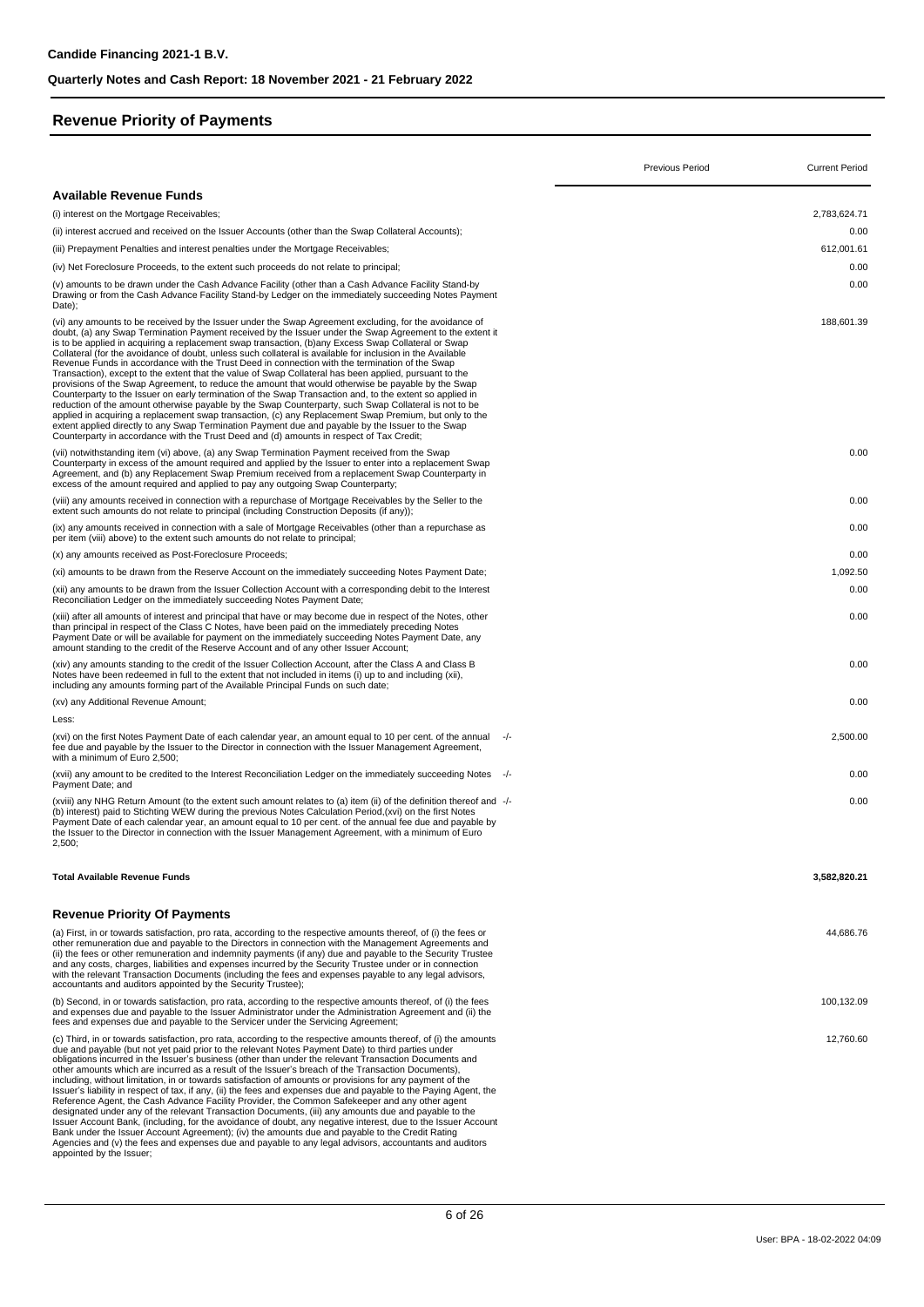| (d) Fourth, (i) in or towards satisfaction of any amounts due and payable to the Cash Advance Facility<br>Provider under the Cash Advance Facility Agreement other than fees and expenses payable under (c)<br>above and (ii) towards deposit on the Issuer Collection Account of an amount to be credited to the Cash<br>Advance Facility Stand-by Ledger but (in both cases) excluding any gross up amounts or additional                                                          | 0.00         |
|--------------------------------------------------------------------------------------------------------------------------------------------------------------------------------------------------------------------------------------------------------------------------------------------------------------------------------------------------------------------------------------------------------------------------------------------------------------------------------------|--------------|
| amounts due under the Cash Advance Facility which are payable under item (m) below;<br>(e) Fifth, in or towards satisfaction of amounts, if any, due and payable to the Swap Counterparty under the<br>Swap Agreement (including Swap Termination Payments in respect of the Swap Agreement, but excluding<br>(i) the Swap Counterparty Subordinated Payment and (ii) any amounts in respect of Excluded Swap<br>Amounts, such amounts to be paid outside the Priority of Payments); | 818.270.83   |
| (f) Sixth, in or towards satisfaction, pro rata and pari passu, of interest due and payable on the Class A<br>Notes;                                                                                                                                                                                                                                                                                                                                                                 | 188,601.39   |
| (q) Seventh, in or towards satisfaction, of sums to be credited to the Class A Principal Deficiency Ledger<br>until the debit balance, if any, on the Class A Principal Deficiency Ledger is reduced to zero, such amount to<br>be applied as Available Principal Funds;                                                                                                                                                                                                             | 0.00         |
| (h) Eight, in or towards satisfaction of any sums required to be deposited into the Reserve Account or, asthe<br>case may be, to replenish the Reserve Account up to the amount of the Reserve Account Target Level:                                                                                                                                                                                                                                                                 | 0.00         |
| (i) Ninth, from (but excluding) the First Optional Redemption Date and until the date on which the Class A<br>Notes have been fully redeemed in accordance with the Conditions, as Class A Additional Redemption<br>Amount to be applied as part of the Available Principal Funds;                                                                                                                                                                                                   | 0.00         |
| (i) Tenth, in or towards making good any shortfall reflected in the Class B Principal Deficiency Ledger until<br>the debit balance, if any, on the Class B Principal Deficiency Ledger is reduced to zero, such amount to be<br>applied as Available Principal Funds;                                                                                                                                                                                                                | 0.00         |
| (k) Eleventh, provided the Class A Notes and the Class B Notes have been redeemed in full, in or towards<br>satisfaction, pro rata and pari passu, redemption of the Class C Notes;                                                                                                                                                                                                                                                                                                  | 0.00         |
| (I) Twelfth, in or towards satisfaction of the Swap Counterparty Subordinated Payment due and payable to<br>the Swap Counterparty under the terms of the Swap Agreement;                                                                                                                                                                                                                                                                                                             | 0.00         |
| (m) Thirteenth, in or towards satisfaction of any gross-up amounts or additional amounts, if any, due under<br>the Cash Advance Facility Agreement;                                                                                                                                                                                                                                                                                                                                  | 0.00         |
| (n) Fourteenth, in or towards principal due but unpaid in respect of the Subordinated Loan; and                                                                                                                                                                                                                                                                                                                                                                                      | 2,418,368.54 |
| (o) Fifteenth, in or towards satisfaction of the Deferred Purchase Price to the Seller pursuant to the<br>Mortgage Receivables Purchase Agreement.                                                                                                                                                                                                                                                                                                                                   | 0.00         |

**Total Revenue Priority Of Payments 3,582,820.21**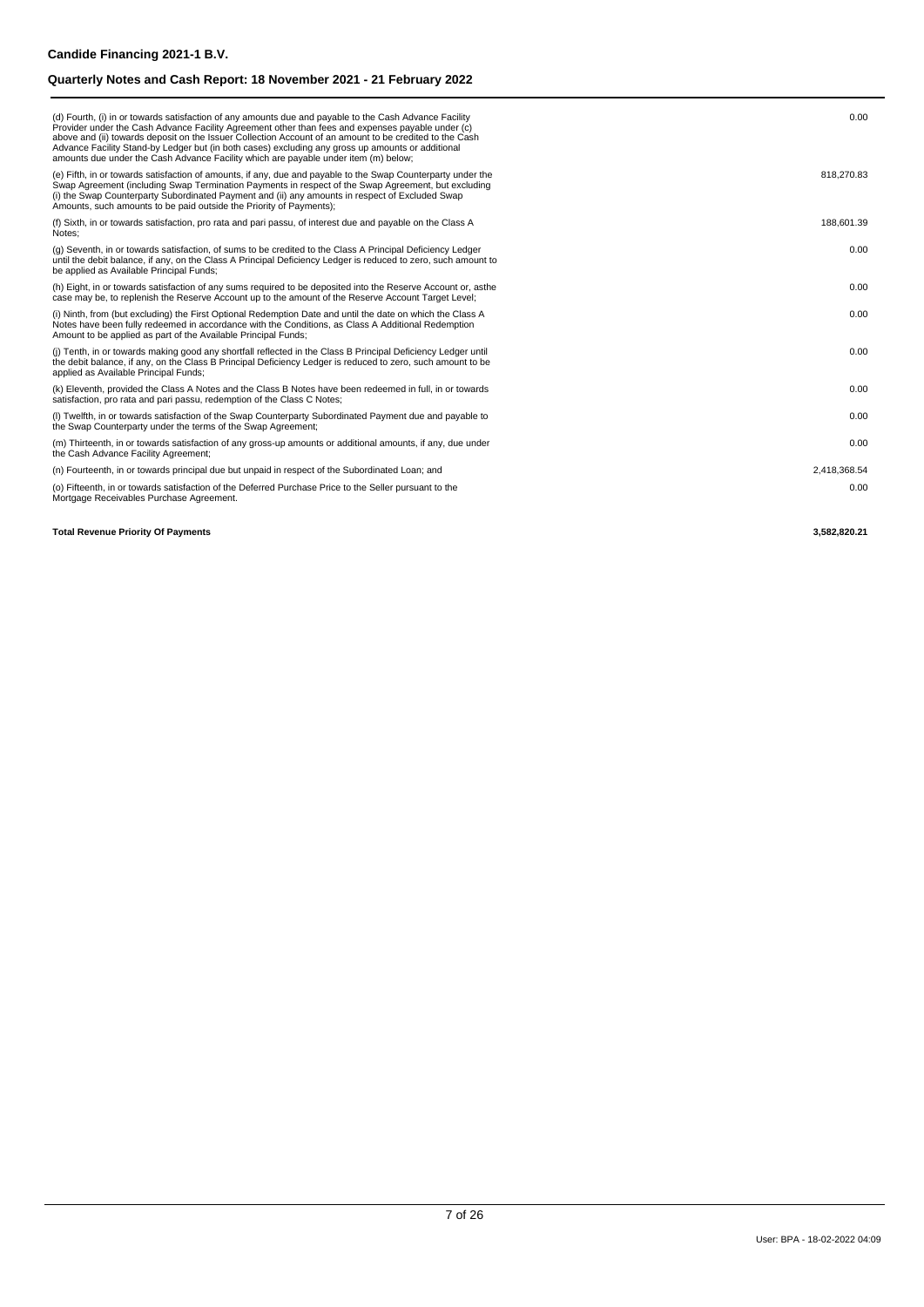# **Redemption Priority of Payments**

|                                                                                                                                                                                                                                                                                                                                                                                                                                                                             | Previous Period | <b>Current Period</b> |
|-----------------------------------------------------------------------------------------------------------------------------------------------------------------------------------------------------------------------------------------------------------------------------------------------------------------------------------------------------------------------------------------------------------------------------------------------------------------------------|-----------------|-----------------------|
| <b>Available Principal Funds</b>                                                                                                                                                                                                                                                                                                                                                                                                                                            |                 |                       |
| (i) amounts of principal repaid and prepaid in part or in full under the Mortgage Receivables, excluding<br><b>Prepayment Penalties;</b>                                                                                                                                                                                                                                                                                                                                    |                 | 20,730,119.29         |
| (ii) Net Foreclosure Proceeds on any Mortgage Receivable to the extent such proceeds relate to principal<br>received:                                                                                                                                                                                                                                                                                                                                                       |                 | 0.00                  |
| (iii) amounts received on the Issuer Collection Account from the credit balance of the Construction Deposit<br>Account (if any) (A) in cases where the relevant Construction Deposit (i) is paid to the relevant Borrower by<br>means of set-off with the relevant Mortgage Receivables or (ii) has not been used by the Borrower after<br>expiry of the agreed term or (B) after the occurrence of an Assignment Notification Event referred to under<br>item (d) thereof; |                 | 0.00                  |
| (iv) amounts received in connection with a repurchase of Mortgage Receivables to the extent such amounts<br>relate to principal;                                                                                                                                                                                                                                                                                                                                            |                 | 0.00                  |
| (v) amounts received in connection with a sale of Mortgage Receivables (other than a repurchase) to the<br>extent such amounts relate to principal,                                                                                                                                                                                                                                                                                                                         |                 | 0.00                  |
| (vi) any amounts to be credited to the Principal Deficiency Ledger in accordance with items (g)and (j) of the<br>Revenue Priority of Payments to make good any Realised Loss and any Additional Revenue Amount<br>reflected on the relevant ledger, on the immediately succeeding Notes Payment Date;                                                                                                                                                                       |                 | 0.00                  |
| (vii) any amounts to be drawn from the Issuer Collection Account with a corresponding debit to the Principal<br>Reconciliation Ledger on the immediately succeeding Notes Payment Date;                                                                                                                                                                                                                                                                                     |                 | 0.00                  |
| (viii) as from (but excluding) the First Optional Redemption Date, any Class A Additional Redemption<br>Amounts until the date on which the Class A Notes have been fully redeemed in accordance with the<br>Conditions as referred to under item (i) of the Revenue Priority of Payments;                                                                                                                                                                                  |                 | 0.00                  |
| (ix) an amount equal to the excess (if any) of (a) the sum of the aggregate proceeds of the issue of the<br>Class A Notes and the Class B Notes over (b) the Initial Purchase Price of the Mortgage Receivables<br>purchased on the Closing Date;                                                                                                                                                                                                                           |                 | 51,491.03             |
| (x) any amounts forming part of the Available Principal Funds calculated on the immediately preceding<br>Notes Calculation Date which have not been applied towards redemption of the Notes, other than the Class<br>C Notes and any part of such amount remaining after the Class B Notes have been redeemed in full;                                                                                                                                                      |                 | 0.00                  |
| Less:                                                                                                                                                                                                                                                                                                                                                                                                                                                                       |                 |                       |
| (xi) any part of the Available Principal Funds required to be credited to the Principal Reconciliation Ledger<br>on the immediately succeeding Notes Payment Date in accordance with the Administration Agreement; and                                                                                                                                                                                                                                                      |                 | 0.00                  |
| (xii) any NHG Return Amount (to the extent such amount relates to (a) item (ii) of the definition thereof and<br>(b) principal) paid to Stichting WEW during the previous Notes Calculation Period; and                                                                                                                                                                                                                                                                     |                 | 0.00                  |
| (xiii) any part of the Available Principal Funds applied as Initial Purchase Price towards purchase of Further<br>Advance Receivables during the immediately preceding Notes Calculation Period;                                                                                                                                                                                                                                                                            |                 | $-2,142,006.03$       |
| <b>Total Available Principal Funds</b>                                                                                                                                                                                                                                                                                                                                                                                                                                      |                 | 18,639,604.29         |
| <b>Redemption Priority of Payments</b>                                                                                                                                                                                                                                                                                                                                                                                                                                      |                 |                       |
| (a) First, as long as the Class A Notes are outstanding, as Additional Revenue Amount in or towards<br>satisfaction of making good any Revenue Shortfall;                                                                                                                                                                                                                                                                                                                   |                 | 0.00                  |
| (b) Second, in or towards satisfaction, pro rata and pari passu, of principal amounts due on the Class A<br>Notes, until fully redeemed in accordance with the Conditions;                                                                                                                                                                                                                                                                                                  |                 | 18,635,000.00         |
| (c) Third, in or towards satisfaction, pro rata and pari passu, of principal amounts due on the Class B Notes,<br>until fully redeemed in accordance with the Conditions; and                                                                                                                                                                                                                                                                                               |                 | 0.00                  |
| (d) Fourth, any remaining amounts to be applied as Available Revenue Funds.                                                                                                                                                                                                                                                                                                                                                                                                 |                 | 0.00                  |
| <b>Unapplied Principal Amounts</b>                                                                                                                                                                                                                                                                                                                                                                                                                                          |                 | 4,604.29              |
| <b>Total Redemption Priority of Payments</b>                                                                                                                                                                                                                                                                                                                                                                                                                                |                 | 18.639.604.29         |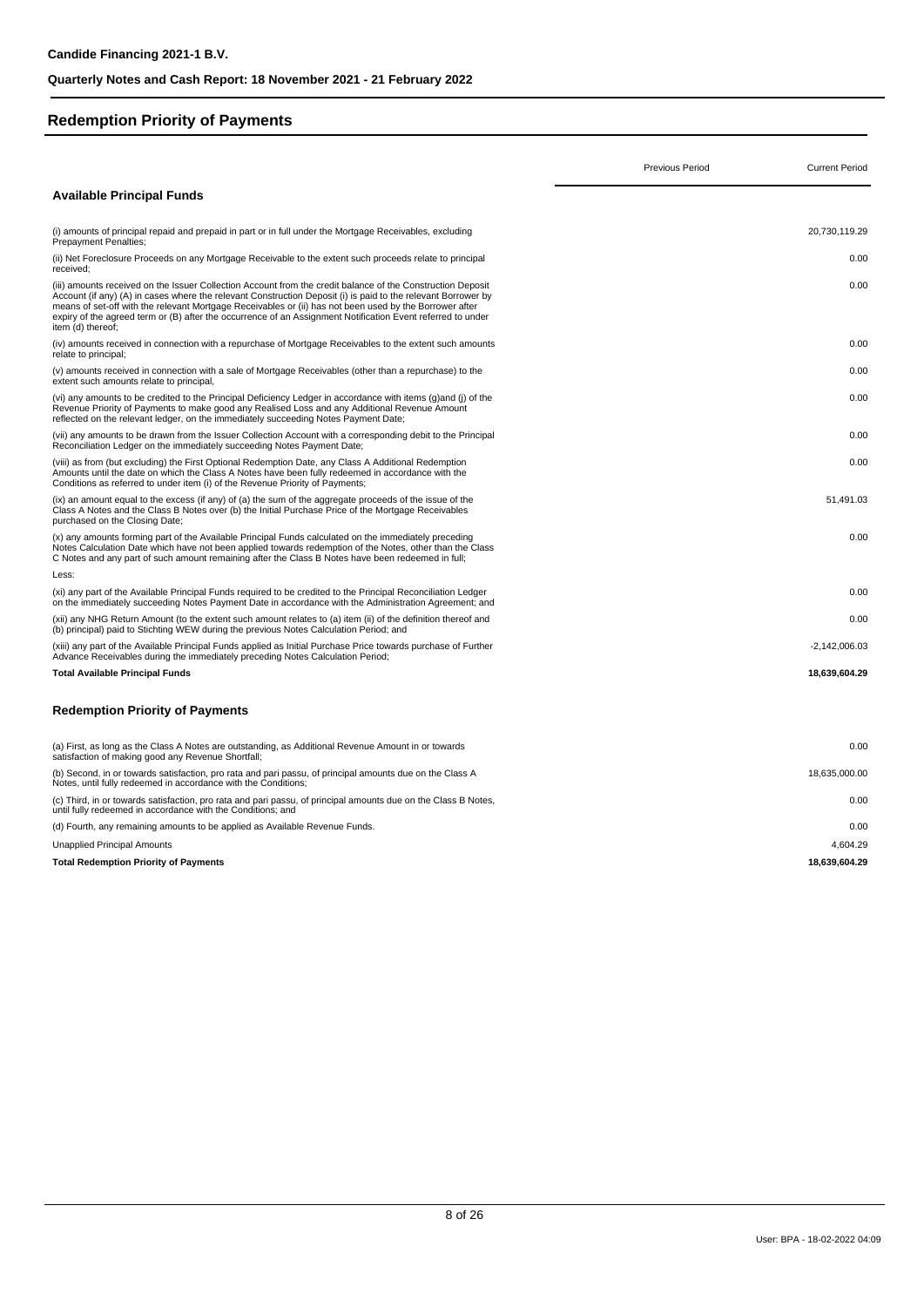#### **Issuer Accounts**

|                                                                               | <b>Current Period</b> |
|-------------------------------------------------------------------------------|-----------------------|
| <b>Issuer Collection Account</b>                                              |                       |
| Balance Issuer Collection Account at the beginning of the Reporting Period    | 0.00                  |
| Balance Issuer Collection Account at the end of the Reporting Period          | 696,347.93            |
| Received Interest on Issuer Collection Account                                | 0.00                  |
| <b>Reserve Account</b>                                                        |                       |
| Balance Reserve Account at the beginning of the Reporting Period              | 3,920,000.00          |
| Deposited on Reserve Account                                                  | 0.00                  |
| Drawings from Reserve Account                                                 | $-1,092.50$           |
| Balance Reserve Account at the end of the Reporting Period                    | 3,918,907.50          |
| Target Reserve Account balance at the end of the Reporting Period             | 3,918,907.50          |
| Received Interest on Reserve Account                                          | 0.00                  |
| <b>Swap Collateral Account</b>                                                |                       |
| Swap Collateral Account at the beginning of the Reporting Period              | 0.00                  |
| Additions to the Swap Collateral Account                                      | 0.00                  |
| Subtractions from the Swap Collateral Account                                 | 0.00                  |
| Swap Collateral Account at the end of the Reporting Period                    | 0.00                  |
| Received Interest on Swap Collateral Account                                  | 0.00                  |
| <b>Construction Deposit Account</b>                                           |                       |
| Balance Construction Deposit Account at the beginning of the Reporting Period | 137.065.12            |
| Additions to the Construction Deposit Account                                 | 458,538.33            |
| Subtractions from the Construction Deposit Account                            | 0.00                  |
| Balance Construction Deposit Account at the end of the Reporting Period       | 595,603.45            |
| Received Interest on Construction Deposit Account                             | 0.00                  |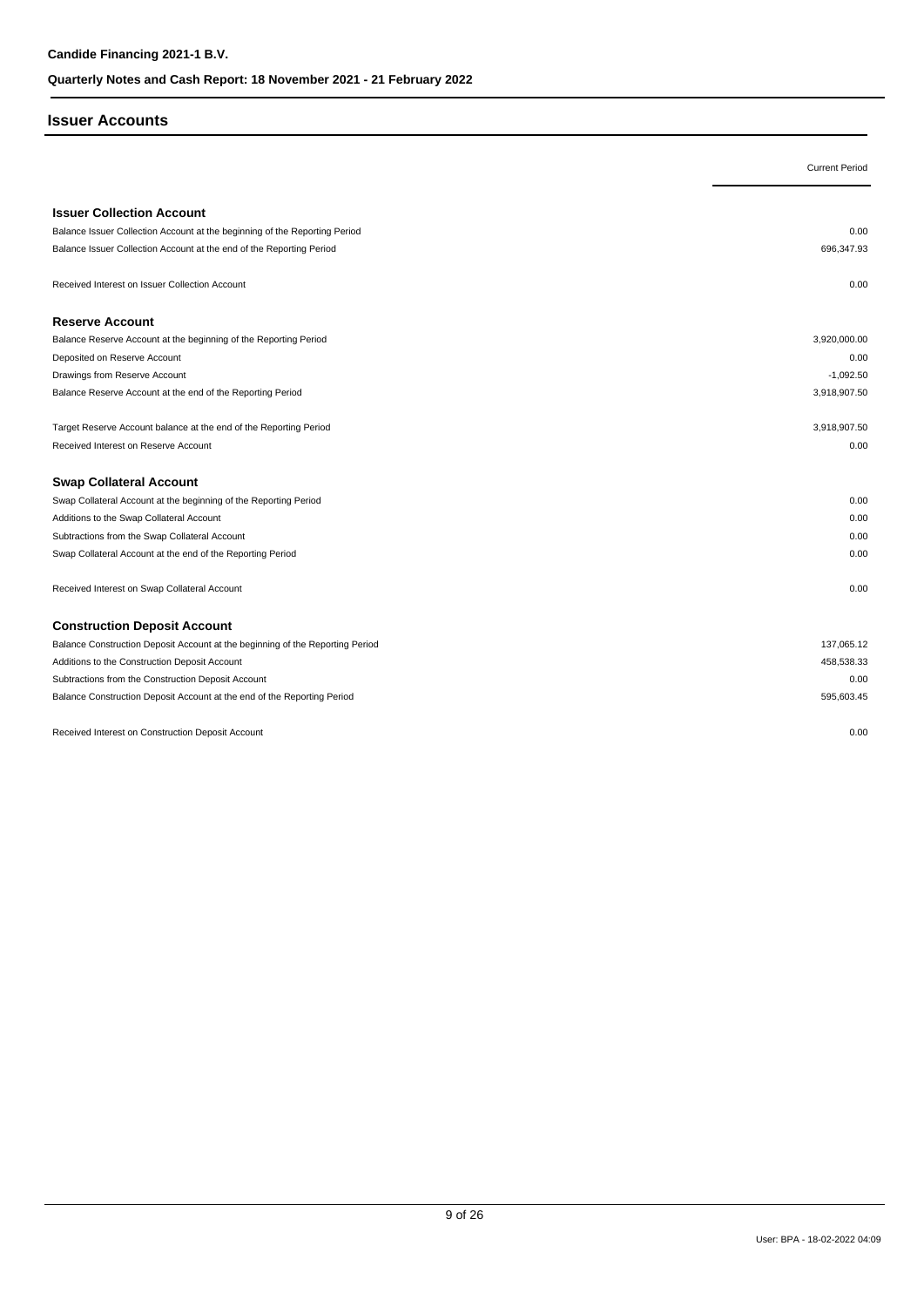## **Additional Information**

|                                                                                          | <b>Current Period</b> |
|------------------------------------------------------------------------------------------|-----------------------|
|                                                                                          |                       |
| <b>Cash Advance Facility</b>                                                             |                       |
| Cash Advance Facility Maximum Amount current Reporting Period                            | 5,000,000.00          |
| Cash Advance Facility Maximum Amount next Reporting Period                               | 4,813,650.00          |
| Cash Advance Facility Drawn Amount at the beginning of the Reporting Period              | 0.00                  |
| Cash Advance Facility Repayment current Reporting Period                                 | 0.00                  |
| Cash Advance Facility Drawing current Reporting Period                                   | 0.00                  |
| Cash Advance Facility Drawn Amount at the end of the Reporting Period                    | 0.00                  |
| <b>Excess Spread Margin</b>                                                              |                       |
| Not applicable                                                                           |                       |
| Swap                                                                                     |                       |
| Swap definition                                                                          | Interest Rate Swap    |
| Swap notional                                                                            | 500,000,000.00        |
| Swap applicable rates                                                                    | 3M Euribor            |
| Swap collateral postings                                                                 | 0.00                  |
| Swap Floating Payment                                                                    | 188,601.39            |
| Swap Fixed Payment                                                                       | 818,270.83            |
| Net Swap Payment by the Issuer                                                           | 629,669.44            |
| Set off                                                                                  |                       |
| Total Balance of Deposits Related to Borrowers in the Mortgage Loan Portfolio            | N/A                   |
| Weighted Average Balance of Deposits Related to Borrowers in the Mortgage Loan Portfolio | N/A                   |
| <b>Reconciliation of Assets and Liabilities</b>                                          |                       |
| Principal balance of Mortgage Loans at Portfolio Date                                    | 503,879,882.00        |
| <b>Unapplied Principal</b>                                                               | 4,604.29              |
| <b>Balance Arrears Principal</b>                                                         | 1,513.71              |
| <b>Balance Assets</b>                                                                    | 503,886,000.00        |
| Principal balance of the Class A Notes                                                   | 481,365,000.00        |
| Principal balance of the Class B Notes                                                   | 22,521,000.00         |
| <b>Balance Liabilities</b>                                                               | 503,886,000.00        |
| <b>Current Overcollateralization Amount</b>                                              | 0.00                  |
| Current Overcollateralization % (ESMA IVSS 21)                                           | 100.00                |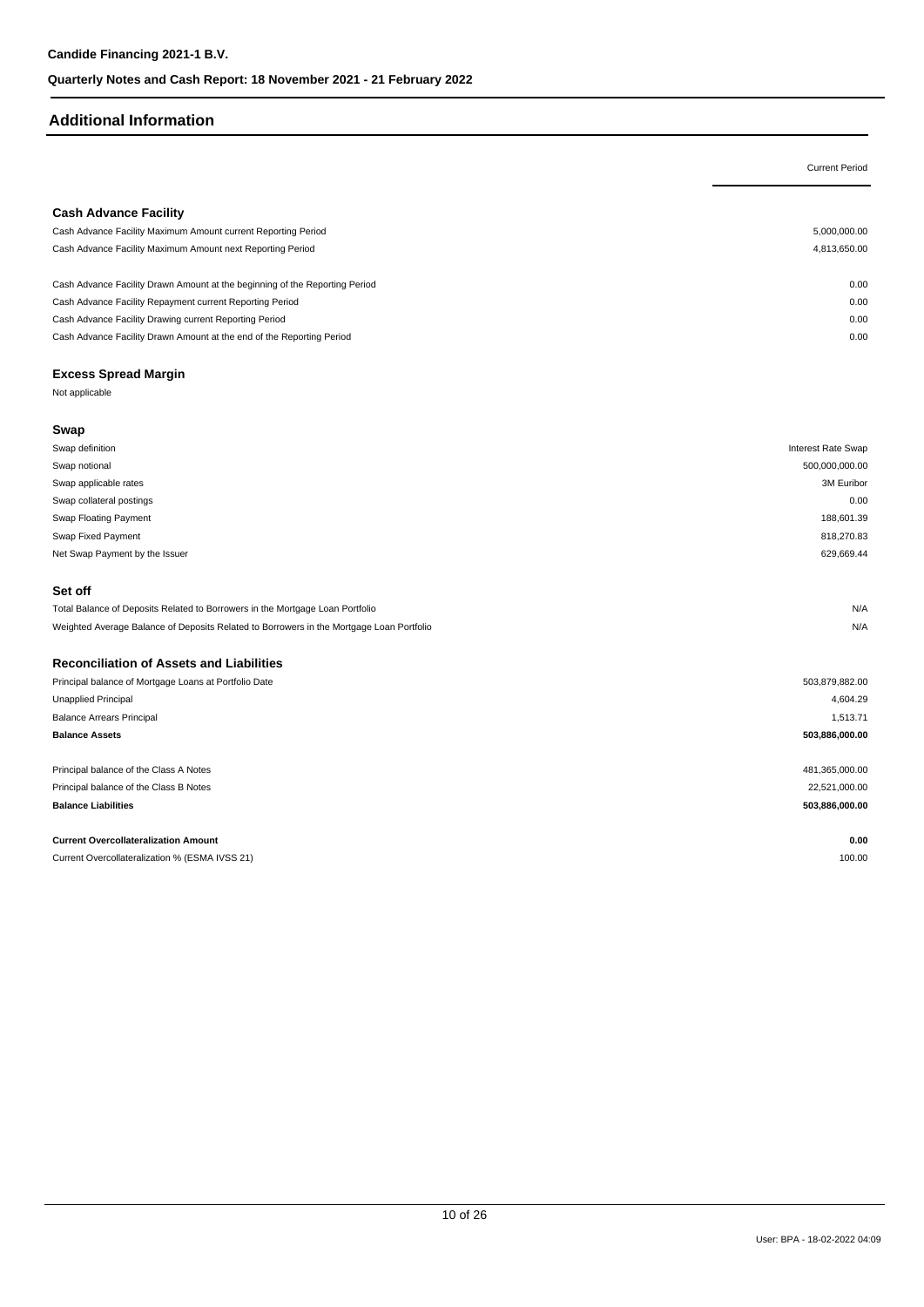# **Triggers and Portfolio Limits**

| Triggers                                                                                                                                                                                                                                                                                                                                                                                                                                                                                                                           | Criteria | <b>Realised as per</b><br>2/21/2022* | Ok/Breach | <b>Consequence if breached</b> |
|------------------------------------------------------------------------------------------------------------------------------------------------------------------------------------------------------------------------------------------------------------------------------------------------------------------------------------------------------------------------------------------------------------------------------------------------------------------------------------------------------------------------------------|----------|--------------------------------------|-----------|--------------------------------|
| (a) the Seller will represent and warrant to the Issuer and the Security Trustee the matters<br>set out in the clauses providing for the representations and warranties relating to the<br>Mortgage Loans, the Mortgage Receivables and the Seller in the Mortgage Receivables<br>Purchase Agreement with respect to the Further Advance Receivables sold and relating to<br>the Seller (with certain exceptions to reflect that the Further Advance Receivables are sold<br>and may have been originated after the Closing Date); | True     | True                                 | OK        | No Further Advances allowed    |
| (b) no Assignment Notification Event has occurred and is continuing;                                                                                                                                                                                                                                                                                                                                                                                                                                                               | True     | True                                 | OK        | No Further Advances allowed    |
| (c) there has been no failure by the Seller to repurchase any Mortgage Receivable which it<br>is required to repurchase pursuant to the Mortgage Receivables Purchase Agreement;                                                                                                                                                                                                                                                                                                                                                   | True     | True                                 | OK        | No Further Advances allowed    |
| (d) the Available Principal Funds standing to the balance of the Issuer Collection Account<br>on the relevant Reconciliation Date are sufficient to pay the Initial Purchase Price for the<br>Further Advance Receivable:                                                                                                                                                                                                                                                                                                          | True     | True                                 | OK        | No Further Advances allowed    |
| (e) the weighted average Current Loan to Original Market Value Ratio of all Mortgage<br>Receivables will on the immediately preceding Mortgage Calculation Date not exceed the<br>level as at the Closing Date;                                                                                                                                                                                                                                                                                                                    | True     | True                                 | OK        | No Further Advances allowed    |
| (f) the aggregate Outstanding Principal Amount of all Interest-only Mortgage Receivables,<br>including the Interest-only Mortgage Receivables to be purchased by the Issuer, does not<br>exceed 20 per cent. of the aggregate Outstanding Principal Amount of all Mortgage<br>Receivables:                                                                                                                                                                                                                                         | 20.00    | 16.68 OK                             |           | No Further Advances allowed    |
| (q) no Servicer Termination Event has occurred and is continuing;                                                                                                                                                                                                                                                                                                                                                                                                                                                                  | True     | True                                 | OK        | No Further Advances allowed    |
| (h) no Event of Default has occurred and is continuing;                                                                                                                                                                                                                                                                                                                                                                                                                                                                            | True     | True                                 | OK        | No Further Advances allowed    |
| (i) the aggregate Outstanding Principal Amount of the Further Advance Receivables sold<br>and assigned by the Seller to the Issuer during the immediately preceding 12 calendar<br>months does not exceed 1,5 per cent. of the aggregate Outstanding Principal Amount of<br>the Mortgage Loans as at the first day of such 12-month period;                                                                                                                                                                                        | 1.50     | 0.41                                 | OK        | No Further Advances allowed    |
| (i) the balance standing to the credit of the Reserve Account is equal to the Reserve<br>Account Target Level;                                                                                                                                                                                                                                                                                                                                                                                                                     | True     | True                                 | OK        | No Further Advances allowed    |
| (k) there is no balance on the Class A Principal Deficiency Ledger;                                                                                                                                                                                                                                                                                                                                                                                                                                                                | True     | True                                 | OK        | No Further Advances allowed    |
| (I) on the relevant Reconciliation Date on which a Further Advance Receivable is sold, no<br>amounts due under the Mortgage Loan relating to such Further Advance are overdue and<br>unpaid; and                                                                                                                                                                                                                                                                                                                                   | True     | True                                 | OK        | No Further Advances allowed    |
| (m) the legal final maturity of each Mortgage Loan does not extend beyond November 2058; True<br>land                                                                                                                                                                                                                                                                                                                                                                                                                              |          | True                                 | OK        | No Further Advances allowed    |
| (n) no more than 1,5 per cent. of the Mortgage Receivables by Principal Amount<br>Outstanding is in arrears for more than 90 days.                                                                                                                                                                                                                                                                                                                                                                                                 | 1.50     | $0.00$ OK                            |           | No Further Advances allowed    |

\* Portfolio after Repurchases and Replenishment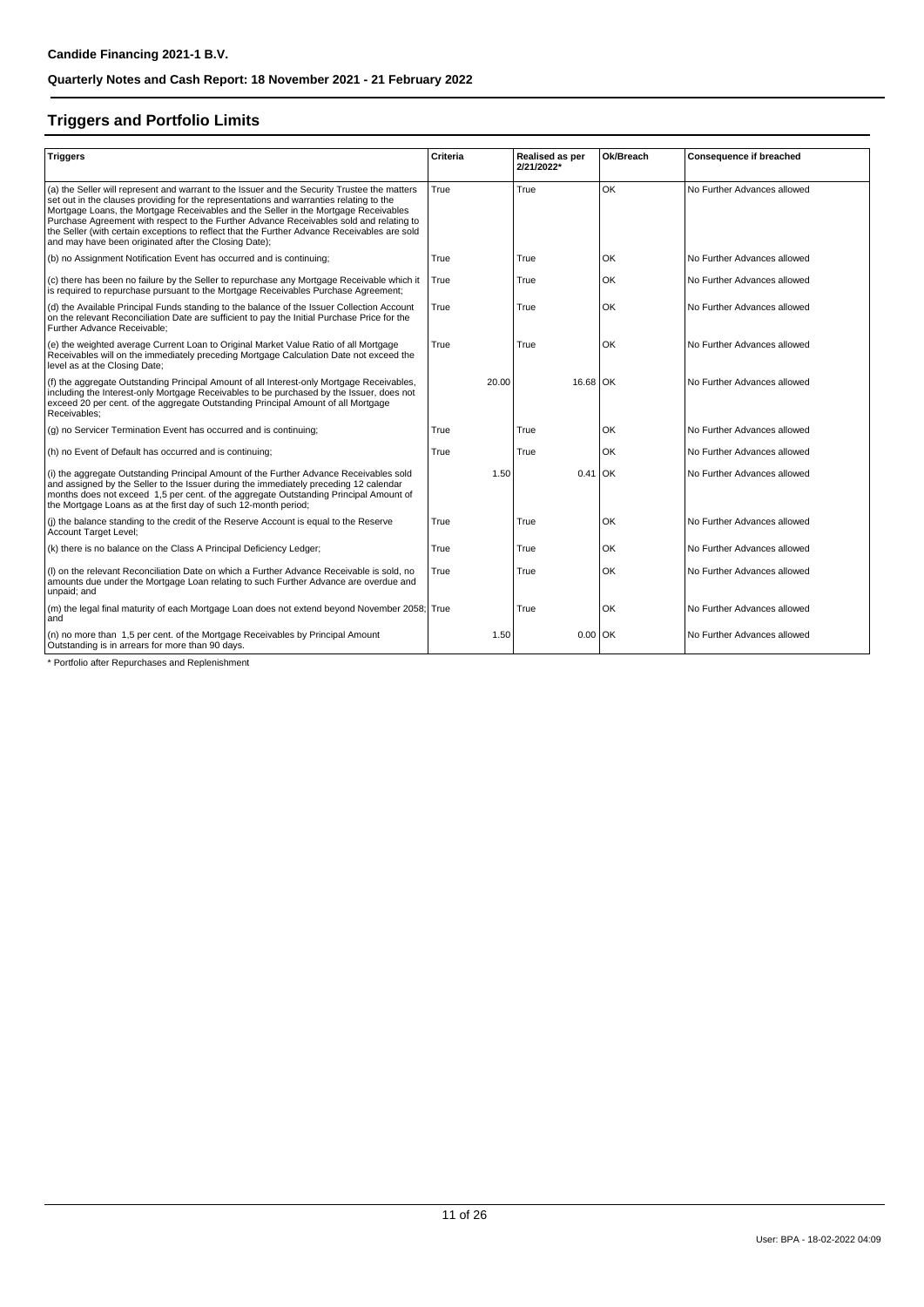# **Counterparty Credit Ratings & Triggers**

| <b>Counterparty Credit Ratings</b> |                      |                                |                   |                   |                   |                     |                   |                   |                   |                   |                                                                                                                                                                       |
|------------------------------------|----------------------|--------------------------------|-------------------|-------------------|-------------------|---------------------|-------------------|-------------------|-------------------|-------------------|-----------------------------------------------------------------------------------------------------------------------------------------------------------------------|
|                                    |                      | S&P (ST/LT)<br>Moody's (ST/LT) |                   | Fitch (ST/LT)     |                   | <b>DBRS (ST/LT)</b> |                   |                   |                   |                   |                                                                                                                                                                       |
| Role                               | Party                | Rank                           | Rating<br>Trigger | Current<br>Rating | Rating<br>Trigger | Current<br>Rating   | Rating<br>Trigger | Current<br>Rating | Rating<br>Trigger | Current<br>Rating | <b>Consequence if breached</b>                                                                                                                                        |
| Cash Advance Facility<br>Provider  | <b>BNG Bank N.V.</b> |                                |                   |                   |                   |                     | F1/A              | $F1+ / AAA$       | $\sqrt{A}$        | AAA               | - Replacement by a third party with<br>the required rating; or arrange<br>eligible quarantee; or find another<br>solution to keep the current ratings<br>of the Notes |
| Issuer Account Bank                | <b>BNG Bank N.V.</b> |                                |                   |                   |                   |                     | F1/A              | $F1+ / AAA$       | / A               | AAA               | - Replacement by a third party with<br>the required rating; or arrange<br>eligible quarantee; or find another<br>solution to keep the current ratings<br>of the Notes |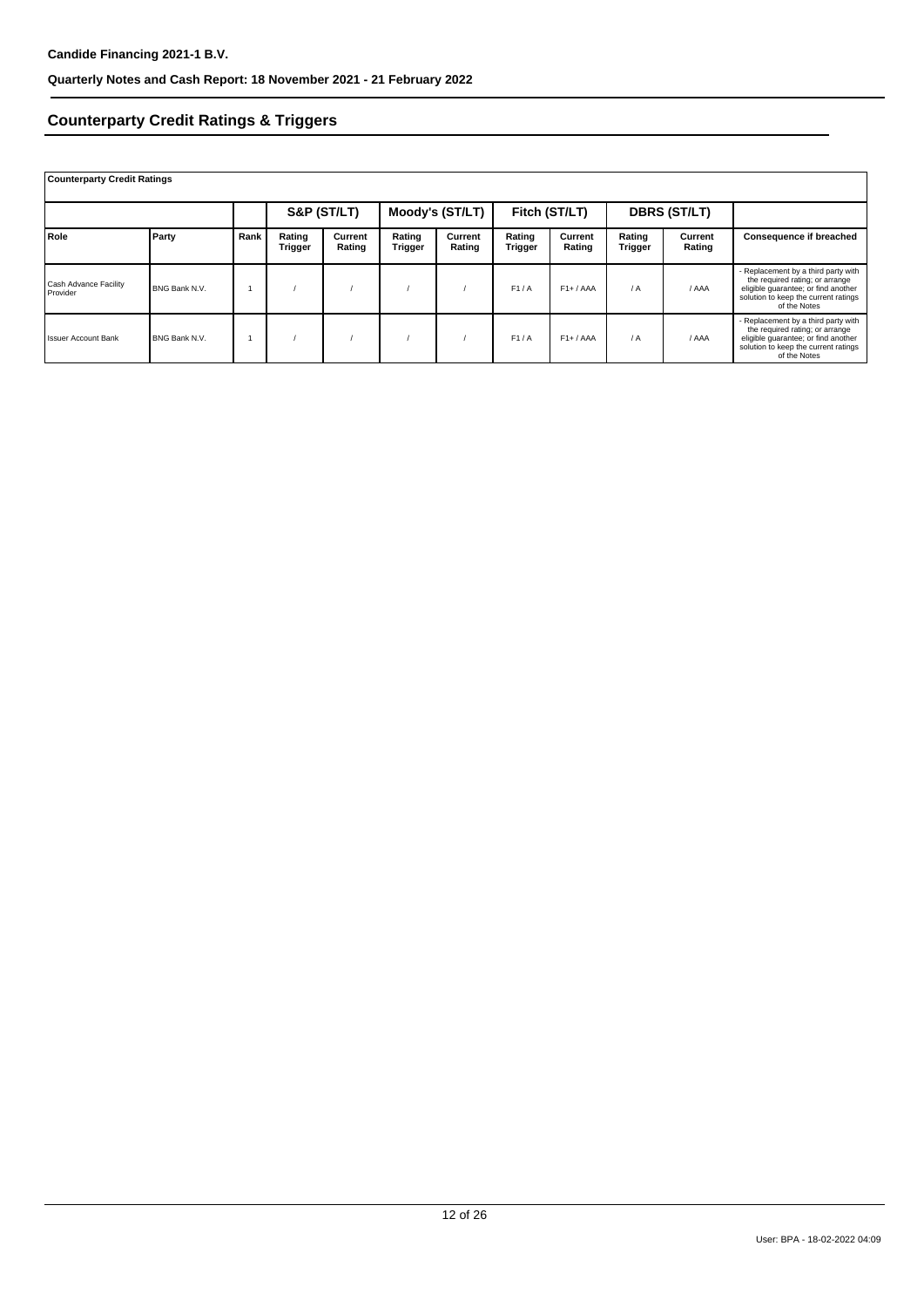# **Glossary**

| Term                                     | <b>Definition / Calculation</b>                                                                                                                                                                                                                                                                                                                                                                                                                                  |
|------------------------------------------|------------------------------------------------------------------------------------------------------------------------------------------------------------------------------------------------------------------------------------------------------------------------------------------------------------------------------------------------------------------------------------------------------------------------------------------------------------------|
| €STR                                     | means the euro short-term rate as published by the ECB (or any replacement reference rate<br>as agreed with the Issuer Account Bank in accordance with the Issuer Account Agreement);                                                                                                                                                                                                                                                                            |
| <b>Additional Revenue Amount</b>         | means on any Notes Payment Date, such part of the Available Principal Funds to be applied<br>towards making good any Revenue Shortfall in accordance with item (a) of the Principal<br>Priority of Payments, provided that such amount shall be equal to the lower of (X) the<br>Revenue Shortfall and (Y) the remaining difference between the Class B Principal Amount<br>Outstanding and the then current balance of the Class B Principal Deficiency Ledger; |
| <b>Administration Agreement</b>          | means the administration agreement between the Issuer, the Issuer Administrator and the<br>Security Trustee dated the Signing Date;                                                                                                                                                                                                                                                                                                                              |
| AFM                                      | means the Dutch Authority for the Financial Markets (Stichting Autoriteit Financiële Markten);                                                                                                                                                                                                                                                                                                                                                                   |
| Aggregate Construction Deposit Amount    | means on any day the aggregate of the Construction Deposits in respect of all Mortgage<br>Loans at close of business on such day;                                                                                                                                                                                                                                                                                                                                |
| All Moneys Mortgage                      | means any mortgage right (hypotheekrecht) which secures not only the loan granted to the<br>Borrower to purchase the mortgaged property, but also any other liabilities and moneys that<br>the Borrower, now or in the future, may owe to the Seller either (i) regardless of the basis of<br>such liability or (ii) under or in connection with the credit relationship (kredietrelatie) of the<br>Borrower and the Seller;                                     |
| All Moneys Pledge                        | means any right of pledge (pandrecht) which secures not only the loan granted to the<br>Borrower to purchase the mortgaged property, but also any other liabilities and moneys that<br>the Borrower, now or in the future, may owe to the Seller either (i) regardless of the basis of<br>such liability or (ii) under or in connection with the credit relationship (kredietrelatie) of the<br>Borrower and the Seller;                                         |
| All Moneys Security Rights               | means any All Moneys Mortgages and All Moneys Pledges collectively;                                                                                                                                                                                                                                                                                                                                                                                              |
| Alternative Benchmark Rate               | has the meaning ascribed thereto in Condition 14;                                                                                                                                                                                                                                                                                                                                                                                                                |
| Annuity Mortgage Loan                    | means a mortgage loan or part thereof in respect of which the Borrower pays a constant total<br>monthly payment, made up of an initially high and subsequently decreasing interest portion<br>and an initially low and subsequently increasing principal portion, and calculated in such a<br>manner that such Mortgage Loan will be fully redeemed at the end of its term;                                                                                      |
| Arranger                                 | means Lloyds Bank Corporate Markets plc;                                                                                                                                                                                                                                                                                                                                                                                                                         |
| Article 7 ITS                            | means Commission Implementing Regulation (EU) 2020/1225 including any relevant<br>guidance and policy statements in relation thereto published by the EBA, the ESMA, the<br>EIOPA (or their successor) or by the European Commission;                                                                                                                                                                                                                            |
| Article 7 RTS                            | means Commission Delegated Regulation (EU) 2020/1224 including any relevant guidance<br>and policy statements in relation thereto published by the EBA, the ESMA, the EIOPA (or<br>their successor) or by the European Commission;                                                                                                                                                                                                                               |
| Article 7 Technical Standards            | mean the Article 7 RTS and the Article 7 ITS;                                                                                                                                                                                                                                                                                                                                                                                                                    |
| Article 7 UK Technical Standards         | means the Article 7 RTS and the Article 7 ITS (in each case as it forms part of domestic law<br>of the United Kingdom by virtue of the EUWA);                                                                                                                                                                                                                                                                                                                    |
| Assignment                               | means the transfer of the legal title to the Mortgage Receivables from the Seller to the Issuer<br>by way of undisclosed assignment (stille cessie);                                                                                                                                                                                                                                                                                                             |
| <b>Assignment Actions</b>                | means any of the actions specified as such in Section 7.1 (Purchase, Repurchase and Sale)<br>of this Prospectus;                                                                                                                                                                                                                                                                                                                                                 |
| <b>Assignment Notification Event</b>     | means any of the events specified as such in Section 7.1 (Purchase, Repurchase and Sale)<br>of this Prospectus;                                                                                                                                                                                                                                                                                                                                                  |
| Assignment Notification Stop Instruction | means on any Business Day following the occurrence of an Assignment Notification Event, a<br>written notice delivered from the Security Trustee to the Seller (copied to the Issuer)<br>instructing the Seller not to undertake the Assignment Actions or to take any actions other<br>than the Assignment Actions in accordance with the provisions specified in Section 7.1<br>(Purchase, Repurchase and Sale) of this Prospectus;                             |
| Available Principal Funds                | has the meaning ascribed thereto in Section 5.1 (Available Funds) of this Prospectus;                                                                                                                                                                                                                                                                                                                                                                            |
| Available Revenue Funds                  | has the meaning ascribed thereto in Section 5.1 (Available Funds) of this Prospectus;                                                                                                                                                                                                                                                                                                                                                                            |
| BaFin                                    | means the German Federal Financial Supervisory Authority (Bundesanstalt für<br>Finanzdienstleistungsaufsicht);                                                                                                                                                                                                                                                                                                                                                   |
| Basel II                                 | means the capital accord under the title "Basel II: International Convergence of Capital<br>Measurement and Capital Standards Revised Framework" published on 26 June 2004 by the<br>Basel Committee on Banking Supervision;                                                                                                                                                                                                                                     |
| Basel III                                | means the capital accord amending Basel II under the title "Basel III: a global regulatory<br>framework for more resilient banks and banking systems" published in December 2010 by the<br>Basel Committee on Banking Supervision;                                                                                                                                                                                                                               |
| Basic Terms Change                       | has the meaning ascribed thereto in Condition 14;                                                                                                                                                                                                                                                                                                                                                                                                                |
| Benchmark Rate Modification              | has the meaning ascribed thereto in Condition 14;                                                                                                                                                                                                                                                                                                                                                                                                                |
| <b>Benchmark Rate Modification Event</b> | has the meaning ascribed thereto in Condition 14;                                                                                                                                                                                                                                                                                                                                                                                                                |
| <b>BKR</b>                               | means Office for Credit Registration (Bureau Krediet Registratie);                                                                                                                                                                                                                                                                                                                                                                                               |
| <b>BNG Bank Fee Letter</b>               | means the fee letter between the Issuer Account Bank, the Cash Advance Facility Provider,<br>the Issuer and the Security Trustee dated 16 November 2021;                                                                                                                                                                                                                                                                                                         |
| <b>Borrower</b>                          | means the debtor or debtors, including any jointly and severally liable co-debtor or co-debtors,<br>to a Mortgage Loan;                                                                                                                                                                                                                                                                                                                                          |
| Borrower Insurance Pledge                | means a right of pledge (pandrecht) created in favour of the Seller providing for the rights of<br>the relevant pledgor against the relevant insurance company under the relevant Risk<br>Insurance Policy securing the relevant Mortgage Receivable;                                                                                                                                                                                                            |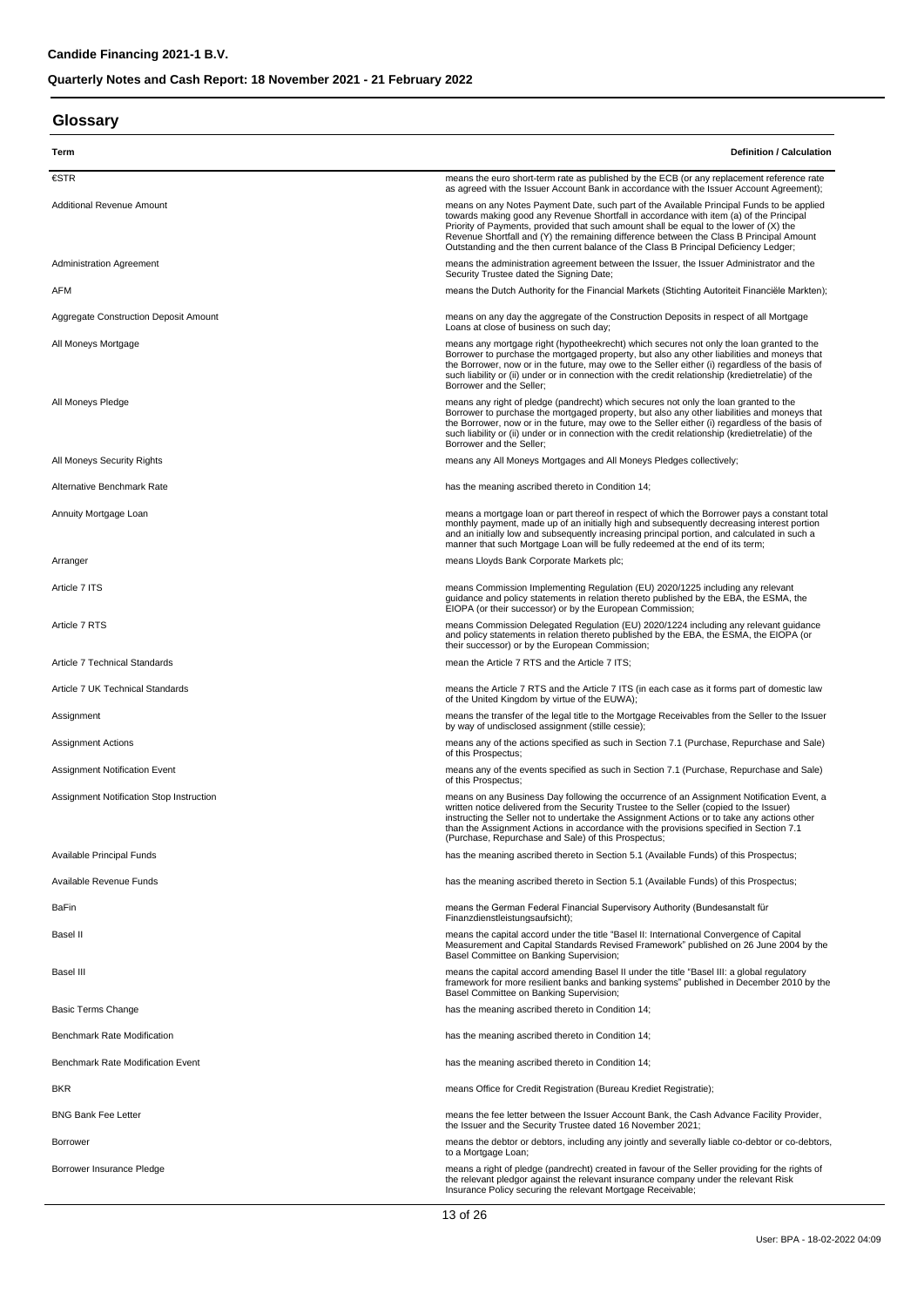| Term                                              | <b>Definition / Calculation</b>                                                                                                                                                                                                                                                                                                                                                                                                                                                                                                                                                                                                                            |
|---------------------------------------------------|------------------------------------------------------------------------------------------------------------------------------------------------------------------------------------------------------------------------------------------------------------------------------------------------------------------------------------------------------------------------------------------------------------------------------------------------------------------------------------------------------------------------------------------------------------------------------------------------------------------------------------------------------------|
| <b>Borrower Pledge</b>                            | means a right of pledge (pandrecht) securing the relevant Mortgage Receivable, including a<br>Borrower Insurance Pledge;                                                                                                                                                                                                                                                                                                                                                                                                                                                                                                                                   |
| <b>Business Day</b>                               | means (i) when used in the definition of Notes Payment Date and in Condition 4(e), a<br>TARGET 2 Settlement Day, provided that such day is also a day on which commercial banks<br>and foreign exchange markets settle payments and are open for general business (including<br>dealing in foreign exchange and foreign currency deposits) in Amsterdam, the Netherlands<br>and London, the United Kingdom and (ii) in any other case, a day on which banks are<br>generally open for business in Amsterdam, the Netherlands and London, the United Kingdom;                                                                                               |
| Cash Advance Facility                             | means the cash advance facility provided by the Cash Advance Facility Provider to the Issuer<br>pursuant to the Cash Advance Facility Agreement;                                                                                                                                                                                                                                                                                                                                                                                                                                                                                                           |
| Cash Advance Facility Agreement                   | means the cash advance facility agreement between the Cash Advance Facility Provider, the<br>Issuer and the Security Trustee dated the Signing Date;                                                                                                                                                                                                                                                                                                                                                                                                                                                                                                       |
| Cash Advance Facility Commitment Termination Date | means the First Optional Redemption Date or any later date to which the cash advance facility<br>commitment termination date has been extended in accordance with clauses 3.2, 3.3 and 3.4<br>of the Cash Advance Facility Agreement;                                                                                                                                                                                                                                                                                                                                                                                                                      |
| Cash Advance Facility Drawing                     | means a drawing under the Cash Advance Facility as provided in the Cash Advance Facility<br>Agreement;                                                                                                                                                                                                                                                                                                                                                                                                                                                                                                                                                     |
| Cash Advance Facility Maximum Amount              | means, on each Notes Calculation Date, an amount equal to the greater of (i) 1% of the<br>Principal Amount Outstanding of the Class A Notes on such date and (ii) 0.5% of the Principal<br>Amount Outstanding of the Class A Notes as at the Closing Date;                                                                                                                                                                                                                                                                                                                                                                                                 |
| Cash Advance Facility Provider                    | means BNG Bank N.V. or any substitute or successor appointed from time to time;                                                                                                                                                                                                                                                                                                                                                                                                                                                                                                                                                                            |
| Cash Advance Facility Relevant Event              | means any of the following events: (a) the Cash Advance Facility Provider no longer meets<br>the Requisite Credit Ratings, or (b) the refusal by the Cash Advance Facility Provider to<br>comply with an Extension Request (as defined in the Cash Advance Facility Agreement)<br>made pursuant to Clause 3.2 of the Cash Advance Facility Agreement;                                                                                                                                                                                                                                                                                                      |
| Cash Advance Facility Stand-by Drawing            | has the meaning ascribed thereto under Section 5.5 (Liquidity Support) of this Prospectus;                                                                                                                                                                                                                                                                                                                                                                                                                                                                                                                                                                 |
| Cash Advance Facility Stand-by Drawing Period     | means the period as from the date the Cash Advance Facility Stand-by Drawing is made until<br>the date it is repaid;                                                                                                                                                                                                                                                                                                                                                                                                                                                                                                                                       |
| Cash Advance Facility Stand-by Ledger             | means a ledger created for the purpose of recording any Cash Advance Facility Stand-by<br>Drawing in accordance with the Administration Agreement;                                                                                                                                                                                                                                                                                                                                                                                                                                                                                                         |
| Class A                                           | Notes means the EUR 500,000,000 Class A mortgage-backed Notes 2021 due 2060;                                                                                                                                                                                                                                                                                                                                                                                                                                                                                                                                                                               |
| Class B                                           | Notes means the EUR 22,521,000 Class B mortgage-backed Notes 2021 due 2060;                                                                                                                                                                                                                                                                                                                                                                                                                                                                                                                                                                                |
| Class C Available Principal Funds                 | has the meaning as subscribed thereto in Condition 6(k);                                                                                                                                                                                                                                                                                                                                                                                                                                                                                                                                                                                                   |
| Class C Notes                                     | means the EUR 3,920,000 Class C mortgage-backed Notes 2021 due 2060;                                                                                                                                                                                                                                                                                                                                                                                                                                                                                                                                                                                       |
| Clean-up Call Option                              | means the right of the Seller to repurchase and accept re-assignment of all (but not only part<br>of) the Mortgage Receivables which are outstanding which right may be exercised on any<br>Notes Payment Date if on the Notes Calculation Date immediately preceding such Notes<br>Payment Date the aggregate Outstanding Principal Amount in respect of the Mortgage<br>Receivables is not more than ten (10) per cent. of the aggregate Outstanding Principal<br>Amount in respect of the Mortgage Receivables on the Cut-Off Date;                                                                                                                     |
| Clearstream, Luxembourg                           | means Clearstream Banking, S.A.;                                                                                                                                                                                                                                                                                                                                                                                                                                                                                                                                                                                                                           |
| <b>Closing Date</b>                               | means 18 November 2021 or such later date as may be agreed between the Issuer, the<br>Arranger and the Joint Lead Managers;                                                                                                                                                                                                                                                                                                                                                                                                                                                                                                                                |
| Closing Date UK Securitisation Regulation         | means the UK Securitisation Regulation as if it were applicable to the Seller and as in force<br>as of the Closing date;                                                                                                                                                                                                                                                                                                                                                                                                                                                                                                                                   |
| Code                                              | means the U.S. Internal Revenue Code of 1986;                                                                                                                                                                                                                                                                                                                                                                                                                                                                                                                                                                                                              |
| Code of Conduct                                   | means the Mortgage Code of Conduct (Gedragscode Hypothecaire<br>Financieringen) introduced in January 2007 by the Dutch Association of Banks<br>(Nederlandse Vereniging van Banken), as amended from time to time;                                                                                                                                                                                                                                                                                                                                                                                                                                         |
| Common Safekeeper                                 | means Euroclear or Clearstream, Luxembourg (as elected) in respect of the Class A Notes<br>and a common safekeeper appointed by Euroclear and/or Clearstream, Luxembourg in<br>respect of the Class B Notes and the Class C Notes;                                                                                                                                                                                                                                                                                                                                                                                                                         |
| Conditions                                        | means the terms and conditions of the Notes set out in Schedule 5 to the Trust Deed as from<br>time to time modified in accordance with the Trust Deed and, with respect to any Notes<br>represented by a Global Note, as modified by the provisions of the relevant Global Note:                                                                                                                                                                                                                                                                                                                                                                          |
| <b>Construction Deposit</b>                       | means in respect of a Mortgage Loan, that part of the Mortgage Loan which the relevant<br>Borrower requested to be withheld by the Seller, the proceeds of which may be applied<br>towards construction of, or improvements to, the relevant Mortgaged Asset:                                                                                                                                                                                                                                                                                                                                                                                              |
| <b>Construction Deposit Account</b>               | means the bank account of the Issuer designated as such in the Issuer Account Agreement;                                                                                                                                                                                                                                                                                                                                                                                                                                                                                                                                                                   |
| <b>Contract Transfers</b>                         | means the transfers of the contractual rights and obligations (rechtsverhouding) in<br>accordance with section 6:159 of the Dutch Civil Code (contractsoverneming) pursuant to<br>which, inter alia, Mortgage Loans were transferred to the Seller and all rights and benefits<br>under such Mortgage Loans were assigned in accordance with and subject to the terms of (i)<br>the Deed of Transfer of Contract and Assignment dated 25 March 2019 entered into between<br>the Seller and Bank of Scotland plc and (ii) the Deed of Transfer of Contract and Assignment<br>dated 14 July 2020 entered into between the Seller and Lloyds Hypotheken B.V.; |
| Coupons                                           | means the interest coupons appertaining to the Notes in definitive form;                                                                                                                                                                                                                                                                                                                                                                                                                                                                                                                                                                                   |
| <b>CPR</b>                                        | means constant prepayment rate;                                                                                                                                                                                                                                                                                                                                                                                                                                                                                                                                                                                                                            |
| <b>CRA Regulation</b>                             | means Regulation (EC) No 1060/2009 of 16 September 2009 on credit rating agencies, as<br>amended by Regulation (EU) No. 513/2011 of the European Parliament and of the Council of<br>11 May 2011 and as amended by Regulation EU No 462/2013 of 21 May 2013;                                                                                                                                                                                                                                                                                                                                                                                               |
| CRA3                                              | means Delegated Regulation (EU) 2015/3;                                                                                                                                                                                                                                                                                                                                                                                                                                                                                                                                                                                                                    |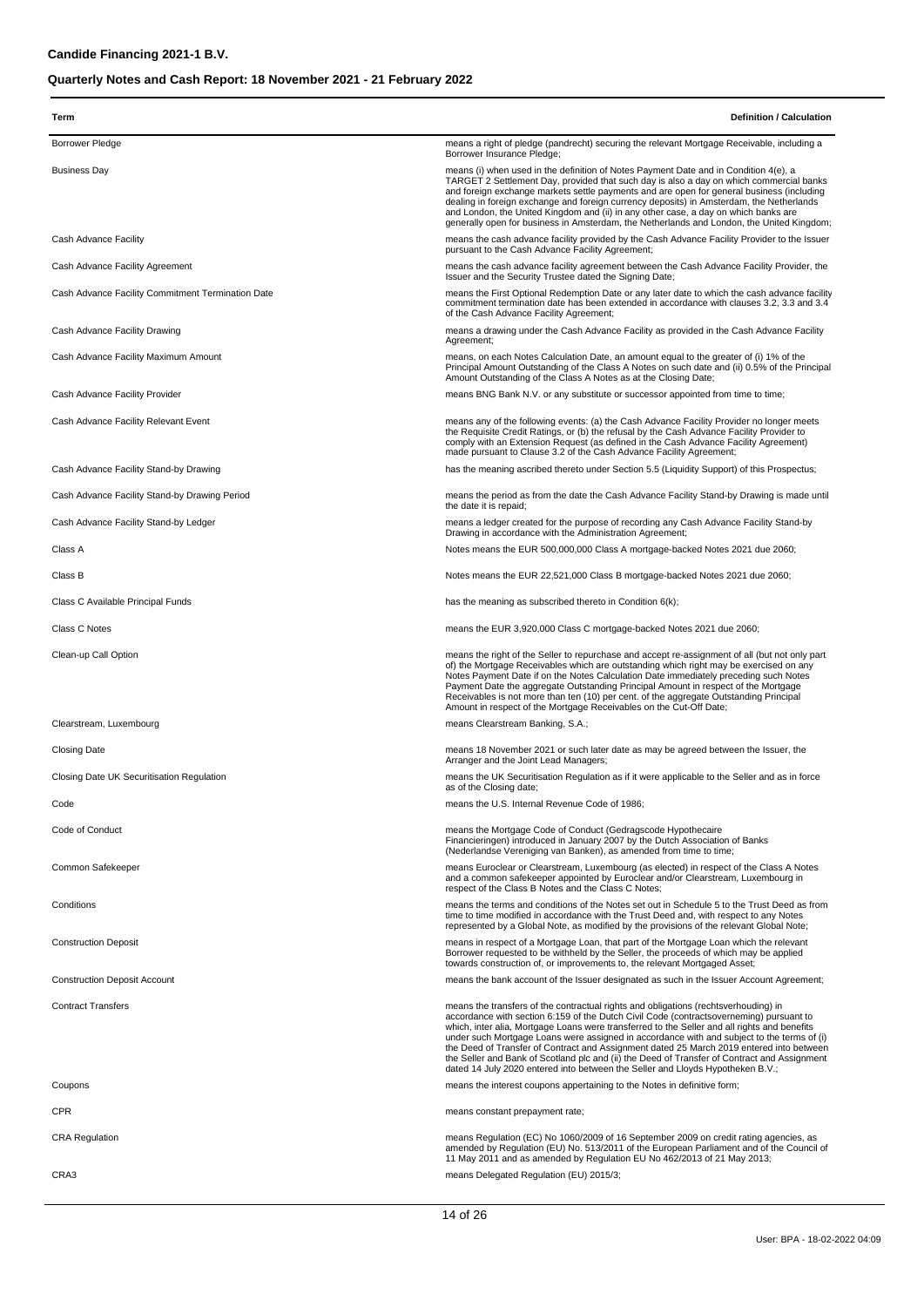| Term                                       | <b>Definition / Calculation</b>                                                                                                                                                                                                                                                                                                                                                                                                                                                                                                                                                                                                                                                                                                                                                                                                                                                                                                                                                                                                                                                                                                                                                                                                                                                                                                                                                                                                                                                                                                                                                                                                                                                                                                                                 |
|--------------------------------------------|-----------------------------------------------------------------------------------------------------------------------------------------------------------------------------------------------------------------------------------------------------------------------------------------------------------------------------------------------------------------------------------------------------------------------------------------------------------------------------------------------------------------------------------------------------------------------------------------------------------------------------------------------------------------------------------------------------------------------------------------------------------------------------------------------------------------------------------------------------------------------------------------------------------------------------------------------------------------------------------------------------------------------------------------------------------------------------------------------------------------------------------------------------------------------------------------------------------------------------------------------------------------------------------------------------------------------------------------------------------------------------------------------------------------------------------------------------------------------------------------------------------------------------------------------------------------------------------------------------------------------------------------------------------------------------------------------------------------------------------------------------------------|
| <b>CRA3 Requirements</b>                   | means the requirements under the CRA3 as further described in Condition $14(e)$ ;                                                                                                                                                                                                                                                                                                                                                                                                                                                                                                                                                                                                                                                                                                                                                                                                                                                                                                                                                                                                                                                                                                                                                                                                                                                                                                                                                                                                                                                                                                                                                                                                                                                                               |
| <b>Credit Rating Agency</b>                | means any credit rating agency (including any successor to its rating business) who, at the<br>request of the Issuer, assigns, and for as long as it assigns, one or more ratings to the Notes,<br>from time to time, which as at the Closing Date includes Fitch and DBRS;                                                                                                                                                                                                                                                                                                                                                                                                                                                                                                                                                                                                                                                                                                                                                                                                                                                                                                                                                                                                                                                                                                                                                                                                                                                                                                                                                                                                                                                                                     |
| Credit Rating Agency Confirmation          | means, with respect to a matter which requires Credit Rating Agency Confirmation under the<br>Transaction Documents and which has been notified to each Credit Rating Agency with a<br>request to provide confirmation, which may be provided by each Credit Rating Agency upon<br>its own discretion, receipt by the Security Trustee, in a form and substance that is satisfactory<br>to the Security Trustee, of:<br>(a) a confirmation from each Credit Rating Agency that its then current ratings of the Notes<br>will not be adversely affected by or withdrawn as a result of the relevant matter (a<br>confirmation);<br>(b) if no confirmation is forthcoming from any Credit Rating Agency, a written indication, by<br>whatever means of communication, from such Credit Rating Agency that it does not have any<br>(or any further) comments in respect of the relevant matter (an indication); or<br>(c) if no confirmation or indication is forthcoming from any Credit Rating Agency and such<br>Credit Rating Agency has not communicated that the then current ratings of the Notes will be<br>adversely affected by or withdrawn as a result of the relevant matter or that it has comments<br>in respect of the relevant matter:<br>(i) a written communication, by whatever means, from such Credit Rating Agency that it has<br>completed its review of the relevant matter and that in the circumstances (x) it does not<br>consider that any confirmation is required or $(y)$ it is not in line with its policies to provide a<br>confirmation; or<br>(ii) if such Credit Rating Agency has not communicated that it requires more time or<br>information to analyse the relevant matter, evidence that 30 days have passed since such |
|                                            | Credit Rating Agency was notified of the relevant matter and that reasonable efforts were<br>made to obtain a confirmation or an indication from such Credit Rating Agency;                                                                                                                                                                                                                                                                                                                                                                                                                                                                                                                                                                                                                                                                                                                                                                                                                                                                                                                                                                                                                                                                                                                                                                                                                                                                                                                                                                                                                                                                                                                                                                                     |
| <b>Critical Obligations Rating</b>         | means the rating assigned to a relevant entity by DBRS to address the risk of default of<br>particular obligations and/or exposures of certain banks that have a higher probability of being<br>excluded from bail-in and remaining in a continuing bank in the event of the resolution of a<br>troubled bank than other senior unsecured obligations;                                                                                                                                                                                                                                                                                                                                                                                                                                                                                                                                                                                                                                                                                                                                                                                                                                                                                                                                                                                                                                                                                                                                                                                                                                                                                                                                                                                                          |
| CRR                                        | means Regulation (EU) No 575/2013 of the European Parliament and of the Council of 26<br>June 2013 on prudential requirements for credit institutions and investment firms and<br>amending Regulation (EU) No 648/2012, as amended from time to time, and includes any<br>regulatory technical standards, implementing technical standards and guidance issued by the<br>European Banking Authority or any successor body, from time to time;                                                                                                                                                                                                                                                                                                                                                                                                                                                                                                                                                                                                                                                                                                                                                                                                                                                                                                                                                                                                                                                                                                                                                                                                                                                                                                                   |
| <b>CRR Amendment Regulation</b>            | means Regulation (EU) 2017/2401 of the European Parliament and of the Council, as<br>amended;                                                                                                                                                                                                                                                                                                                                                                                                                                                                                                                                                                                                                                                                                                                                                                                                                                                                                                                                                                                                                                                                                                                                                                                                                                                                                                                                                                                                                                                                                                                                                                                                                                                                   |
| <b>CRR Assessment</b>                      | means the assessment made by PCS in relation to compliance with the criteria set forth in the<br>CRR regarding EU STS Securitisations;                                                                                                                                                                                                                                                                                                                                                                                                                                                                                                                                                                                                                                                                                                                                                                                                                                                                                                                                                                                                                                                                                                                                                                                                                                                                                                                                                                                                                                                                                                                                                                                                                          |
| Current Loan to Indexed Market Value Ratio | means the ratio calculated by dividing the then outstanding principal amount of a Mortgage<br>Receivable by the Indexed Market Value of the Mortgaged Asset;                                                                                                                                                                                                                                                                                                                                                                                                                                                                                                                                                                                                                                                                                                                                                                                                                                                                                                                                                                                                                                                                                                                                                                                                                                                                                                                                                                                                                                                                                                                                                                                                    |
| Cut-Off Date                               | means, (i) in respect of the Mortgage Receivables assigned on the Closing Date, the Final<br>Cut-Off Date, (ii) in respect of a Further Advance, the date of granting thereof and (iii) in<br>respect of the Provisional Pool, the Initial Cut-Off Date;                                                                                                                                                                                                                                                                                                                                                                                                                                                                                                                                                                                                                                                                                                                                                                                                                                                                                                                                                                                                                                                                                                                                                                                                                                                                                                                                                                                                                                                                                                        |
| <b>DBRS Equivalent Rating</b>              | means with respect to the long-term senior debt ratings, (i) if a Fitch public rating, a Moody's<br>public rating and an S&P public rating are all available, (a) the remaining rating (upon<br>conversion on the basis of the DBRS Equivalent Chart) once the highest and lowest ratings<br>have been excluded or (b) in the case of two or more same ratings, any of such ratings upon<br>conversion on the basis of the DBRS Equivalent Chart); (ii) if the DBRS Equivalent Rating<br>cannot be determined under paragraph (i) above, but public ratings by any two of Fitch,<br>Moody's and S&P are available, the lower rating available (upon conversion on the basis of<br>the DBRS Equivalent Chart); and (iii) if the DBRS Equivalent Rating cannot be determined<br>under paragraph (i) or paragraph (ii) above, and therefore only a public rating by one of Fitch,<br>Moody's and S&P is available, such rating will be the DBRS Equivalent Rating (upon the<br>conversion on the basis of the DBRS Equivalent Chart);                                                                                                                                                                                                                                                                                                                                                                                                                                                                                                                                                                                                                                                                                                                              |
| DBRS or DBRS Morningstar                   | means (i) for the purpose of identifying which DBRS entity which has assigned the credit<br>rating to the Class A Notes, DBRS Ratings GmbH and any successor to this rating activity,<br>and (ii) in any other case, any entity that is part of DBRS Morningstar, which is either<br>registered or not under the EU CRA Regulation, as it appears from the last the last available<br>list published by European Securities and Markets Authority (ESMA) on the ESMA website, or<br>any other applicable regulation;                                                                                                                                                                                                                                                                                                                                                                                                                                                                                                                                                                                                                                                                                                                                                                                                                                                                                                                                                                                                                                                                                                                                                                                                                                            |
| Deed of Assignment and Pledge              | means a deed of assignment and pledge, or a deed of sale, assignment and pledge, as<br>applicable, in the form set out in the Mortgage Receivables Purchase Agreement;                                                                                                                                                                                                                                                                                                                                                                                                                                                                                                                                                                                                                                                                                                                                                                                                                                                                                                                                                                                                                                                                                                                                                                                                                                                                                                                                                                                                                                                                                                                                                                                          |
| Deferred Purchase Price                    | means part of the purchase price for the Mortgage Receivables equal to the sum of all<br>Deferred Purchase Price Instalments;                                                                                                                                                                                                                                                                                                                                                                                                                                                                                                                                                                                                                                                                                                                                                                                                                                                                                                                                                                                                                                                                                                                                                                                                                                                                                                                                                                                                                                                                                                                                                                                                                                   |
| Deferred Purchase Price Instalment         | means, on a Notes Payment Date, after application of the relevant available amounts in<br>accordance with the relevant Priority of Payments, any amount remaining after all items<br>ranking higher than the item relating to the Deferred Purchase Price have been satisfied;                                                                                                                                                                                                                                                                                                                                                                                                                                                                                                                                                                                                                                                                                                                                                                                                                                                                                                                                                                                                                                                                                                                                                                                                                                                                                                                                                                                                                                                                                  |
| <b>Definitive Notes</b>                    | means Notes in definitive bearer form in respect of any Class of Notes;                                                                                                                                                                                                                                                                                                                                                                                                                                                                                                                                                                                                                                                                                                                                                                                                                                                                                                                                                                                                                                                                                                                                                                                                                                                                                                                                                                                                                                                                                                                                                                                                                                                                                         |
| Deposit Agreement                          | means the deposit agreement between, amongst others, the Seller, the Servicer, the Issuer,<br>the Security Trustee and the deposit agent (as defined therein) dated the Signing Date;                                                                                                                                                                                                                                                                                                                                                                                                                                                                                                                                                                                                                                                                                                                                                                                                                                                                                                                                                                                                                                                                                                                                                                                                                                                                                                                                                                                                                                                                                                                                                                           |
| Directors                                  | means the Issuer Director, the Shareholder Director and the Security Trustee Director<br>collectively and Director means any one of them as the context may require;                                                                                                                                                                                                                                                                                                                                                                                                                                                                                                                                                                                                                                                                                                                                                                                                                                                                                                                                                                                                                                                                                                                                                                                                                                                                                                                                                                                                                                                                                                                                                                                            |
| Disruption                                 | occurs if the three Mortgage Reports relating to a Notes Calculation Period are not received<br>ultimately three Business Days prior to the relevant Notes Calculation Date by the Issuer<br>Administrator in accordance with the Administration Agreement;                                                                                                                                                                                                                                                                                                                                                                                                                                                                                                                                                                                                                                                                                                                                                                                                                                                                                                                                                                                                                                                                                                                                                                                                                                                                                                                                                                                                                                                                                                     |
| Disruption Overpaid Amount                 | means any amount overpaid on the Notes on a Notes Payment Date as a consequence of<br>insufficient information being available to calculate the exact amount due on the Notes<br>following a Disruption;                                                                                                                                                                                                                                                                                                                                                                                                                                                                                                                                                                                                                                                                                                                                                                                                                                                                                                                                                                                                                                                                                                                                                                                                                                                                                                                                                                                                                                                                                                                                                        |
| Disruption Underpaid Amount                | means any amount underpaid on the Notes on a Notes Payment Date as a consequence of<br>insufficient information being available to calculate the exact amount due on the Notes<br>following a Disruption;                                                                                                                                                                                                                                                                                                                                                                                                                                                                                                                                                                                                                                                                                                                                                                                                                                                                                                                                                                                                                                                                                                                                                                                                                                                                                                                                                                                                                                                                                                                                                       |
| Dodd-Frank Act                             | means the Dodd-Frank Wall Street Reform and Consumer Protection Act;                                                                                                                                                                                                                                                                                                                                                                                                                                                                                                                                                                                                                                                                                                                                                                                                                                                                                                                                                                                                                                                                                                                                                                                                                                                                                                                                                                                                                                                                                                                                                                                                                                                                                            |
| DSA                                        | means the Dutch Securitisation Association;                                                                                                                                                                                                                                                                                                                                                                                                                                                                                                                                                                                                                                                                                                                                                                                                                                                                                                                                                                                                                                                                                                                                                                                                                                                                                                                                                                                                                                                                                                                                                                                                                                                                                                                     |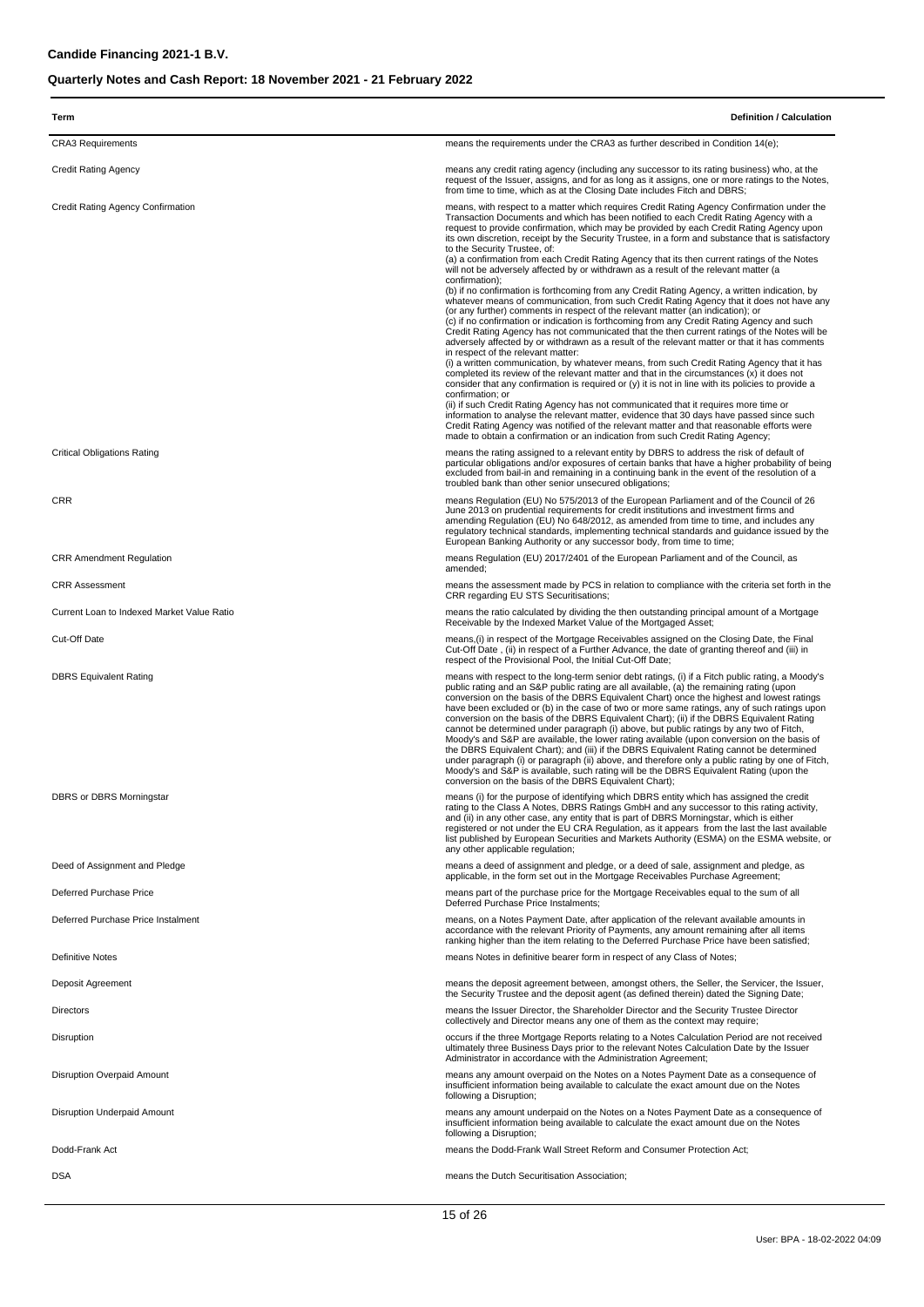| Term                                               | <b>Definition / Calculation</b>                                                                                                                                                                                                                                                                                                                                                                                                                                                                                                                                                                                                                                                                                                                                                                                                                                                                                                                                                                               |
|----------------------------------------------------|---------------------------------------------------------------------------------------------------------------------------------------------------------------------------------------------------------------------------------------------------------------------------------------------------------------------------------------------------------------------------------------------------------------------------------------------------------------------------------------------------------------------------------------------------------------------------------------------------------------------------------------------------------------------------------------------------------------------------------------------------------------------------------------------------------------------------------------------------------------------------------------------------------------------------------------------------------------------------------------------------------------|
| Dutch Civil Code                                   | means the Burgerlijk Wetboek;                                                                                                                                                                                                                                                                                                                                                                                                                                                                                                                                                                                                                                                                                                                                                                                                                                                                                                                                                                                 |
| EBA                                                | means the European Banking Authority;                                                                                                                                                                                                                                                                                                                                                                                                                                                                                                                                                                                                                                                                                                                                                                                                                                                                                                                                                                         |
| <b>EBA STS Guidelines Non-ABCP Securitisations</b> | means EBA's Final Report Guidelines on the STS criteria for non-ABCP securitisation<br>(EBA/GL/2018/09) of 12 December 2018;                                                                                                                                                                                                                                                                                                                                                                                                                                                                                                                                                                                                                                                                                                                                                                                                                                                                                  |
| ECB                                                | means the European Central Bank;                                                                                                                                                                                                                                                                                                                                                                                                                                                                                                                                                                                                                                                                                                                                                                                                                                                                                                                                                                              |
| EIOPA                                              | means the European Insurance and Occupational Pensions Authority;                                                                                                                                                                                                                                                                                                                                                                                                                                                                                                                                                                                                                                                                                                                                                                                                                                                                                                                                             |
| <b>EMIR Requirements</b>                           | has the meaning given thereto in Condition 14;                                                                                                                                                                                                                                                                                                                                                                                                                                                                                                                                                                                                                                                                                                                                                                                                                                                                                                                                                                |
| Enforcement Available Amount                       | means amounts corresponding to the sum of:<br>(a) amounts recovered (verhaald) in accordance with Article 3:255 of the Dutch Civil Code by<br>the Security Trustee under any of the Pledge Agreements to which the Security Trustee is a<br>party in relation to the Pledged Assets; and, without double counting; and<br>(b) any amounts received by the Security Trustee in connection with the Parallel Debt (as set<br>out in the Parallel Debt Agreement which the Security Trustee enters into for the benefit of the<br>Secured Creditors),<br>in each case less the sum of (i) any amounts paid by the Security Trustee to the Secured<br>Creditors pursuant to the Trust Deed and (ii) any costs, charges, liabilities and expenses<br>(including, for the avoidance of doubt, any costs of the Credit Rating Agencies and any legal<br>advisor, auditor and accountant appointed by the Security Trustee), incurred by the security<br>Trustee in connection with any of the Transaction Documents; |
| <b>Enforcement Notice</b>                          | means the notice delivered by the Security Trustee to the Issuer pursuant to Condition 10<br>(Events of Default);                                                                                                                                                                                                                                                                                                                                                                                                                                                                                                                                                                                                                                                                                                                                                                                                                                                                                             |
| ESMA                                               | means the European Securities and Markets Authority;                                                                                                                                                                                                                                                                                                                                                                                                                                                                                                                                                                                                                                                                                                                                                                                                                                                                                                                                                          |
| <b>ESMA STS Register</b>                           | means the register of ESMA on website at https://www.esma.europa.eu/policy-<br>activities/securitisation/simple-transparent-andstandardised-sts-securitisation (or its<br>successor website);                                                                                                                                                                                                                                                                                                                                                                                                                                                                                                                                                                                                                                                                                                                                                                                                                 |
| EU                                                 | means the European Union;                                                                                                                                                                                                                                                                                                                                                                                                                                                                                                                                                                                                                                                                                                                                                                                                                                                                                                                                                                                     |
| EU Benchmarks Regulation                           | means Regulation (EU) No 2016/2011 on indices used as benchmarks, of 8 June 2016 on<br>indices used as benchmarks in financial instruments and financial contracts or to measure the<br>performance of investment funds and amending Directives 2008/48/EC and 2014/17/EU and<br>Regulation (EU) No 596/2014;                                                                                                                                                                                                                                                                                                                                                                                                                                                                                                                                                                                                                                                                                                 |
| <b>EU Benchmarks Regulation Requirements</b>       | means the requirements imposed on the administrator of a benchmark pursuant to the<br>Benchmarks Regulation, which includes a requirement for the administrators of a benchmark<br>to be licensed by or to be registered with the competent authority as a condition to be<br>permitted to administer the benchmark;                                                                                                                                                                                                                                                                                                                                                                                                                                                                                                                                                                                                                                                                                          |
| EU EMIR                                            | means Regulation (EU) No 648/2012 of the European Parliament and of the Council of 4 July<br>2012 on OTC derivatives, central counterparties and trade repositories;                                                                                                                                                                                                                                                                                                                                                                                                                                                                                                                                                                                                                                                                                                                                                                                                                                          |
| <b>EU Insolvency Regulation</b>                    | means Regulation (EU) 2015/848 of the European Parliament and of the Council of 20 May<br>2015 on insolvency proceedings;                                                                                                                                                                                                                                                                                                                                                                                                                                                                                                                                                                                                                                                                                                                                                                                                                                                                                     |
| <b>EU Securitisation Regulation</b>                | means Regulation (EU) 2017/2402 as amended by Regulation (EU) 2021/557, together with<br>any applicable regulatory and/or implementing technical standards or delegated regulations<br>made under the EU Securitisation Regulation (including any applicable transitional provisions)<br>and/or any relevant guidance and policy statements relating to the application of the EU<br>Securitisation Regulation published by the EBA, the ESMA, the EIOPA (or their successor),<br>collectively, the European Supervisory Authorities or ESAs, including any applicable guidance<br>and policy statements issued by the Joint Committee of ESAs and/or the European<br>Commission:                                                                                                                                                                                                                                                                                                                             |
| <b>EU Securitisation Retention Requirements</b>    | means the requirements set out in Article 6 of the EU Securitisation Regulation;                                                                                                                                                                                                                                                                                                                                                                                                                                                                                                                                                                                                                                                                                                                                                                                                                                                                                                                              |
| <b>EU SR Repository</b>                            | means European Datawarehouse GmbH or any substitute or successor securitisation<br>repository registered under Article 10 of the EU Securitisation Regulation and appointed by<br>the Reporting Entity for the securitisation transaction as described in this Prospectus;                                                                                                                                                                                                                                                                                                                                                                                                                                                                                                                                                                                                                                                                                                                                    |
| <b>EU STS Notification</b>                         | means a notification to ESMA by the Reporting Entity in accordance with Article 27 that the<br>EU STS Requirements have been satisfied with respect to the Notes;                                                                                                                                                                                                                                                                                                                                                                                                                                                                                                                                                                                                                                                                                                                                                                                                                                             |
| <b>EU STS Notification Technical Standards</b>     | mean Commission Delegated Regulation (EU) 2020/1226 and Commission Implementing<br>Regulation (EU) 2020/1227;                                                                                                                                                                                                                                                                                                                                                                                                                                                                                                                                                                                                                                                                                                                                                                                                                                                                                                 |
| <b>EU STS Securitisation</b>                       | means a simple, transparent and standardised securitisation established an structured in<br>accordance with the EU STS Requirements;                                                                                                                                                                                                                                                                                                                                                                                                                                                                                                                                                                                                                                                                                                                                                                                                                                                                          |
| EUR, euro or $\epsilon$                            | means the lawful currency of the member states of the European Union that adopt the single<br>currency in accordance with the Treaty establishing the European Community (signed in<br>Rome on 25 March 1957), as amended from time to time;                                                                                                                                                                                                                                                                                                                                                                                                                                                                                                                                                                                                                                                                                                                                                                  |
| <b>EURIBOR</b>                                     | means Euro Interbank Offered Rate;                                                                                                                                                                                                                                                                                                                                                                                                                                                                                                                                                                                                                                                                                                                                                                                                                                                                                                                                                                            |
| <b>EURIBOR Reference Banks</b>                     | has the meaning ascribed to it in Condition 4 (Interest);                                                                                                                                                                                                                                                                                                                                                                                                                                                                                                                                                                                                                                                                                                                                                                                                                                                                                                                                                     |
| EuroABS                                            | means EuroABS Limited;                                                                                                                                                                                                                                                                                                                                                                                                                                                                                                                                                                                                                                                                                                                                                                                                                                                                                                                                                                                        |
| Euroclear                                          | means Euroclear Bank SA/NV as operator of the Euroclear system;                                                                                                                                                                                                                                                                                                                                                                                                                                                                                                                                                                                                                                                                                                                                                                                                                                                                                                                                               |
| Eurosystem                                         | means the rules of the monetary authority of the euro area;                                                                                                                                                                                                                                                                                                                                                                                                                                                                                                                                                                                                                                                                                                                                                                                                                                                                                                                                                   |
| Eurosystem Eligible Collateral                     | means collateral recognised as eligible collateral for Eurosystem monetary policy and intra-<br>day credit operations by the Eurosystem;                                                                                                                                                                                                                                                                                                                                                                                                                                                                                                                                                                                                                                                                                                                                                                                                                                                                      |
| EUWA                                               | means the European Union (Withdrawal) Act 2018 (as amended by the European Union<br>(Withdrawal Agreement) Act 2020), as amended, varied, superseded or substituted from time                                                                                                                                                                                                                                                                                                                                                                                                                                                                                                                                                                                                                                                                                                                                                                                                                                 |
| Events of Default                                  | to time.<br>means any of the events specified as such in Condition 10 (Events of Default);                                                                                                                                                                                                                                                                                                                                                                                                                                                                                                                                                                                                                                                                                                                                                                                                                                                                                                                    |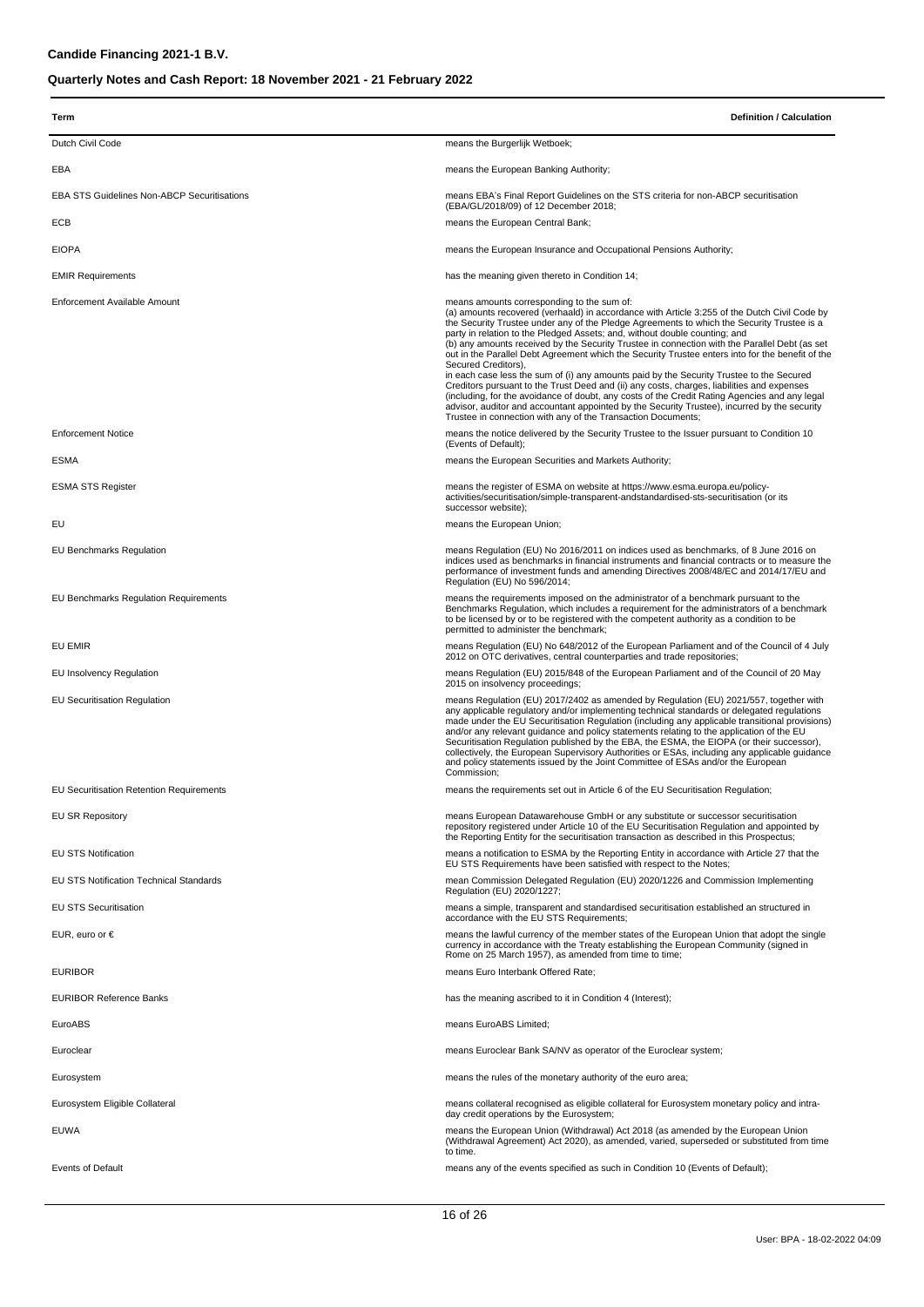| Term                                                        | <b>Definition / Calculation</b>                                                                                                                                                                                                                                                                                                                                                                                                                                                                                                                                                                                                                                                                                                                                                                                                                                                                                         |
|-------------------------------------------------------------|-------------------------------------------------------------------------------------------------------------------------------------------------------------------------------------------------------------------------------------------------------------------------------------------------------------------------------------------------------------------------------------------------------------------------------------------------------------------------------------------------------------------------------------------------------------------------------------------------------------------------------------------------------------------------------------------------------------------------------------------------------------------------------------------------------------------------------------------------------------------------------------------------------------------------|
| <b>Excess Swap Collateral</b>                               | means, (x) in respect of the date the Swap Transaction is terminated, collateral of a value<br>equal to the amount by which the value of collateral transferred to the Issuer by the Swap<br>Counterparty and accrued exceeds the value of the amounts owed by the Swap Counterparty<br>(if any) to the Issuer (for the avoidance of doubt, calculated prior to any netting in respect of<br>such collateral under the Swap Agreement) and (y) in respect of any other valuation date<br>under the Swap Agreement, collateral of a value equal to the amount by which the value of<br>collateral transferred to the Issuer by the Swap Counterparty and accrued exceeds the value<br>of the Swap Counterparty's liability under the Swap Agreement on such date, or (z) collateral,<br>which, in any case, the Swap Counterparty is otherwise entitled to have returned to it under<br>the terms of the Swap Agreement; |
| Exchange Act                                                | means the United States Securities Exchange Act of 1934, as amended;                                                                                                                                                                                                                                                                                                                                                                                                                                                                                                                                                                                                                                                                                                                                                                                                                                                    |
| <b>Exchange Date</b>                                        | means the date not earlier than forty (40) days after the issue date of the Notes on which<br>interests in the Temporary Global Notes will be exchangeable for interests in the Permanent<br>Global Notes:                                                                                                                                                                                                                                                                                                                                                                                                                                                                                                                                                                                                                                                                                                              |
| <b>Excluded Swap Amounts</b>                                | has the meaning ascribed thereto in Section 5.2 (Priority of Payments) of this Prospectus;                                                                                                                                                                                                                                                                                                                                                                                                                                                                                                                                                                                                                                                                                                                                                                                                                              |
| <b>Extraordinary Resolution</b>                             | means a resolution passed at a Meeting duly convened and held by the Noteholders of one or<br>more Class or Classes, as the case may be, by a majority of not less than two-thirds of the<br>validly cast votes, except that in case of an Extraordinary Resolution approving a Basic Terms<br>Change the majority required shall be at least seventyfive (75) per cent. of the validly cast<br>votes;                                                                                                                                                                                                                                                                                                                                                                                                                                                                                                                  |
| <b>FATCA</b>                                                | means the United States Foreign Account Tax Compliance Act of 2009;                                                                                                                                                                                                                                                                                                                                                                                                                                                                                                                                                                                                                                                                                                                                                                                                                                                     |
| <b>FATCA Withholding</b>                                    | means any withholding or deduction required pursuant to an agreement described in Section<br>1471(b) of the Code or otherwise imposed pursuant to Sections 1471 through 1474 of the<br>Code (or regulations thereunder or official interpretations thereof) or an intergovernmental<br>agreement between the United States and another jurisdiction facilitating the implementation<br>thereof (or any law implementing such an intergovernmental agreement);                                                                                                                                                                                                                                                                                                                                                                                                                                                           |
| Final Cut-Off Date                                          | means 31 October 2021;                                                                                                                                                                                                                                                                                                                                                                                                                                                                                                                                                                                                                                                                                                                                                                                                                                                                                                  |
| <b>Final Maturity Date</b>                                  | means the Notes Payment Date falling in November 2060;                                                                                                                                                                                                                                                                                                                                                                                                                                                                                                                                                                                                                                                                                                                                                                                                                                                                  |
| <b>First Optional Redemption Date</b>                       | means the Notes Payment Date falling in May 2028;                                                                                                                                                                                                                                                                                                                                                                                                                                                                                                                                                                                                                                                                                                                                                                                                                                                                       |
| Fitch                                                       | means Fitch Ratings Limited and includes any successor to its rating business;                                                                                                                                                                                                                                                                                                                                                                                                                                                                                                                                                                                                                                                                                                                                                                                                                                          |
| Foreclosure Value                                           | means the foreclosure value of the Mortgaged Asset;                                                                                                                                                                                                                                                                                                                                                                                                                                                                                                                                                                                                                                                                                                                                                                                                                                                                     |
| <b>Further Advance</b><br><b>Further Advance Receivable</b> | means, in respect of a Mortgage Loan, a loan or a further advance to be made to a Borrower<br>under a Mortgage Loan which is secured by the same Mortgage;<br>means a Mortgage Receivable resulting from a Further Advance;                                                                                                                                                                                                                                                                                                                                                                                                                                                                                                                                                                                                                                                                                             |
|                                                             |                                                                                                                                                                                                                                                                                                                                                                                                                                                                                                                                                                                                                                                                                                                                                                                                                                                                                                                         |
| Global Note                                                 | means any Temporary Global Note or Permanent Global Note;                                                                                                                                                                                                                                                                                                                                                                                                                                                                                                                                                                                                                                                                                                                                                                                                                                                               |
| <b>Higher Ranking Class</b>                                 | means, in relation to any Class of Notes, each Class of Notes which has not been previously<br>redeemed or written off in full and which ranks higher in priority to each Class of Notes which<br>has or has not been previously redeemed or written off in full in the Post-Enforcement Priority<br>of Payments;                                                                                                                                                                                                                                                                                                                                                                                                                                                                                                                                                                                                       |
| <b>Indexed Market Value</b>                                 | means the market value calculated by indexing the Market Value of the Mortgaged Asset with<br>a property price index (weighted average of houses and apartment prices), as provided by the<br>Land Registry for the province where the property is located;                                                                                                                                                                                                                                                                                                                                                                                                                                                                                                                                                                                                                                                             |
| Initial Cut-Off Date                                        | means 31 August 2021;                                                                                                                                                                                                                                                                                                                                                                                                                                                                                                                                                                                                                                                                                                                                                                                                                                                                                                   |
| Initial Purchase Price                                      | means (i) in respect of one or more Mortgage Receivable(s) to be assigned on the Closing<br>Date, its Outstanding Principal Amount on the Cut-Off Date plus any premium received on the<br>Class A Notes or (ii) in case of a Further Advance Receivable, its Outstanding Principal<br>Amount on the relevant Cut-Off Date:                                                                                                                                                                                                                                                                                                                                                                                                                                                                                                                                                                                             |
| Initial Required Ratings                                    | means, in respect of the Swap Counterparty (or any applicable guarantor) (i) a short-term<br>issuer default rating of 'F1' or a long-term issuer default rating (or, if assigned, a Derivative<br>Counterparty Rating) of 'A' by Fitch, and (ii) (x) a Critical Obligations Rating of 'A' by DBRS, or<br>(y) if no Critical Obligations Rating has been assigned by DBRS, (I) a solicited public issuer<br>rating assigned by DBRS of 'A' or (II) a solicited public rating assigned by DBRS to such entity<br>'s long term senior unsecured debt obligations of 'A' or (z) if no such solicited public rating has<br>been assigned by DBRS, a DBRS Equivalent Rating of 'A';                                                                                                                                                                                                                                           |
| <b>Interest Amount</b>                                      | means in respect of an Interest Period, the amount of interest payable on each of the Class A<br>Notes as defined in Condition 4(f) (Determination of the Interest Rates and Calculation of<br>Interest Amounts in respect of the Class A Notes);                                                                                                                                                                                                                                                                                                                                                                                                                                                                                                                                                                                                                                                                       |
| <b>Interest Determination Date</b>                          | has the meaning ascribed thereto in Condition 4(e));                                                                                                                                                                                                                                                                                                                                                                                                                                                                                                                                                                                                                                                                                                                                                                                                                                                                    |
| <b>Interest Period</b>                                      | means the period from (and including) the Closing Date to (but excluding) the Notes Payment<br>Date falling in February 2022 and each successive period from (and including) a Notes<br>Payment Date to (but excluding) the next succeeding Notes Payment Date;                                                                                                                                                                                                                                                                                                                                                                                                                                                                                                                                                                                                                                                         |
| <b>Interest Rate</b>                                        | means the rate of interest applicable from time to time to a Class of Notes as determined in<br>accordance with Condition 4 (Interest);                                                                                                                                                                                                                                                                                                                                                                                                                                                                                                                                                                                                                                                                                                                                                                                 |
| Interest Reconciliation Ledger                              | means the ledger created for the purpose of recording any reconciliation payments in relation<br>to interest in accordance with the Administration Agreement and on the basis of the Mortgage<br>Reports received by the Issuer Administrator relating to the relevant Mortgage Calculation<br>Period for which such calculations have been made;                                                                                                                                                                                                                                                                                                                                                                                                                                                                                                                                                                       |
| <b>Interest Reset Date</b>                                  | means, in respect of a Mortgage Loan, the date on which the Mortgage Interest Rate of such<br>Mortgage Loan is scheduled to be reset in accordance with its Mortgage Conditions;                                                                                                                                                                                                                                                                                                                                                                                                                                                                                                                                                                                                                                                                                                                                        |
| Interest Reset Proposal Date                                | means, in respect of a Mortgage Loan, the first calendar day of the month falling three months<br>prior to the relevant Interest Reset Date, unless this day is not a Business Day, in which case<br>the Interest Reset Proposal Date will be the last Business Day immediately prior to the first<br>calendar day of the month falling three months prior to the relevant Interest Reset Date;                                                                                                                                                                                                                                                                                                                                                                                                                                                                                                                         |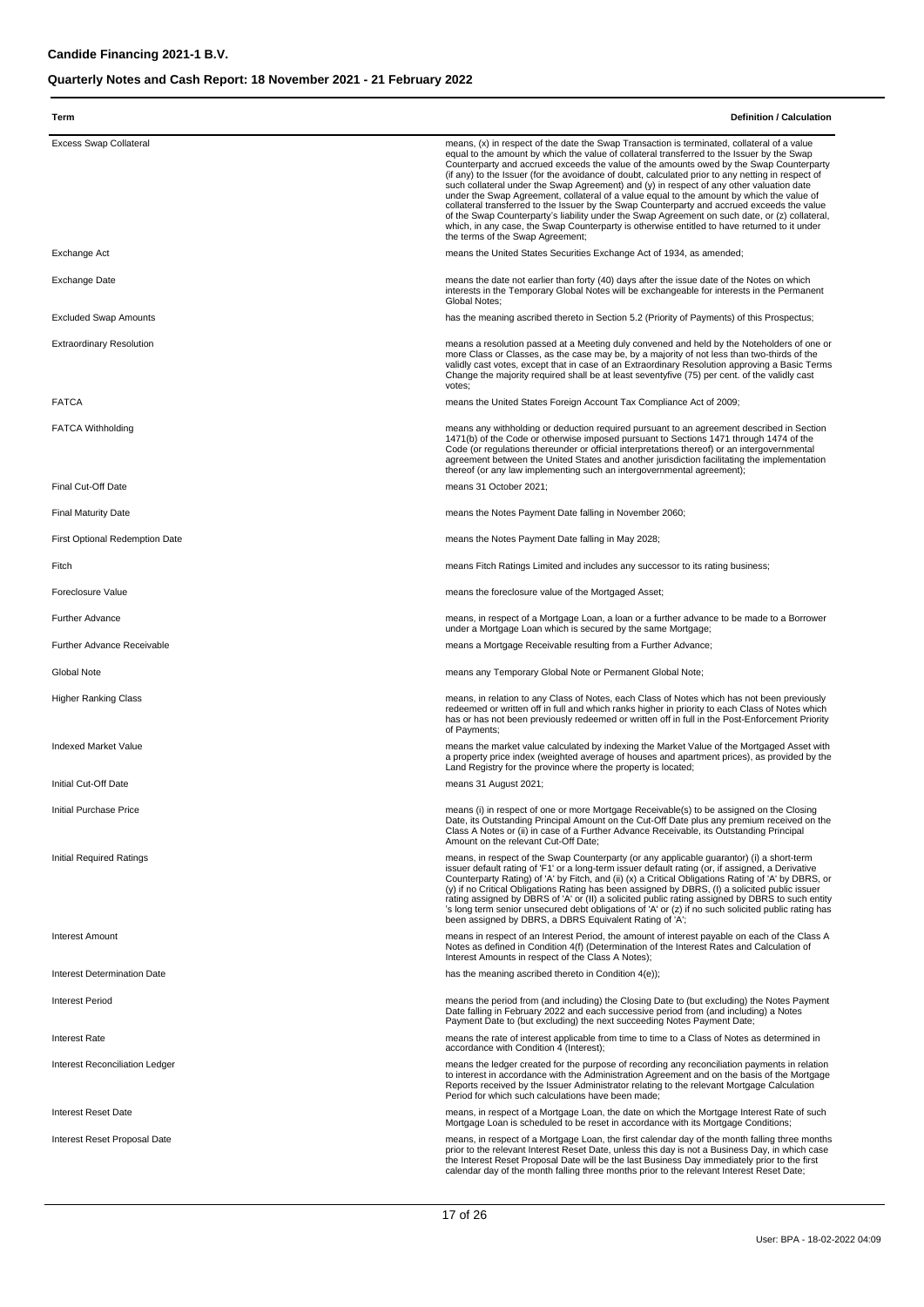| Term                                         | <b>Definition / Calculation</b>                                                                                                                                                                                                                                                                                                                                                                                                                    |
|----------------------------------------------|----------------------------------------------------------------------------------------------------------------------------------------------------------------------------------------------------------------------------------------------------------------------------------------------------------------------------------------------------------------------------------------------------------------------------------------------------|
| Interest-only Mortgage Loan                  | means a mortgage loan or part thereof in respect of which the Borrower is not required to<br>repay principal until maturity;                                                                                                                                                                                                                                                                                                                       |
| Interest-only Mortgage Receivable            | means the Mortgage Receivable resulting from an Interest-only Mortgage Loan;                                                                                                                                                                                                                                                                                                                                                                       |
| <b>Investor Report</b>                       | means either of (i) the Notes and Cash Report and (ii) the Portfolio and Performance Report,<br>each of which may be amended or replaced by a different form of report, in order to comply<br>with the reporting requirements under the EU Securitisation Regulation or the UK<br>Securitisation Regulation;                                                                                                                                       |
| <b>ISDA</b>                                  | means the International Swaps and Derivatives Association, Inc.;                                                                                                                                                                                                                                                                                                                                                                                   |
| <b>Issue Price</b>                           | means 101.991% for the Class A Notes, 100% for the Class B Notes and 100% for the Class<br>C Notes;                                                                                                                                                                                                                                                                                                                                                |
| Issuer                                       | means Candide Financing 2021-1 B.V., a private company with limited liability incorporated<br>under Dutch law and established in Amsterdam, the Netherlands;                                                                                                                                                                                                                                                                                       |
| <b>Issuer Account Agreement</b>              | means the issuer account agreement between the Issuer, the Security Trustee and the Issuer<br>Account Bank dated the Signing Date;                                                                                                                                                                                                                                                                                                                 |
| <b>Issuer Account Bank</b>                   | means BNG Bank N.V. or any substitute or successor appointed from time to time;                                                                                                                                                                                                                                                                                                                                                                    |
| <b>Issuer Accounts</b>                       | means any of the Issuer Collection Account, the Construction Deposit Account, the Reserve<br>Account and the Swap Collateral Accounts;                                                                                                                                                                                                                                                                                                             |
| <b>Issuer Administrator</b>                  | means Intertrust Administrative Services B.V. or any substitute or successor appointed from<br>time to time;                                                                                                                                                                                                                                                                                                                                       |
| <b>Issuer Collection Account</b>             | means the bank account of the Issuer designated as such in the Issuer Account Agreement or<br>any bank account with a successor Issuer Account Bank replacing this account;                                                                                                                                                                                                                                                                        |
| <b>Issuer Director</b>                       | means Intertrust Management B.V. or any substitute or successor appointed from time to<br>time;                                                                                                                                                                                                                                                                                                                                                    |
| Issuer Management Agreement                  | means the issuer management agreement between the Issuer, Intertrust Management B.V.<br>and the Security Trustee dated the Signing Date;                                                                                                                                                                                                                                                                                                           |
| Issuer Mortgage Receivables Pledge Agreement | means the mortgage receivables pledge agreement between the Issuer and the Security<br>Trustee dated the Signing Date;                                                                                                                                                                                                                                                                                                                             |
| <b>Issuer Rights</b>                         | means any and all rights of the Issuer under and in connection with the Mortgage Receivables<br>Purchase Agreement, the Issuer Account Agreement including the balance on the Issuer<br>Accounts, the Servicing Agreement, the Administration Agreement, the Swap Agreement, the<br>Paying Agency Agreement, the Transparency Reporting Agreement, the Subordinated Loan<br>Agreement and the Cash Advance Facility Agreement;                     |
| Issuer Rights Pledge Agreement               | means the issuer rights pledge agreement between, amongst others, the Issuer, the Security<br>Trustee, the Seller and the Servicer dated the Signing Date pursuant to which a right of<br>pledge is created in favour of the Security Trustee over the Issuer Rights;                                                                                                                                                                              |
| <b>Issuer Services</b>                       | means the services to be provided by the Issuer Administrator to the Issuer and the Security<br>Trustee pursuant to the Administration Agreement;                                                                                                                                                                                                                                                                                                  |
| Joint Lead Managers                          | means Lloyds Bank Corporate Markets Wertpapierhandelsbank GmbH and Citigroup Global<br>Markets Europe AG;                                                                                                                                                                                                                                                                                                                                          |
| Land Registry                                | means the Dutch land registry (het Kadaster);                                                                                                                                                                                                                                                                                                                                                                                                      |
| LBCMW                                        | means Lloyds Bank Corporate Markets Wertpapierhandelsbank GmbH;                                                                                                                                                                                                                                                                                                                                                                                    |
| <b>LCR Assessment</b>                        | means the assessment made by the STS Verification Agent in relation to compliance with the<br>criteria set forth in the LCR Delegated Regulation, as amended by Commission Delegated<br>Regulation (EU) 2018/1620 of 13 July 2018;                                                                                                                                                                                                                 |
| <b>LCR Delegated Regulation</b>              | means delegated Regulation (EU) 2015/61 with regard to liquidity coverage requirement for<br>Credit Institutions (LCR), as amended by Commission Delegated Regulation (EU) 2018/1620<br>of 13 July 2018;                                                                                                                                                                                                                                           |
| LEI                                          | means legal entity identifier;                                                                                                                                                                                                                                                                                                                                                                                                                     |
| Linear Mortgage Loan                         | means a mortgage loan or part thereof in respect of which the Borrower each month pays a<br>fixed amount of principal towards redemption of such mortgage loan (or relevant part thereof)<br>until maturity:                                                                                                                                                                                                                                       |
| Linear Mortgage Receivable                   | means the Mortgage Receivable resulting from a Linear Mortgage Loan;                                                                                                                                                                                                                                                                                                                                                                               |
| <b>Listing Agent</b>                         | means ABN Amro Bank N.V. or any substitute or successor appointed from time to time;                                                                                                                                                                                                                                                                                                                                                               |
| Loan Parts                                   | means one or more of the loan parts (leningdelen) of which a Mortgage Loan consists;                                                                                                                                                                                                                                                                                                                                                               |
| Local Business Day                           | has the meaning ascribed thereto in Condition 5(c) (Payment);                                                                                                                                                                                                                                                                                                                                                                                      |
| LTV                                          | means, in relation to a Mortgage Loan, a ratio representing the amount of the Mortgage Loan<br>as a percentage of the Market Value of the Mortgaged Asset;                                                                                                                                                                                                                                                                                         |
| Management Agreement                         | means any of (i) the Issuer Management Agreement, (ii) the Shareholder Management<br>Agreement and (iii) the Security Trustee Management Agreement;                                                                                                                                                                                                                                                                                                |
| Market Value                                 | means (i) the market value (marktwaarde) of the relevant Mortgaged Asset based on the most<br>recent valuation by an external valuer or (ii) in respect of a Mortgaged Asset that is renovated<br>and where a Construction Deposit has been requested in relation to the connected Mortgage<br>Loan, the market value (marktwaarde) of such Mortgaged Asset based on a valuation by an<br>external valuer after the renovation has been completed; |
| <b>Master Definitions Agreement</b>          | means the master definitions agreement between, amongst others, the Seller, the Issuer and<br>the Security Trustee dated the Signing Date;                                                                                                                                                                                                                                                                                                         |
| Meeting                                      | means a meeting of Noteholders of a Class or Classes;                                                                                                                                                                                                                                                                                                                                                                                              |
| MiFID II                                     | means Directive 2014/65/EU (as amended);                                                                                                                                                                                                                                                                                                                                                                                                           |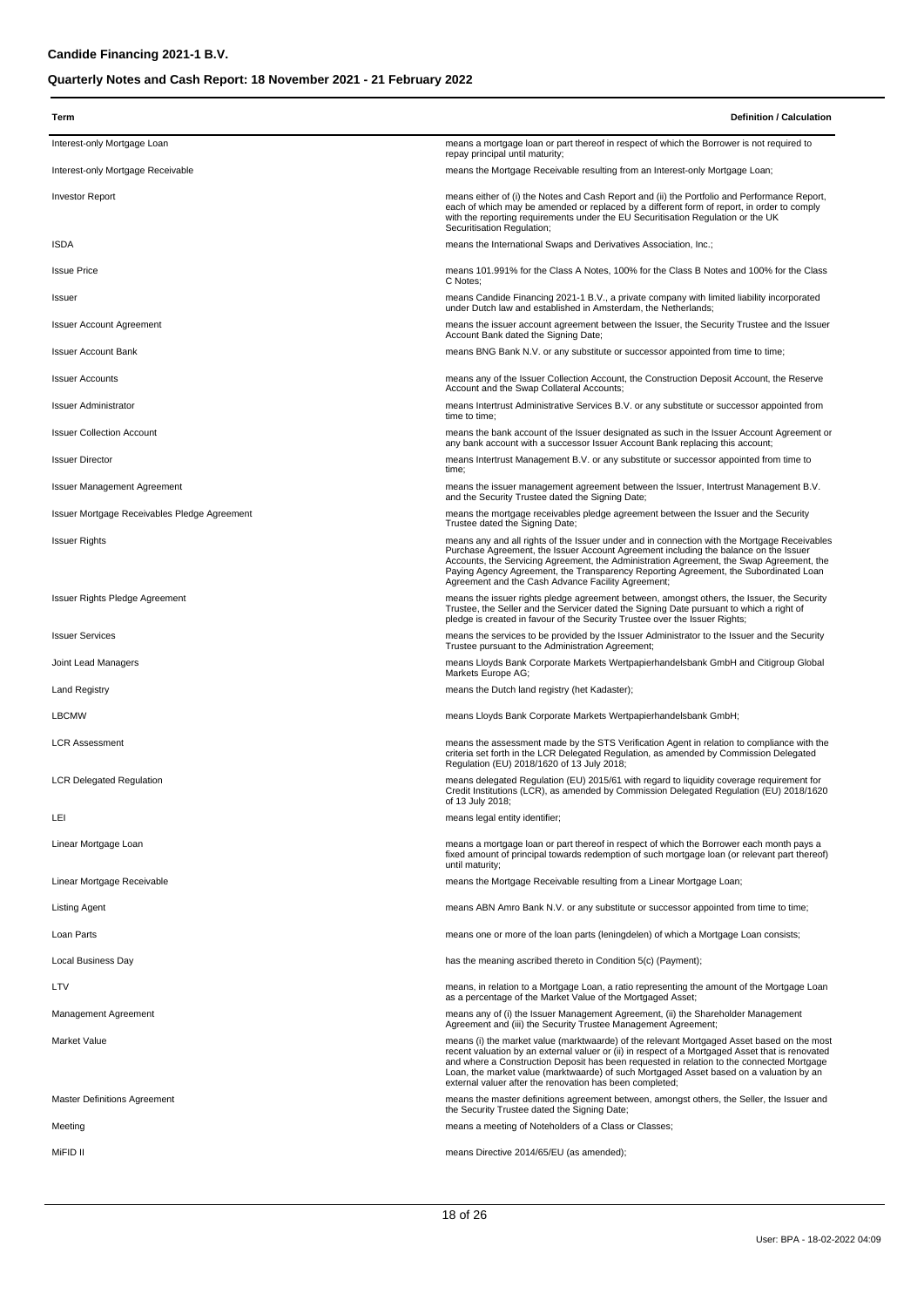| Term                                    | <b>Definition / Calculation</b>                                                                                                                                                                                                                                                                                                                                                                                                                                                                                                                                                                                                                                                                                                                                                                                                                |
|-----------------------------------------|------------------------------------------------------------------------------------------------------------------------------------------------------------------------------------------------------------------------------------------------------------------------------------------------------------------------------------------------------------------------------------------------------------------------------------------------------------------------------------------------------------------------------------------------------------------------------------------------------------------------------------------------------------------------------------------------------------------------------------------------------------------------------------------------------------------------------------------------|
| <b>Modification Certificate</b>         | means a certificate to be provided by the Issuer, the Issuer Account Bank, the Cash Advance<br>Facility Provider and/or the Swap Counterparty and/or the relevant Transaction Party, as the<br>case may be, pursuant to Condition 14(e);                                                                                                                                                                                                                                                                                                                                                                                                                                                                                                                                                                                                       |
| Mortgage                                | means a mortgage right (hypotheekrecht) securing the relevant Mortgage Receivables;                                                                                                                                                                                                                                                                                                                                                                                                                                                                                                                                                                                                                                                                                                                                                            |
| Mortgage Calculation Date               | means, in relation to a Mortgage Collection Payment Date, the 6th Business Day after the last<br>day of the relevant Mortgage Calculation Period;                                                                                                                                                                                                                                                                                                                                                                                                                                                                                                                                                                                                                                                                                              |
| Mortgage Calculation Period             | means the period commencing on (and including) the first day of each calendar month and<br>ending on (and including) the last day of such calendar month, except for the first mortgage<br>calculation period which will commence on (and includes) the Cut-Off Date and ends on (and<br>includes) the last day of November 2021;                                                                                                                                                                                                                                                                                                                                                                                                                                                                                                              |
| Mortgage Collection Payment Date        | means the 15th calendar day of each calendar month or, if such day is not a Business Day,<br>the immediately succeeding Business Day following the relevant Mortgage Calculation<br>Period:                                                                                                                                                                                                                                                                                                                                                                                                                                                                                                                                                                                                                                                    |
| <b>Mortgage Conditions</b>              | means the terms and conditions applicable to a Mortgage Loan, as set forth in the relevant<br>mortgage deed, and/or in any proposed mortgage credit agreement (initieel aanbod), binding<br>mortgage credit agreement (BKA) or mortgage credit offer (offerte), including any applicable<br>general terms and conditions for mortgage loans as amended or supplemented from time to<br>time;                                                                                                                                                                                                                                                                                                                                                                                                                                                   |
| Mortgage Deeds                          | means notarially certified copies of the notarial deeds constituting the Mortgage Loans;                                                                                                                                                                                                                                                                                                                                                                                                                                                                                                                                                                                                                                                                                                                                                       |
| Mortgage Interest Rates                 | means the rate(s) of interest from time to time chargeable to Borrowers under the Mortgage<br>Receivables;                                                                                                                                                                                                                                                                                                                                                                                                                                                                                                                                                                                                                                                                                                                                     |
| Mortgage Loan Criteria                  | means the criteria relating to the Mortgage Loans set forth as such in Section 7.3 (Mortgage<br>Loan Criteria) of this Prospectus;                                                                                                                                                                                                                                                                                                                                                                                                                                                                                                                                                                                                                                                                                                             |
| Mortgage Loan Services                  | means the services to be provided by the Servicer to the Issuer and the Security Trustee with<br>respect to the Mortgage Loans, as set out in the Servicing Agreement;                                                                                                                                                                                                                                                                                                                                                                                                                                                                                                                                                                                                                                                                         |
| Mortgage Loans                          | means the mortgage loans (which may consist of one or more Loan Parts) either (i) granted<br>by the Seller to the relevant borrowers and/or (ii) transferred to the Seller under the Contract<br>Transfers, as set forth in the list of loans attached to the Mortgage Receivables Purchase<br>Agreement, and after any purchase and assignment of any Further Advance Receivables, the<br>relevant Further Advances, to the extent any and all rights under and in connection therewith<br>are not retransferred or otherwise disposed of by the Issuer;                                                                                                                                                                                                                                                                                      |
| Mortgage Receivable                     | means any and all rights of the Seller (and after assignment of such rights to the Issuer, of the<br>Issuer) against the Borrower under or in connection with a Mortgage Loan, including any and<br>all claims of the Seller (or the Issuer after assignment) against the Borrower as a result of the<br>Mortgage Loan being terminated, dissolved or declared null and void;                                                                                                                                                                                                                                                                                                                                                                                                                                                                  |
| Mortgage Receivables Purchase Agreement | means the mortgage receivables purchase agreement between, amongst others, the Seller,<br>the Issuer and the Security Trustee dated the Signing Date;                                                                                                                                                                                                                                                                                                                                                                                                                                                                                                                                                                                                                                                                                          |
| Mortgage Report                         | means the report to be prepared by the Servicer for the purpose of determining the amounts<br>received under the Mortgage Loans in the immediately preceeding Mortgage Calculation<br>Period in accordance with the Servicing Agreement;                                                                                                                                                                                                                                                                                                                                                                                                                                                                                                                                                                                                       |
| Mortgage Report Date                    | means the 12th day of each calendar month (or the next Business Day if such day is not a<br>Business Day) following the end of each Mortgage Calculation Period;                                                                                                                                                                                                                                                                                                                                                                                                                                                                                                                                                                                                                                                                               |
| Mortgaged Asset                         | means (i) a real property (onroerende zaak), (ii) an apartment right (appartementsrecht) or (iii)<br>a long lease (erfpachtsrecht) situated in the Netherlands on which a Mortgage is vested;                                                                                                                                                                                                                                                                                                                                                                                                                                                                                                                                                                                                                                                  |
| <b>Most Senior Class</b>                | means such Class of Notes which has not been previously redeemed or written off in full and<br>which ranks higher in priority than any other Class of Notes in the Post-Enforcement Priority<br>of Payments;                                                                                                                                                                                                                                                                                                                                                                                                                                                                                                                                                                                                                                   |
| Net Foreclosure Proceeds                | means (i) the proceeds of a foreclosure on a Mortgage, (ii) the proceeds of foreclosure on any<br>other collateral securing the relevant Mortgage Receivable, (iii) the proceeds, if any, of<br>collection of any insurance policy in connection with the relevant Mortgage Receivable,<br>including fire insurance policy and Risk Insurance Policy, (iv) the proceeds of any NHG<br>guarantee and any other guarantees or sureties, (v) the proceeds of foreclosure on any other<br>assets of the relevant Borrower, in each case after deduction of foreclosure costs in respect<br>of such Mortgage Receivable, and (vi) any cash amounts received by the Issuer as payment<br>under the NHG Advance Right less any NHG Return Amount relating to a Mortgage (to the<br>extent such amount relates to item (i) of the definition thereof); |
| Net Swap Payment                        | means, in respect of the Swap Agreement, the net amount payable by either the Swap<br>Counterparty or the Issuer, as the case may be, to the other party and after payment netting<br>and/or close out netting to be received by such party in connection with that Swap Agreement<br>including, for the avoidance of doubt, any Subordinated Swap Payment;                                                                                                                                                                                                                                                                                                                                                                                                                                                                                    |
| <b>NHG</b>                              | means the National Mortgage Guarantee (Nationale Hypotheek Garantie);                                                                                                                                                                                                                                                                                                                                                                                                                                                                                                                                                                                                                                                                                                                                                                          |
| NHG Advance Right                       | has the meaning ascribed thereto in Section 6.5 (NHG Guarantee Programme) of this<br>Prospectus;                                                                                                                                                                                                                                                                                                                                                                                                                                                                                                                                                                                                                                                                                                                                               |
| <b>NHG Conditions</b>                   | means the terms and conditions (voorwaarden en normen) of the NHG Guarantee as set by<br>Stichting WEW and as amended from time to time;                                                                                                                                                                                                                                                                                                                                                                                                                                                                                                                                                                                                                                                                                                       |
| <b>NHG Guarantee</b>                    | means a quarantee (borgtocht) under the NHG Conditions granted by Stichting WEW;                                                                                                                                                                                                                                                                                                                                                                                                                                                                                                                                                                                                                                                                                                                                                               |
| NHG Mortgage Loan                       | means a Mortgage Loan that has the benefit of an NHG Guarantee;                                                                                                                                                                                                                                                                                                                                                                                                                                                                                                                                                                                                                                                                                                                                                                                |
| NHG Mortgage Loan Receivable            | means the Mortgage Receivable resulting from an NHG Mortgage Loan;                                                                                                                                                                                                                                                                                                                                                                                                                                                                                                                                                                                                                                                                                                                                                                             |
| NHG Return Amount<br>Noteholders        | means (i), in respect of a NHG Mortgage Loan on which foreclosure procedures have<br>completed and whereby the amount previously received under any NHG Advance Right<br>exceeds the amount which Stichting WEW is obliged to pay out under the NHG Guarantee,<br>the amount which Stichting WEW is entitled to receive back in connection therewith, to the<br>extent repayment of such amount has not been discharged by means of setoff against<br>payment of the amount due by Stichting WEW under the NHG Guarantee in respect of such<br>NHG Mortgage Loan or (ii) the amount by which the NHG Advance Right otherwise exceeded<br>the amount payable by Stichting WEW under the surety as actual loss eligible for<br>compensation;<br>means the persons who for the time being are the holders of the Notes;                           |
|                                         |                                                                                                                                                                                                                                                                                                                                                                                                                                                                                                                                                                                                                                                                                                                                                                                                                                                |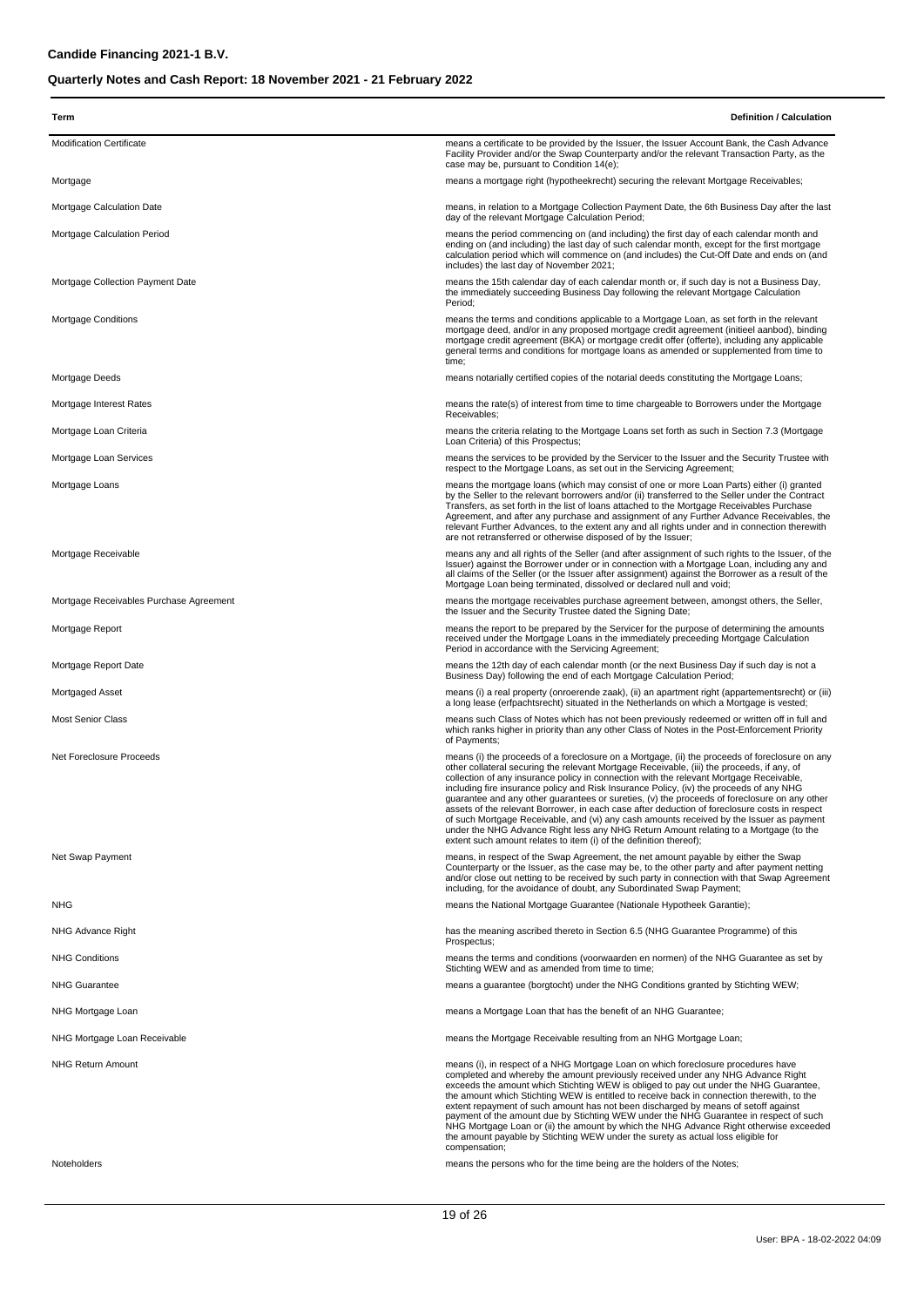| Term                                   | <b>Definition / Calculation</b>                                                                                                                                                                                                                                                                                                                                                                                                                                                                           |
|----------------------------------------|-----------------------------------------------------------------------------------------------------------------------------------------------------------------------------------------------------------------------------------------------------------------------------------------------------------------------------------------------------------------------------------------------------------------------------------------------------------------------------------------------------------|
| Notes                                  | means the Class A Notes, the Class B Notes and the Class C Notes;                                                                                                                                                                                                                                                                                                                                                                                                                                         |
| Notes and Cash Report                  | means the report which will be published quarterly by the Issuer, or the Issuer Administrator<br>on its behalf, and which will comply with the standard of the DSA;                                                                                                                                                                                                                                                                                                                                       |
| <b>Notes Calculation Date</b>          | means, in respect of a Notes Payment Date, the 3rd Business Day prior to such Notes<br>Payment Date;                                                                                                                                                                                                                                                                                                                                                                                                      |
| <b>Notes Calculation Period</b>        | means, in relation to a Notes Calculation Date, the three successive Mortgage Calculation<br>Periods immediately preceding such Notes Calculation Date, except for the first Notes<br>Calculation Period which will commence on the Cut-Off Date (inclusive) and end on and<br>include the last day of January 2022;                                                                                                                                                                                      |
| <b>Notes Payment Date</b>              | means the 20th day of February, May, August and November of each year or, if such day is<br>not a Business Day, the immediately succeeding Business Day unless it would as a result fall<br>in the next calendar month, in which case it will be the Business Day immediately preceding<br>such day, with the first notes payment date falling in February 2022;                                                                                                                                          |
| <b>Official List</b>                   | means the official list of Euronext Amsterdam;                                                                                                                                                                                                                                                                                                                                                                                                                                                            |
| <b>Optional Redemption Date</b>        | means any Notes Payment Date from (and including) the First Optional Redemption Date up<br>to (and excluding) the Final Maturity Date;                                                                                                                                                                                                                                                                                                                                                                    |
| Original Market Value                  | means the Market Value of the Mortgaged Asset as assessed by the Seller at the time of<br>granting the Mortgage Loan;                                                                                                                                                                                                                                                                                                                                                                                     |
| Originators                            | means (i) Lloyds Bank GmbH, (ii) Lloyds Hypotheken B.V. (or its predecessors), incorporated<br>under Dutch law as a private company with limited liability (besloten vennootschap met<br>beperkte aansprakelijkheid) having its corporate seat in Amsterdam and registered with the<br>Commercial Register of the Chamber of Commerce under number 24404321 and (iii) Bank of<br>Scotland plc (or its predecessors), incorporated with limited liability in Scotland with registered<br>number SC 327000. |
| OTC                                    | means over-the-counter;                                                                                                                                                                                                                                                                                                                                                                                                                                                                                   |
| Outstanding Principal Amount           | means, at any moment in time, (i) the outstanding principal amount of a Mortgage Receivable<br>at such time and (ii), after a Realised Loss of the type (a) and (c) of the definition in respect of<br>such Mortgage Receivable, zero;                                                                                                                                                                                                                                                                    |
| <b>Parallel Debt</b>                   | has the meaning ascribed thereto in Section 4.7 (Security) of this Prospectus;                                                                                                                                                                                                                                                                                                                                                                                                                            |
| Parallel Debt Agreement                | means the parallel debt agreement between the Issuer, the Security Trustee and the Secured<br>Creditors (other than the Noteholders) dated the Signing Date;                                                                                                                                                                                                                                                                                                                                              |
| Paying Agency Agreement                | means the paying agency agreement between the Issuer, the Paying Agent, the Reference<br>Agent and the Security Trustee dated the Signing Date;                                                                                                                                                                                                                                                                                                                                                           |
| Paying Agent                           | means Citibank, N.A. London Branch or any substitute or successor appointed from time to<br>time;                                                                                                                                                                                                                                                                                                                                                                                                         |
| Permanent Global Note                  | means a permanent global note in respect of a Class of Notes;                                                                                                                                                                                                                                                                                                                                                                                                                                             |
| Pledge Agreements                      | means the Issuer Mortgage Receivables Pledge Agreement and the Issuer Rights Pledge<br>Agreement;                                                                                                                                                                                                                                                                                                                                                                                                         |
| <b>Pledge Notification Event</b>       | means any of the events specified in Clause 5.1 of the Issuer Rights Pledge Agreement;                                                                                                                                                                                                                                                                                                                                                                                                                    |
| <b>Pledged Assets</b>                  | means the Mortgage Receivables relating thereto and the Issuer Rights and the NHG<br>Advance Rights;                                                                                                                                                                                                                                                                                                                                                                                                      |
| Pool                                   | means the pool of Mortgage Loans as selected as of the Final Cut-Off Date;                                                                                                                                                                                                                                                                                                                                                                                                                                |
| Portfolio and Performance Report       | means the report which will be published monthly by the Issuer, or the Issuer Administrator on<br>its behalf, and which report will comply with the standard of the DSA;                                                                                                                                                                                                                                                                                                                                  |
| Post-Enforcement Priority of Payments  | means the post-enforcement priority of payments set out as such in Section 5.2 (Priority of<br>Payments) of this Prospectus;                                                                                                                                                                                                                                                                                                                                                                              |
| Post-Foreclosure Proceeds              | means any amount received from a Borrower in respect of a Mortgage Receivable in addition<br>to Net Foreclosure Proceeds, whether in relation to interest, principal or otherwise, as part of<br>completion of foreclosure on the Mortgage and other collateral securing the Mortgage<br>Receivable;                                                                                                                                                                                                      |
| <b>Prepayment Penalties</b>            | means any prepayment penalties (boeterente) to be paid by a Borrower under a Mortgage<br>Loan as a result of the Mortgage Receivable being prepaid (in whole or in part) prior to the<br>maturity date of such Mortgage Loan other than (i) on a date whereon the interest rate is reset<br>or (ii) as permitted pursuant to the Mortgage Conditions;                                                                                                                                                     |
| <b>PRIIPs Regulation</b>               | means Regulation (EU) No 1286/2014 of the European Parliament and of the Council of 26<br>November 2014 on key information documents for packaged retail and insurance-based<br>investment products (PRIIPs);                                                                                                                                                                                                                                                                                             |
| Principal Amount Outstanding           | has the meaning ascribed thereto in Condition 6(j) (Definitions);                                                                                                                                                                                                                                                                                                                                                                                                                                         |
| <b>Principal Deficiency</b>            | means the debit balance, if any, of the relevant Principal Deficiency Ledger;                                                                                                                                                                                                                                                                                                                                                                                                                             |
| Principal Deficiency Ledger            | means the principal deficiency ledger relating to the relevant Classes of Notes and comprising<br>sub-ledgers for each such Class of Notes;                                                                                                                                                                                                                                                                                                                                                               |
| <b>Principal Priority of Payments</b>  | means the principal priority of payments set out as such in Section 5.2 (Priority of Payments)<br>of this Prospectus;                                                                                                                                                                                                                                                                                                                                                                                     |
| <b>Principal Reconciliation Ledger</b> | means the ledger created for the purpose of recording any reconciliation payments in relation<br>to principal in accordance with the Administration Agreement and on the basis of the<br>Mortgage Reports received by the Issuer Administrator relating to the relevant Mortgage<br>Calculation Period for which such calculations have been made;                                                                                                                                                        |
| <b>Principal Shortfall</b>             | means an amount equal to (i) the balance of the Principal Deficiency Ledger of the relevant<br>Class of Notes divided by (ii) the number of Notes of the relevant Class of Notes on the<br>relevant Notes Payment Date;                                                                                                                                                                                                                                                                                   |
| <b>Priority of Payments</b>            | means any of the Revenue Priority of Payments, the Principal Priority of Payments and the<br>Post-Enforcement Priority of Payments;                                                                                                                                                                                                                                                                                                                                                                       |
| Prospectus                             | means this prospectus dated 16 November 2021 relating to the issue of the Notes;                                                                                                                                                                                                                                                                                                                                                                                                                          |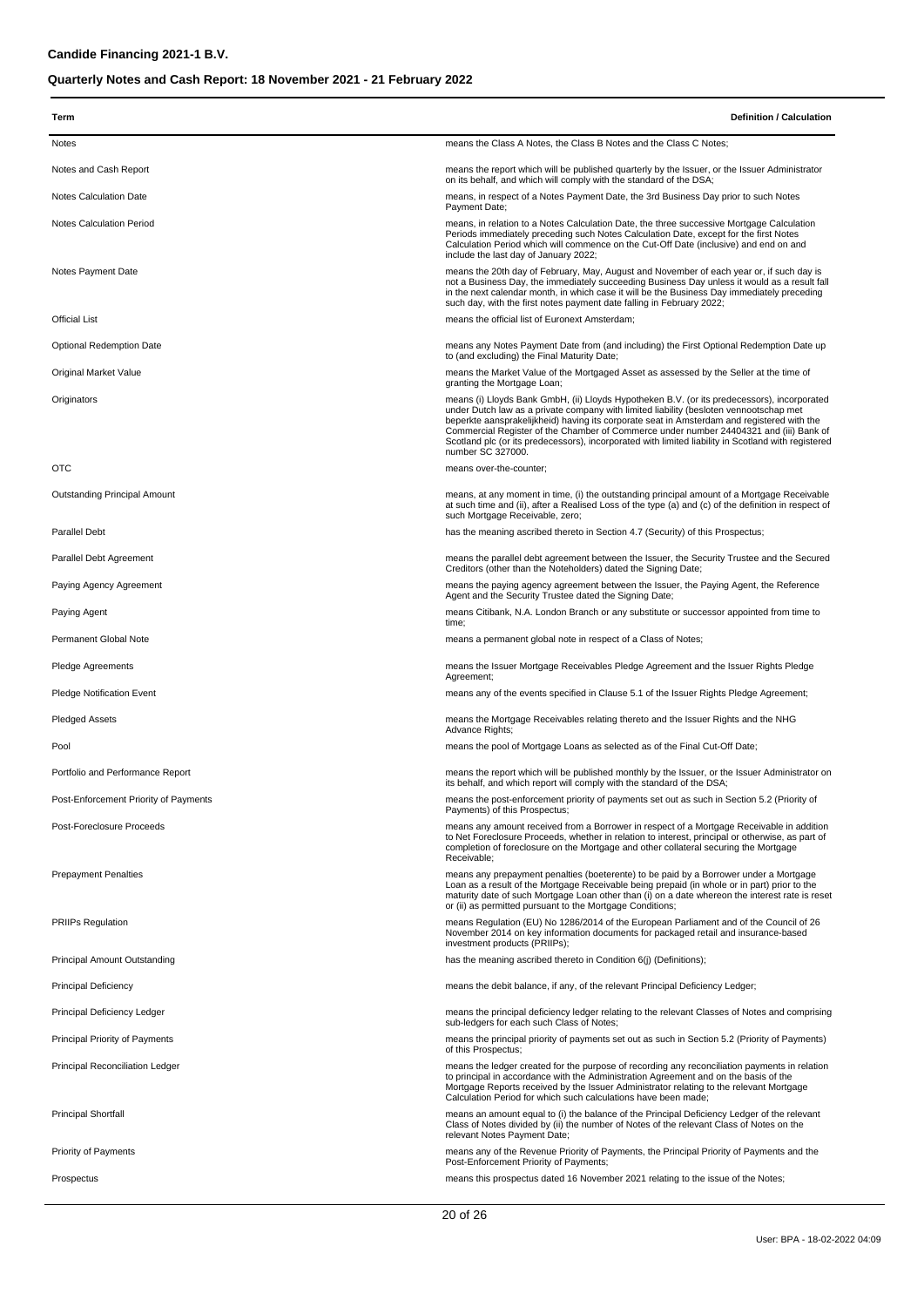| Term                                | <b>Definition / Calculation</b>                                                                                                                                                                                                                                                                                                                                                                                                                                                                                                                                                                                                                                                                                                                                                         |
|-------------------------------------|-----------------------------------------------------------------------------------------------------------------------------------------------------------------------------------------------------------------------------------------------------------------------------------------------------------------------------------------------------------------------------------------------------------------------------------------------------------------------------------------------------------------------------------------------------------------------------------------------------------------------------------------------------------------------------------------------------------------------------------------------------------------------------------------|
| Prospectus Regulation               | means Regulation (EU) 2017/1129 of the European Parliament and of the Council of 14 June<br>2017 on the prospectus to be published when securities are offered to the public or admitted<br>to trading on a regulated market, and repealing Directive 2003/71/EC;                                                                                                                                                                                                                                                                                                                                                                                                                                                                                                                       |
| <b>Provisional Pool</b>             | means the pool of mortgage receivables selected in accordance with the Mortgage Loan<br>Criteria from which the Mortgage Receivables to be assigned to the Issuer on the Closing<br>Date, will be randomly selected by the Seller;                                                                                                                                                                                                                                                                                                                                                                                                                                                                                                                                                      |
| <b>Rating Event</b>                 | means any of the events set forth in Part 5(e) of the schedule to the Swap Agreement;                                                                                                                                                                                                                                                                                                                                                                                                                                                                                                                                                                                                                                                                                                   |
| <b>Realised Loss</b>                | has the meaning ascribed thereto in Section 5.3 (Loss Allocation) of this Prospectus;                                                                                                                                                                                                                                                                                                                                                                                                                                                                                                                                                                                                                                                                                                   |
| <b>Reconciliation Date</b>          | means the 15th day of each calendar month or, if such day is not a Business Day, the<br>immediately succeeding Business Day;                                                                                                                                                                                                                                                                                                                                                                                                                                                                                                                                                                                                                                                            |
| <b>Redemption Amount</b>            | means the principal amount redeemable in respect of each integral multiple of a Note as<br>described in Condition 6 (Redemption);                                                                                                                                                                                                                                                                                                                                                                                                                                                                                                                                                                                                                                                       |
| Reference Agent                     | means Citibank, N.A. London Branch or any substitute or successor appointed from time to<br>time;                                                                                                                                                                                                                                                                                                                                                                                                                                                                                                                                                                                                                                                                                       |
| Regulation                          | S means Regulation S of the Securities Act;                                                                                                                                                                                                                                                                                                                                                                                                                                                                                                                                                                                                                                                                                                                                             |
| <b>Regulatory Call Option</b>       | means upon the occurrence of a Regulatory Change, the right of the Seller to repurchase and<br>accept re-assignment of all (but not only part of) the Mortgage Receivables;                                                                                                                                                                                                                                                                                                                                                                                                                                                                                                                                                                                                             |
| <b>Regulatory Change</b>            | means any change in or the adoption of any new law, rule, technical standards or regulation<br>or any determination made by a relevant regulator, which as a matter of law has a binding<br>effect on the Seller after the Closing Date, which would impose a positive obligation on the<br>Seller to subscribe for additional Notes to comply with a materially higher percentage of risk<br>retention in the reasonable opinion of the Seller in accordance with the EU Risk Retention<br>Requirements or otherwise impose additional material obligations in respect of risk retention<br>on the Seller (as determined by the Seller, acting reasonably);                                                                                                                            |
| <b>Relevant Class</b>               | has the meaning ascribed thereto in Condition 10 (Events of Default);                                                                                                                                                                                                                                                                                                                                                                                                                                                                                                                                                                                                                                                                                                                   |
| Replacement Swap Premium            | means an amount received by the Issuer from the replacement Swap Counterparty to replace<br>the outgoing Swap Counterparty;                                                                                                                                                                                                                                                                                                                                                                                                                                                                                                                                                                                                                                                             |
| <b>Reporting Entity</b>             | means Lloyds Bank GmbH, designated as reporting entity for the purposes of Article 7(2) of<br>the EU Securitisation Regulation and Article 7(2) of the Closing Date UK Securitisation<br>Regulation;                                                                                                                                                                                                                                                                                                                                                                                                                                                                                                                                                                                    |
| <b>Requisite Credit Rating</b>      | (i) in respect of the Issuer Account Bank, (i) (x) the rating of 'F1' (short-term deposit rating) or<br>'A' (long-term deposit rating) by Fitch, or (y) 'F1' (short-term issuer default rating) or 'A' (long-<br>term issuer default rating) by Fitch, and (ii) (x) a rating of 'A' (long-term issuer default rating)<br>by DBRS, or (y) if DBRS has not assigned a credit rating to such party, a DBRS Equivalent<br>Rating of 'A'; and (ii) in respect of the Cash Advance Facility Provider, (i) the rating of 'F1'<br>(short-term issuer default rating) or 'A' (long-term issuer default rating) by Fitch, and (ii) a<br>rating of 'A' (long-term issuer default rating) by DBRS, or if DBRS has not assigned a credit<br>rating to such party, the DBRS Equivalent Rating of 'A'; |
| Reserve Account                     | means the bank account of the Issuer designated as such in the Issuer Account Agreement;                                                                                                                                                                                                                                                                                                                                                                                                                                                                                                                                                                                                                                                                                                |
| Reserve Account Target Level        | means on any Notes Calculation Date a level equal to 0.75% of the aggregate Principal<br>Amount Outstanding of the Notes (other than the Class C Notes) on the Closing Date or, (i)<br>upon redemption in full of the Class A Notes and the Class B Notes or (ii) the penultimate<br>Notes Payment Date before the Final Maturity Date, zero;                                                                                                                                                                                                                                                                                                                                                                                                                                           |
| <b>Restructured Borrower</b>        | means any Borrower who has undergone a distressed debtrestructuring process in<br>accordance with the Seller's internal policies in the last three years prior to (i) in respect of<br>Mortgage Receivables that will be purchased on the Closing Date, the Cut-Off Date and (ii) in<br>respect of Further Advance Receivable, the relevant Cut-Off Date;                                                                                                                                                                                                                                                                                                                                                                                                                               |
| <b>Retention Holder</b>             | means the Seller;                                                                                                                                                                                                                                                                                                                                                                                                                                                                                                                                                                                                                                                                                                                                                                       |
| <b>Revenue Priority of Payments</b> | means the revenue priority of payments set out in Section 5.2 (Priority of Payments) of this<br>Prospectus;                                                                                                                                                                                                                                                                                                                                                                                                                                                                                                                                                                                                                                                                             |
| Revenue Shortfall                   | means on any Note Payment Date as determined on the immediately preceding Note<br>Calculation Date, the amount (if any) by which: (i) the aggregate amounts required by the<br>Issuer to pay or make provision for the payment in full on that Note Payment Date items (a) to<br>(f) (inclusive) of the Revenue Priority of Payments; will be less than (ii) the Available Revenue<br>Funds after first applying any amounts available on that Note Payment Date to the Issuer from<br>the credit balance of the Reserve Account and any Cash Advance Facility Drawings to be<br>drawn under the Cash Advance Facility in accordance with Revenue Priority of Payments but<br>excluding the Additional Revenue Amount;                                                                  |
| <b>Risk Insurance Policy</b>        | means the risk insurance (risicoverzekering) which pays out upon the death of the life<br>insured, taken out by a Borrower with an insurance company;                                                                                                                                                                                                                                                                                                                                                                                                                                                                                                                                                                                                                                   |
| Risk Retention U.S. Person          | means a "U.S. persons" as defined in the U.S. Risk Retention Rules;                                                                                                                                                                                                                                                                                                                                                                                                                                                                                                                                                                                                                                                                                                                     |
| <b>RMBS Standard</b>                | means the residential mortgage-backed securities standard created by the DSA, as amended<br>from time to time;                                                                                                                                                                                                                                                                                                                                                                                                                                                                                                                                                                                                                                                                          |
| <b>RTS Homogeneity</b>              | means the final version of Commission Delegated Regulation (EU) of 28 May 2019<br>supplementing Regulation (EU) 2017/2402 of the European Parliament and of the Council<br>with regard to regulatory technical standards on the homogeneity of the underlying exposures<br>in securitisation;                                                                                                                                                                                                                                                                                                                                                                                                                                                                                           |
| <b>Scheduled Collections Amount</b> | means, in respect of a calendar month, an amount equal to the sum of all amounts of principal<br>and interest scheduled to be due and payable by the Borrowers under the Mortgage Loans in<br>respect of such calendar month;                                                                                                                                                                                                                                                                                                                                                                                                                                                                                                                                                           |
| <b>Secured Creditors</b>            | means (i) the Directors, (ii) the Servicer, (iii) the Issuer Administrator, (iv) the Paying Agent,<br>(v) the Reference Agent, (vi) the Issuer Account Bank, (vii) the Noteholders, (viii) the Swap<br>Counterparty, (ix) the Seller, (x) the Cash Advance Facility Provider, (xi) the Reporting Entity<br>and (xii) the Subordinated Loan Provider;                                                                                                                                                                                                                                                                                                                                                                                                                                    |
| <b>Securities Act</b>               | means the United States Securities Act of 1933 (as amended);                                                                                                                                                                                                                                                                                                                                                                                                                                                                                                                                                                                                                                                                                                                            |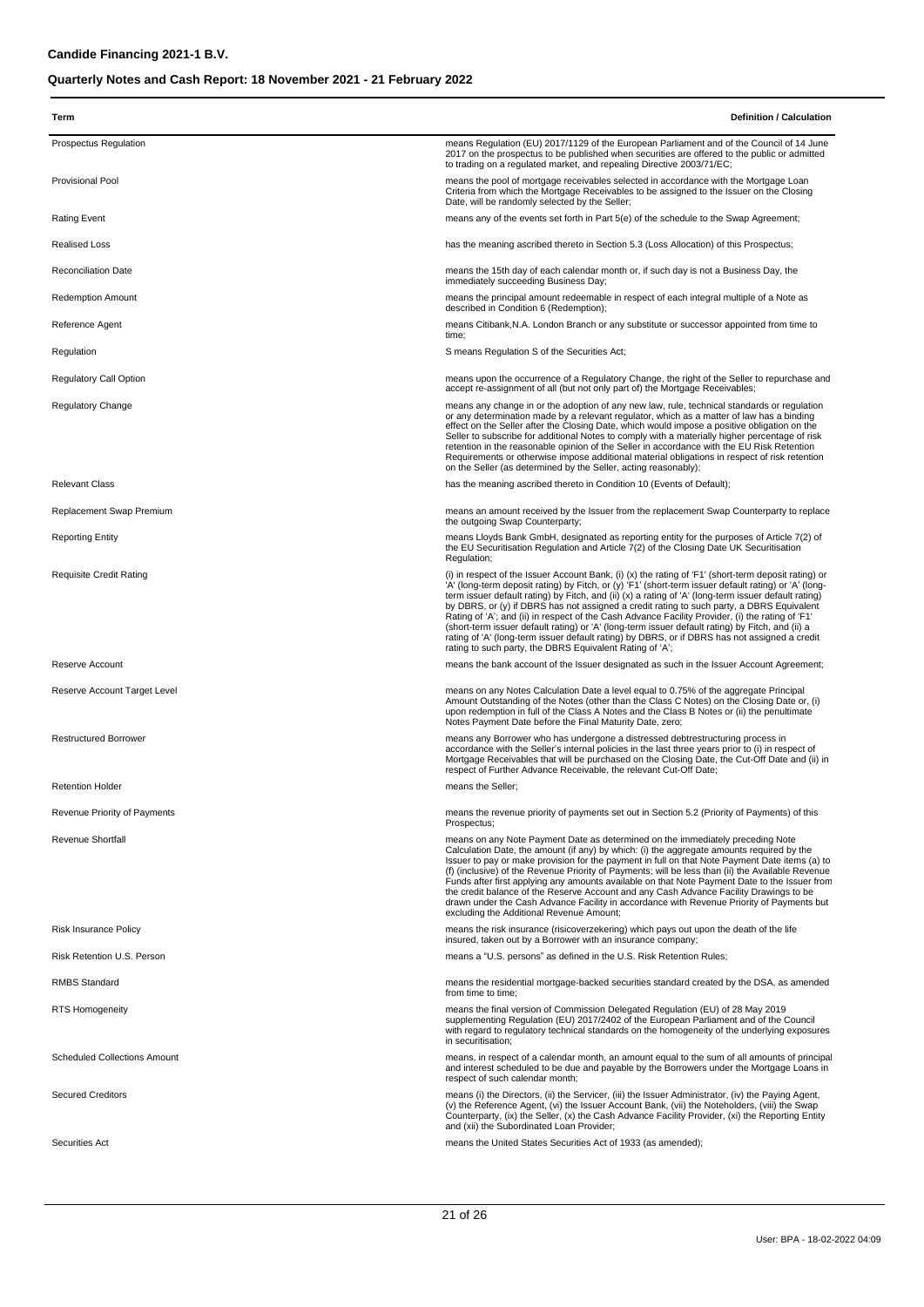| Term                                  | <b>Definition / Calculation</b>                                                                                                                                                                                                                                                                                                                                                                                                                                                                                                                                                                                                                                                         |
|---------------------------------------|-----------------------------------------------------------------------------------------------------------------------------------------------------------------------------------------------------------------------------------------------------------------------------------------------------------------------------------------------------------------------------------------------------------------------------------------------------------------------------------------------------------------------------------------------------------------------------------------------------------------------------------------------------------------------------------------|
| Securitisation Repository Undertaking | means any requirement under the UK Securitisation Regulation to make information available<br>by means of a securitisation repository deemed to be complied with if such information is<br>made available by means of a securitisation repository registered with ESMA under Article 10<br>of the EU Securitisation Regulation;                                                                                                                                                                                                                                                                                                                                                         |
| Security                              | means any and all security interest created pursuant to the Pledge Agreements;                                                                                                                                                                                                                                                                                                                                                                                                                                                                                                                                                                                                          |
| <b>Security Trustee</b>               | means Stichting Security Trustee Candide Financing 2021-1, a foundation (stichting)<br>organised under Dutch law and established in Amsterdam, the Netherlands;                                                                                                                                                                                                                                                                                                                                                                                                                                                                                                                         |
| <b>Security Trustee Director</b>      | means Amsterdamsch Trustee's Kantoor B.V.;                                                                                                                                                                                                                                                                                                                                                                                                                                                                                                                                                                                                                                              |
| Security Trustee Management Agreement | means the security trustee management agreement between the Security Trustee,<br>Amsterdamsch Trustee's Kantoor B.V. and the Issuer dated the Signing Date;                                                                                                                                                                                                                                                                                                                                                                                                                                                                                                                             |
| Self-Certified Mortgage Loan          | means a mortgage loan marketed and underwritten on the premise that the applicant and/or<br>intermediary representing him was made aware prior to the originator's underwriting<br>assessment commencing that the information provided might not be verified by the originator;                                                                                                                                                                                                                                                                                                                                                                                                         |
| Seller                                | means Lloyds Bank GmbH;                                                                                                                                                                                                                                                                                                                                                                                                                                                                                                                                                                                                                                                                 |
| Seller Collection Account             | means the bank account maintained with the Seller Collection Account Provider to which<br>payments made by the relevant Borrowers under or in connection with the Mortgage Loans<br>are be paid;                                                                                                                                                                                                                                                                                                                                                                                                                                                                                        |
| Seller Collection Account Provider    | means Coöperatieve Rabobank U.A. or any substitute or successor appointed from time to<br>time;                                                                                                                                                                                                                                                                                                                                                                                                                                                                                                                                                                                         |
| Servicer                              | means Lloyds Bank GmbH or any substitute or successor appointed from time to time;                                                                                                                                                                                                                                                                                                                                                                                                                                                                                                                                                                                                      |
| <b>Servicer Termination Event</b>     | means any of the events set out in clause 19.1 of the Servicing Agreement;                                                                                                                                                                                                                                                                                                                                                                                                                                                                                                                                                                                                              |
| Servicing Agreement                   | means the servicing agreement between the Servicer, the Issuer and the Security Trustee<br>dated the Signing Date;                                                                                                                                                                                                                                                                                                                                                                                                                                                                                                                                                                      |
| Shareholder                           | means Stichting Holding Candide Financing, a foundation (stichting) organised under Dutch<br>law and established in Amsterdam, the Netherlands;                                                                                                                                                                                                                                                                                                                                                                                                                                                                                                                                         |
| Shareholder Director                  | means Intertrust Management B.V. or any substitute or successor appointed from time to<br>time;                                                                                                                                                                                                                                                                                                                                                                                                                                                                                                                                                                                         |
| Shareholder Management Agreement      | means the shareholder management agreement between the Shareholder, the Shareholder<br>Director and the Security Trustee dated the Signing Date;                                                                                                                                                                                                                                                                                                                                                                                                                                                                                                                                        |
| <b>Signing Date</b>                   | means 16 November 2021 or such later date as may be agreed between the Issuer, the<br>Security Trustee and the Joint Lead Managers;                                                                                                                                                                                                                                                                                                                                                                                                                                                                                                                                                     |
| Solvency II                           | means Directive 2009/138/EC of the European Parliament and of the Council of 25 November<br>2009 on the taking-up and pursuit of Insurance and Reinsurance;                                                                                                                                                                                                                                                                                                                                                                                                                                                                                                                             |
| <b>SSPE</b>                           | means securitisation special purpose entity within the meaning of Article 2(2) of the EU<br>Securitisation Regulation;                                                                                                                                                                                                                                                                                                                                                                                                                                                                                                                                                                  |
| <b>Stichting WEW</b>                  | means Stichting Waarborgfonds Eigen Woningen;                                                                                                                                                                                                                                                                                                                                                                                                                                                                                                                                                                                                                                           |
| <b>STS Additional Assessments</b>     | means the assessments carried out by the STS Verification Agent assessments with regard<br>to the status of the Notes for the purposes of Article 243 of the CRR and Articles 7 and 13 of<br>the LCR Delegated Regulation;                                                                                                                                                                                                                                                                                                                                                                                                                                                              |
| <b>STS Verification</b>               | means a report from the STS Verification Agent which verifies compliance<br>of the securitisation transaction described in this Prospectus with the criteria stemming from<br>Articles 18, 19, 20, 21 and 22 of the EU Securitisation Regulation;                                                                                                                                                                                                                                                                                                                                                                                                                                       |
| <b>STS Verification Agent</b>         | means Prime Collateralised Securities (PCS) EU sas;                                                                                                                                                                                                                                                                                                                                                                                                                                                                                                                                                                                                                                     |
| Subordinated Loan                     | means the subordinated loan to be provided by the Subordinated Loan Provider on the<br>Closing Date pursuant to the Subordinated Loan Agreement;                                                                                                                                                                                                                                                                                                                                                                                                                                                                                                                                        |
| Subordinated Loan Agreement           | means the subordinated loan agreement between the Subordinated Loan Provider, the Issuer<br>and the Security Trustee dated the Signing Date;                                                                                                                                                                                                                                                                                                                                                                                                                                                                                                                                            |
| Subordinated Loan Provider            | means Lloyds Bank GmbH.;                                                                                                                                                                                                                                                                                                                                                                                                                                                                                                                                                                                                                                                                |
| <b>Subsequent Required Ratings</b>    | means, in respect of the Swap Counterparty (or any applicable guarantor) (i) a short-term<br>issuer default rating of 'F3' or a long-term issuer default rating (or, if assigned, a Derivative<br>Counterparty Rating) of 'BBB-' by Fitch, and (ii) (x) a Critical Obligations Rating of 'BBB' by<br>DBRS, or (y) if no Critical Obligations Rating has been assigned by DBRS, (I) a solicited<br>public issuer rating assigned by DBRS of 'BBB' or (II) a solicited public rating assigned by<br>DBRS to such entity's long term senior unsecured debt obligations of 'BBB' or (z) if no such<br>solicited public rating has been assigned by DBRS, a DBRS Equivalent Rating of 'BBB'; |
| Swap Additional Termination Event     | means, in respect of the Swap Agreement, an additional termination event as defined in the<br>Swap Agreement;                                                                                                                                                                                                                                                                                                                                                                                                                                                                                                                                                                           |
| Swap Agreement                        | means the swap agreement (documented under an International Swaps and Derivatives<br>Association Inc. 2002 Master Agreement, the schedule thereto, the credit support annex and<br>a swap transaction confirmation thereunder) entered into between the Issuer, the Swap<br>Counterparty and the Security Trustee dated the Closing Date;                                                                                                                                                                                                                                                                                                                                               |
| Swap Calculation Period               | means the period commencing on (and including) each Notes Payment Date and ending on<br>(but excluding) the immediately following Notes Payment Date, except for (i) the first swap<br>calculation period which will commence on (and include) the effective date of the Swap<br>Transaction, and (ii) the final swap calculation period which will end on (and include) the<br>termination date of the Swap Transaction;                                                                                                                                                                                                                                                               |
| Swap Cash Collateral Account          | means the bank account with the Issuer Account Bank of the Issuer designated as such to<br>hold Swap Collateral in the form of cash provided to the Issuer by the Swap Counterparty;                                                                                                                                                                                                                                                                                                                                                                                                                                                                                                    |
| Swap Collateral                       | means, at any time, any asset (or the applicable part of any asset) (including cash and/or<br>securities) which is paid or transferred by the Swap Counterparty to the Issuer as collateral to<br>secure the performance by the Swap Counterparty of its obligations under the Swap<br>Agreement together with any amount of interest credited to the Swap Cash Collateral Account<br>and any income or distributions received in respect of such asset and any equivalent of such<br>asset into which such asset is transformed;                                                                                                                                                       |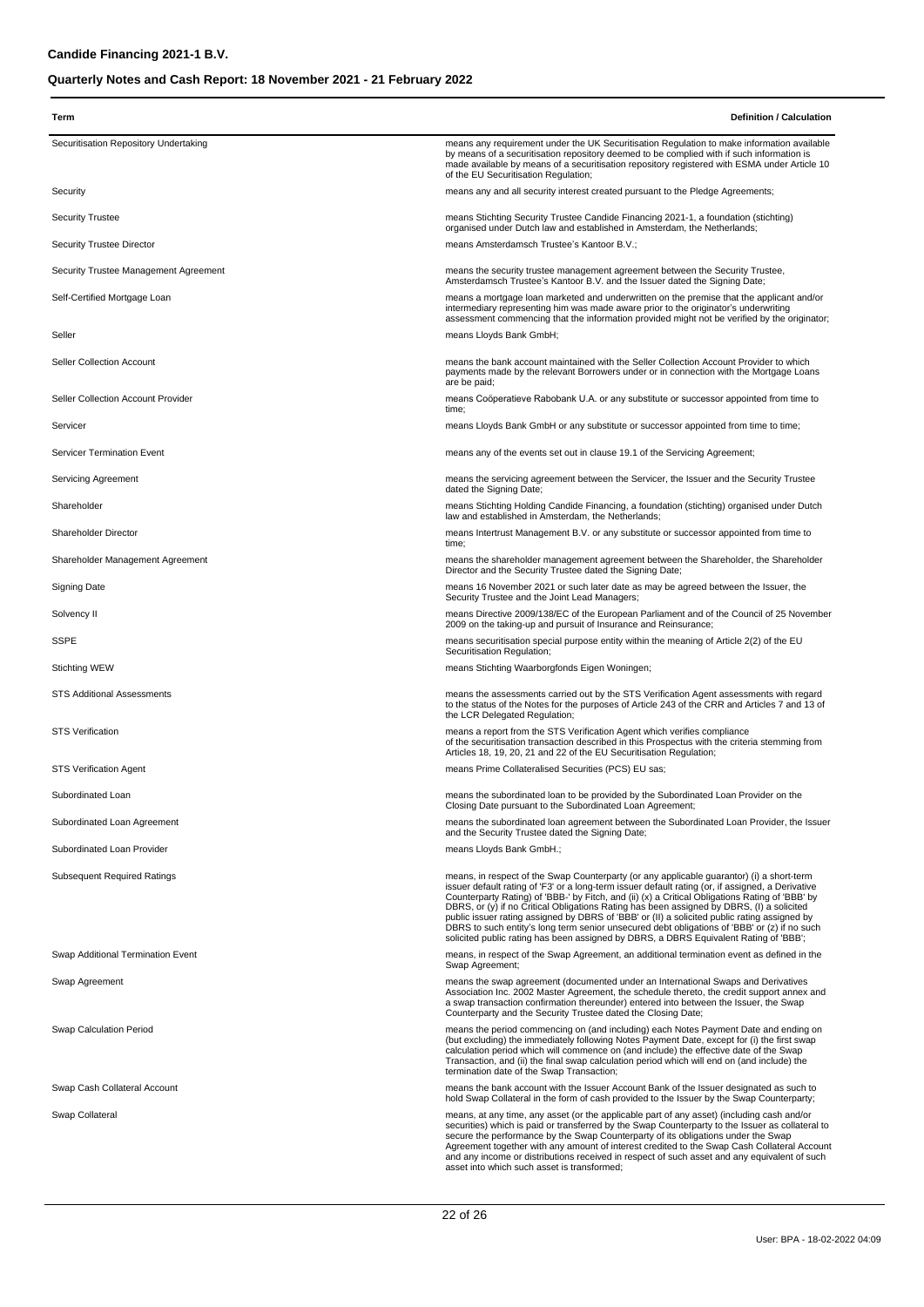| Term                                    | <b>Definition / Calculation</b>                                                                                                                                                                                                                                                                                                                                                                                                                                                                                                                                                                                                                                                                                                                                                                                                           |
|-----------------------------------------|-------------------------------------------------------------------------------------------------------------------------------------------------------------------------------------------------------------------------------------------------------------------------------------------------------------------------------------------------------------------------------------------------------------------------------------------------------------------------------------------------------------------------------------------------------------------------------------------------------------------------------------------------------------------------------------------------------------------------------------------------------------------------------------------------------------------------------------------|
| Swap Collateral Accounts                | means the Swap Cash Collateral Account and the Swap Securities Collateral Account;                                                                                                                                                                                                                                                                                                                                                                                                                                                                                                                                                                                                                                                                                                                                                        |
| Swap Counterparty                       | means Lloyds Bank plc or any substitute or successor appointed from time to time;                                                                                                                                                                                                                                                                                                                                                                                                                                                                                                                                                                                                                                                                                                                                                         |
| Swap Counterparty Subordinated Payment  | means any termination payment due and payable under the Senior Swap Agreement as a<br>result of the occurrence of (i) a Swap Event of Default where the Swap Counterparty is the<br>Defaulting Party (as defined in the Swap Agreement) or (ii) a Swap Additional Termination<br>Event arising pursuant to the occurrence of a Rating Event;                                                                                                                                                                                                                                                                                                                                                                                                                                                                                              |
| Swap Event of Default                   | means, in respect of a Swap Agreement, an Event of Default as defined in that Swap<br>Agreement;                                                                                                                                                                                                                                                                                                                                                                                                                                                                                                                                                                                                                                                                                                                                          |
| Swap Notional Amount                    | means, in respect of a Swap Calculation Period, an amount in Euros equal to the aggregate<br>of the Principal Amount Outstanding of the Class A Notes as at close of business on the first<br>day of such Swap Calculation Period, provided that the Swap Notional Amount for the first<br>Swap Calculation Period shall be an amount in Euros equal to the aggregate of the Principal<br>Amount Outstanding of the Class A Notes as at the Closing Date.                                                                                                                                                                                                                                                                                                                                                                                 |
| Swap Payment Date                       | means each Notes Payment;                                                                                                                                                                                                                                                                                                                                                                                                                                                                                                                                                                                                                                                                                                                                                                                                                 |
| Swap Securities Collateral Account      | means any custody account of the Issuer required to be opened to hold any collateral in the<br>form of securities provided to the Issuer by the Swap Counterparty;                                                                                                                                                                                                                                                                                                                                                                                                                                                                                                                                                                                                                                                                        |
| <b>Swap Termination Event</b>           | means a Termination Event as defined in the Swap Agreement;                                                                                                                                                                                                                                                                                                                                                                                                                                                                                                                                                                                                                                                                                                                                                                               |
| <b>Swap Termination Payment</b>         | means any payment due to the Swap Counterparty upon the early termination of the Swap<br>Transaction;                                                                                                                                                                                                                                                                                                                                                                                                                                                                                                                                                                                                                                                                                                                                     |
| Swap Transaction                        | means the interest rate swap transaction entered into under the Swap Agreement in<br>connection with the Class A Notes:                                                                                                                                                                                                                                                                                                                                                                                                                                                                                                                                                                                                                                                                                                                   |
| TARGET 2                                | means the Trans-European Automated Real-Time Gross Settlement Express Transfer 2<br>System;                                                                                                                                                                                                                                                                                                                                                                                                                                                                                                                                                                                                                                                                                                                                               |
| <b>TARGET 2 Settlement Day</b>          | means any day on which TARGET 2 is open for the settlement of payments in euro;                                                                                                                                                                                                                                                                                                                                                                                                                                                                                                                                                                                                                                                                                                                                                           |
| Tax Call Option                         | means the option of the Issuer, in accordance with Condition $6(h)$ , to redeem all of the Notes<br>on any Notes Payment Date;                                                                                                                                                                                                                                                                                                                                                                                                                                                                                                                                                                                                                                                                                                            |
| <b>Tax Credit</b>                       | means any credit, allowance, set-off or repayment, which is received by the Issuer in respect<br>of tax from the tax authorities of any jurisdiction relating to any deduction or withholding giving<br>rise to an increased payment by the Swap Counterparty to the Issuer;                                                                                                                                                                                                                                                                                                                                                                                                                                                                                                                                                              |
| <b>Tax Event</b>                        | means, in respect of the Swap Agreement, any change in tax law, after the date of that Swap<br>Agreement, due to which the Swap Counterparty will, or there is a substantial likelihood that it<br>will, be required to pay to the Issuer additional amounts for or on account of tax;                                                                                                                                                                                                                                                                                                                                                                                                                                                                                                                                                    |
| <b>Temporary Global Note</b>            | means a temporary global note in respect of a Class of Notes;                                                                                                                                                                                                                                                                                                                                                                                                                                                                                                                                                                                                                                                                                                                                                                             |
| <b>Transaction Documents</b>            | means the Master Definitions Agreement, the Mortgage Receivables Purchase Agreement,<br>the Deeds of Assignment and Pledge, the Deposit Agreement, the Administration Agreement,<br>the Issuer Account Agreement, the Swap Agreement, the Servicing Agreement, the Pledge<br>Agreements, the Parallel Debt Agreement, the Notes, the Paying Agency Agreement, the<br>Management Agreements, the Trust Deed, the Cash Advance Facility Agreement, the<br>Subordinated Loan Agreement, the Subscription Agreement and the Transparency Reporting<br>Agreement;                                                                                                                                                                                                                                                                              |
| <b>Transaction Party</b>                | means each party to a Transaction Document;                                                                                                                                                                                                                                                                                                                                                                                                                                                                                                                                                                                                                                                                                                                                                                                               |
| <b>Transparency Data Tape</b>           | means certain loan-by-loan information required by and in accordance with article 7(1)(a) of<br>the EU Securitisation Regulation and the Closing Date UK Securitisation Regulation in the<br>form of the final disclosure templates adopted by the European Commission in the delegated<br>regulations 2020/1224 and (EU) 2020/1225, as applicable to the Issuer and the reporting<br>Entity (in its capacity as originator under the EU Securitisation Regulation and the Closing<br>Date UK Securitisation Regulation);                                                                                                                                                                                                                                                                                                                 |
| <b>Transparency Investor Report</b>     | means a report in the form of the final disclosure templates adopted by the European<br>Commission in the delegated regulation as set forth in Article 7(3) of the EU Securitisation<br>Regulation and the Closing Date UK Securitisation Regulation and as it is applicable to the<br>Issuer and the Reporting Entity (in its capacity as originator under the EU Securitisation<br>Regulation and the Closing Date UK Securitisation Regulation) and the Mortgage<br>Receivables;                                                                                                                                                                                                                                                                                                                                                       |
| <b>Transparency Reporting Agreement</b> | means the transparency reporting agreement by and between the Reporting Entity, the Seller,<br>the Issuer and the Security Trustee dated the Signing Date;                                                                                                                                                                                                                                                                                                                                                                                                                                                                                                                                                                                                                                                                                |
| <b>Trust Deed</b>                       | means the trust deed between, amongst others, the Issuer and the Security Trustee dated the<br>Signing Date;                                                                                                                                                                                                                                                                                                                                                                                                                                                                                                                                                                                                                                                                                                                              |
| U.S. Risk Retention Requirements        | means Section 15G of the Exchange Act and any applicable implementing regulations;                                                                                                                                                                                                                                                                                                                                                                                                                                                                                                                                                                                                                                                                                                                                                        |
| U.S. Risk Retention Rules               | means, the final rules promulgated under Section 15G of the Securities Exchange Act of<br>1934, as amended;                                                                                                                                                                                                                                                                                                                                                                                                                                                                                                                                                                                                                                                                                                                               |
| UK Affected Investor                    | means each of the CRR firms as defined by Article 4(1)(2A) of Regulation (EU) No 575/2013<br>of the European Parliament and of the Council of 26 June 2013 on prudential requirements<br>for credit institutions and investment firms and amending Regulation (EU) No 648/2012 as it<br>forms part of domestic law in the United Kingdom by virtue of the EUWA, certain alternative<br>investment fund managers which manage or market alternative investment funds in the UK,<br>UK regulated insurers or reinsurers, certain management companies as defined in section<br>237(2) of the FSMA, UCITS as defined by section 236A of FSMA which is an authorised open<br>ended investment company as defined in section 237(3) of FSMA and occupational pension<br>schemes as defined in section 1(1) of<br>the Pension Schemes Act 1993; |
| UK Benchmarks Regulation                | means Regulation (EU) 2016/1011 as it forms part of domestic law of the United Kingdom by<br>virtue of the EUWA;                                                                                                                                                                                                                                                                                                                                                                                                                                                                                                                                                                                                                                                                                                                          |
| UK CRA Regulation                       | means Regulation (EC) No 1060/2009 as it forms part of domestic law of the United Kingdom<br>by virtue of the EUWA and the regulations made under the EUWA;                                                                                                                                                                                                                                                                                                                                                                                                                                                                                                                                                                                                                                                                               |
| UK EMIR                                 | means Regulation (EU) No 648/2012 of the European Parliament and of the Council of 4 July<br>2012 on OTC derivatives, central counterparties and trade repositories as it forms part of<br>domestic law of the United Kingdom by virtue of the EUWA;                                                                                                                                                                                                                                                                                                                                                                                                                                                                                                                                                                                      |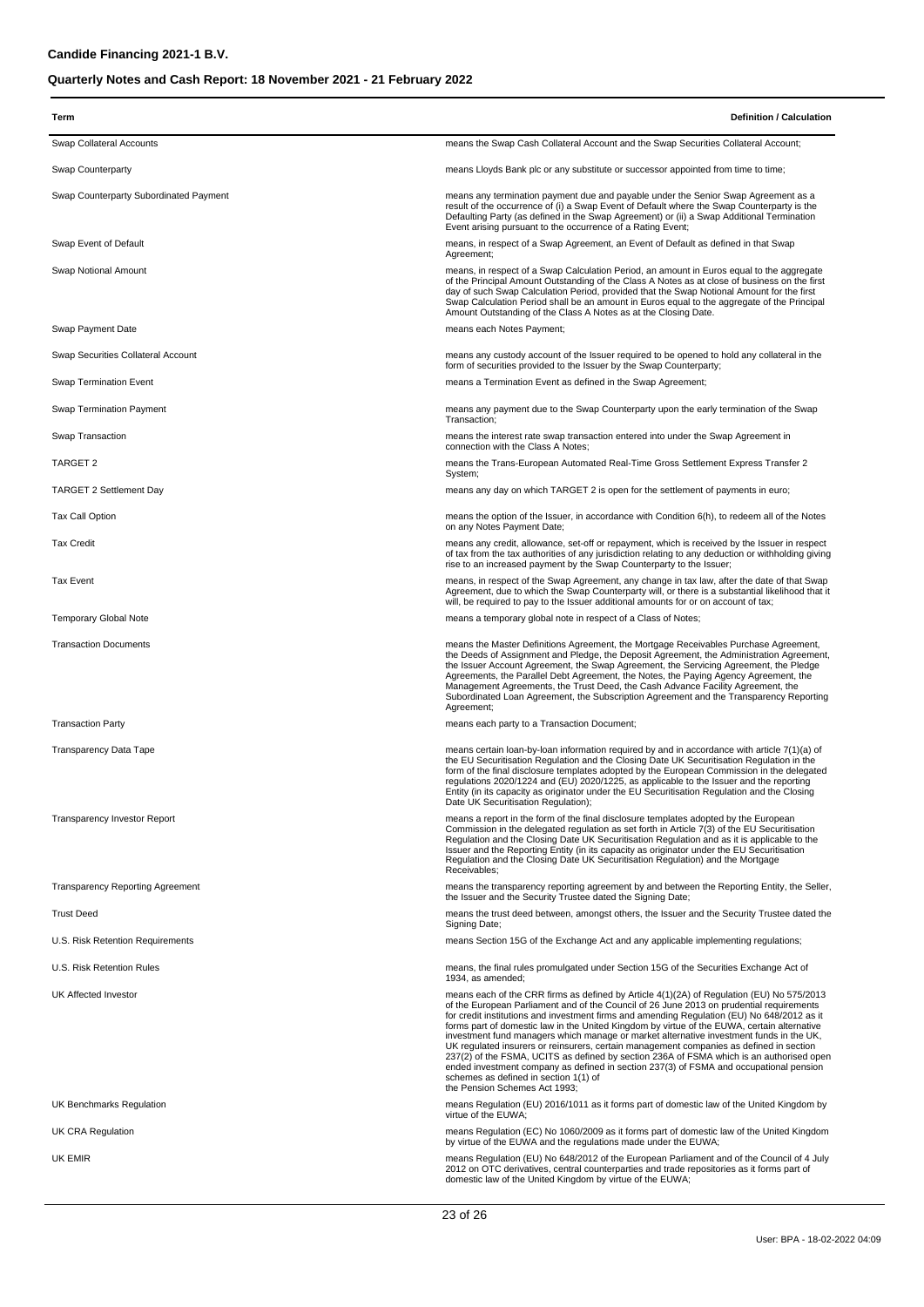| Term                           | <b>Definition / Calculation</b>                                                                                                                                                                                                                                                                                                                                                                                                                                                                                                               |
|--------------------------------|-----------------------------------------------------------------------------------------------------------------------------------------------------------------------------------------------------------------------------------------------------------------------------------------------------------------------------------------------------------------------------------------------------------------------------------------------------------------------------------------------------------------------------------------------|
| UK PRIIPs Regulation           | means Regulation (EU) No 1286/2014 as it forms part of domestic law of the United Kingdom<br>by virtue of the EUWA;                                                                                                                                                                                                                                                                                                                                                                                                                           |
| UK Securitisation Regulation   | means the EU Securitisation Regulation as it forms part of domestic law of the United<br>Kingdom by virtue of the EUWA together with any applicable regulatory and/or implementing<br>technical standards or delegated regulations made under such regulation (including any<br>applicable transitional provisions) and/or any relevant guidance and policy statements relating<br>to the application of the EU Securitisation Regulation published by the FCA or the United<br>Kingdom Prudential Regulation Authority (or their successor); |
| Unscheduled Collections Amount | means in respect of a calendar month, an amount equal to 120% of all amounts of<br>prepayments of principal received by the Seller in respect of the Mortgage Loans in the<br>second calendar month preceding such calendar month;                                                                                                                                                                                                                                                                                                            |
| Wft                            | means the Dutch Financial Supervision Act (Wet op het financieel toezicht) and its<br>subordinate and implementing decrees and regulations as amended from time to time; and                                                                                                                                                                                                                                                                                                                                                                  |

WOZ means the Valuation of Immovable Property Act (Wet waardering onroerende zaken) as amended from time to time.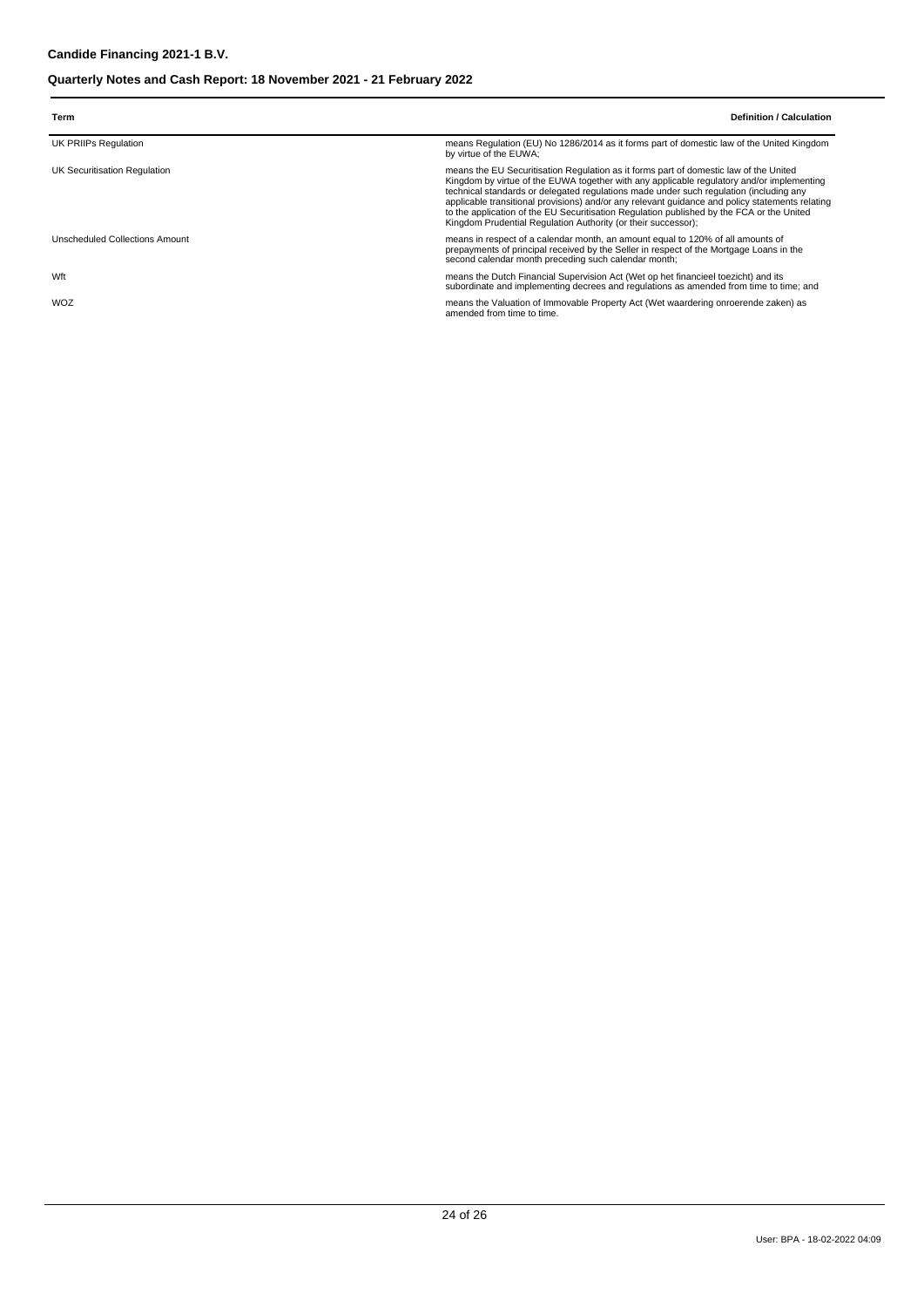## **Contact Information**

| Arranger                              | Lloyds Bank corporate markets plc            | <b>Auditors</b>             | Deloitte Accountants B.V.               |
|---------------------------------------|----------------------------------------------|-----------------------------|-----------------------------------------|
|                                       | 10 Gresham Street                            |                             | Gustav MAhlerlaan 2970                  |
|                                       | EC2V 7AE London                              |                             | 1081LA Amsterdam                        |
|                                       | United Kingdom                               |                             | The Netherlands                         |
| <b>Cash Advance Facility Provider</b> | BNG Bank N.V.                                | Issuer                      | Candide Financing 2021-1 B.V.           |
|                                       | Koninginnegracht 2                           |                             | Prins Bernhardplein 200                 |
|                                       | 2514 AA The Hague                            |                             | 1097 JB Amsterdam                       |
|                                       | The Netherlands                              |                             | The Netherlands                         |
| <b>Issuer Account Bank</b>            | BNG Bank N.V.                                | <b>Issuer Administrator</b> | Intertrust Administrative Services B.V. |
|                                       | Koninginnegracht 2                           |                             | Basisweg 10                             |
|                                       | 2514 AA The Hague                            |                             | 1043 AP Amsterdam                       |
|                                       | The Netherlands                              |                             | The Netherlands                         |
| <b>Joint Lead Managers</b>            | Citigroup Global markets Europe AG           | <b>Joint Lead Managers</b>  | Lloyds Bank Corporate Markets           |
|                                       | Reutersweg 16                                |                             | Thurn-und-Taxis Platz 6                 |
|                                       | 60323 Frankfurt am Main                      |                             | 60313 Frankfurt                         |
|                                       | Germany                                      |                             | Germany                                 |
|                                       |                                              |                             |                                         |
| <b>Legal Advisor</b>                  | Hogan Lovells International LLP              | <b>Legal Advisor</b>        | Hogan Lovells International LLP         |
|                                       | Atlantic House, Holborn Viaduct              |                             | Grosse Gallunssttrasse 18               |
|                                       | EC1A 2 FG United Kingdom                     |                             | 60312 Frankfurt am Main                 |
|                                       | United Kingdom                               |                             | Germany                                 |
| <b>Legal Advisor</b>                  | Hogan Lovells International LLP              | <b>Listing Agent</b>        | Allen & Overy LLP                       |
|                                       | Strawinskylaan 4129                          |                             | Apollolaan 15                           |
|                                       | 1077 ZX Amsterdam                            |                             | 1077 AB Amsterdam                       |
|                                       | The Netherlands                              |                             | The Netherlands                         |
| <b>Listing Agent</b>                  | Allen & Overy LLP                            | <b>Listing Agent</b>        | ALLEN & OVERY LLP                       |
|                                       | Bockenheimer Landstrasse 2                   |                             | One Bishops Square                      |
|                                       | 60306 Frankfurt am Main                      |                             | E1 6AD London                           |
|                                       | Germany                                      |                             | United Kingdom                          |
|                                       |                                              |                             |                                         |
| <b>Paying Agent</b>                   | Citibank, N.A. London Branch                 | <b>Reference Agent</b>      | Citibank, N.A. London Branch            |
|                                       | Canary Wharf                                 |                             | Canary Wharf                            |
|                                       | E14 5LB London                               |                             | E14 5LB London                          |
|                                       | United Kingdom                               |                             | United Kingdom                          |
| <b>Reporting Entity</b>               | Lloyds Bank GmbH                             | <b>Retention Holder</b>     | Lloyds Bank GmbH                        |
|                                       | De entree 254                                |                             | De entree 254                           |
|                                       | 1101EE Amsterdam                             |                             | 1101EE Amsterdam                        |
|                                       | The Netherlands                              |                             | The Netherlands                         |
| <b>Security Trustee</b>               | Stichting Security Trustee Candide Financing | Seller                      | Lloyds Bank GmbH                        |
|                                       | 2021-1<br>Prins Bernhardplein 200            |                             | De entree 254                           |
|                                       | 1097 JB Amsterdam                            |                             | 1101EE Amsterdam                        |
|                                       | The Netherlands                              |                             | The Netherlands                         |